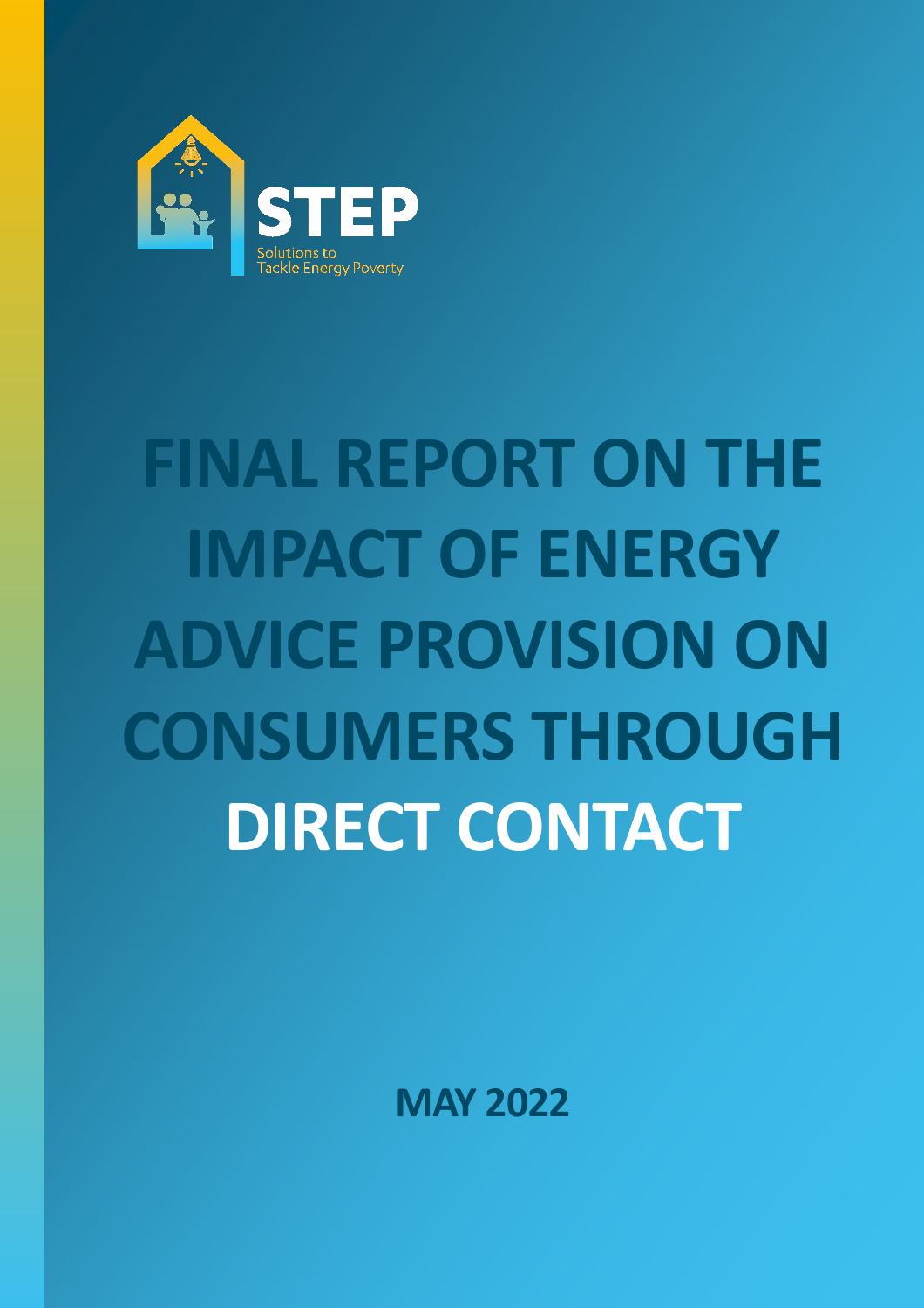

# <span id="page-1-0"></span>**ABOUT THE PROJECT**

Solutions to Tackle Energy Poverty (STEP) is a project to develop a simple, innovative and replicable model of measures to address energy poverty.

The project covers some of the **[countries](https://www.stepenergy.eu/partners/)** with the **[highest rates](https://www.energypoverty.eu/)  [of energy poverty in Europe](https://www.energypoverty.eu/)**. These are Bulgaria, Cyprus, Czech Republic, Latvia, Lithuania, Poland, Portugal, Slovakia and the United Kingdom.



### **There are three specific objectives:**

- To get consumer groups and frontline organisations, who advise people on a range of issues such as financial or health-related ones, to partner and deliver **[advice](https://www.stepenergy.eu/news/)** to energy poor consumers.
- To help energy poor consumers across the 9 countries save energy and improve their living standard. We will **advise consumers on more efficient energy consumption** and how this can help them save money and improve their health and well-being. We will carry out information campaigns, provide tips on **[how to save energy](https://www.stepenergy.eu/resources/)**, demonstrate cost savings and help put in place low-cost energy efficiency measures.
- To disseminate **[best practices and policy choices](https://www.stepenergy.eu/results/)** that can alleviate energy poverty and promote their replication in other EU countries.

| <b>Project Title</b>       | STEP - Solutions to Tackle Energy Poverty                          |  |  |  |
|----------------------------|--------------------------------------------------------------------|--|--|--|
| <b>Grant Agreement</b>     | 847080                                                             |  |  |  |
| <b>Project Duration</b>    | 36 months                                                          |  |  |  |
| <b>Starting Date</b>       | 1 June 2019                                                        |  |  |  |
| Deliverable Title          | Final report on the impact of energy advice provision on consumers |  |  |  |
|                            | through direct contact                                             |  |  |  |
| Deliverable Number         | D1.4                                                               |  |  |  |
| <b>Work Package</b>        | 1                                                                  |  |  |  |
| <b>Submission Date</b>     | 31/05/2022                                                         |  |  |  |
| Author                     | ACE Research (Association for Decentralised Energy).               |  |  |  |
| <b>Dissemination Level</b> | Public                                                             |  |  |  |

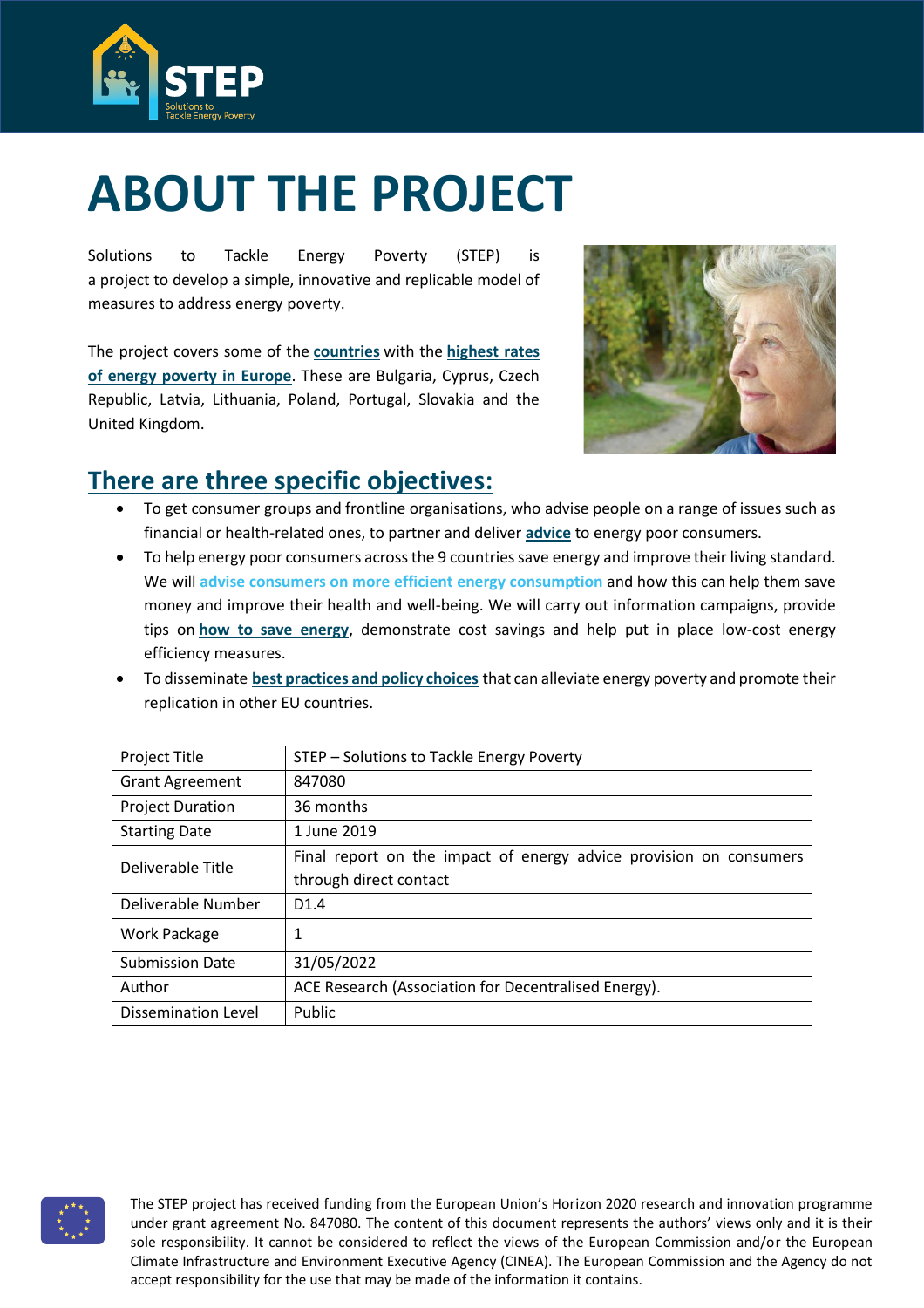

# <span id="page-2-0"></span>**TABLE OF CONTENTS**

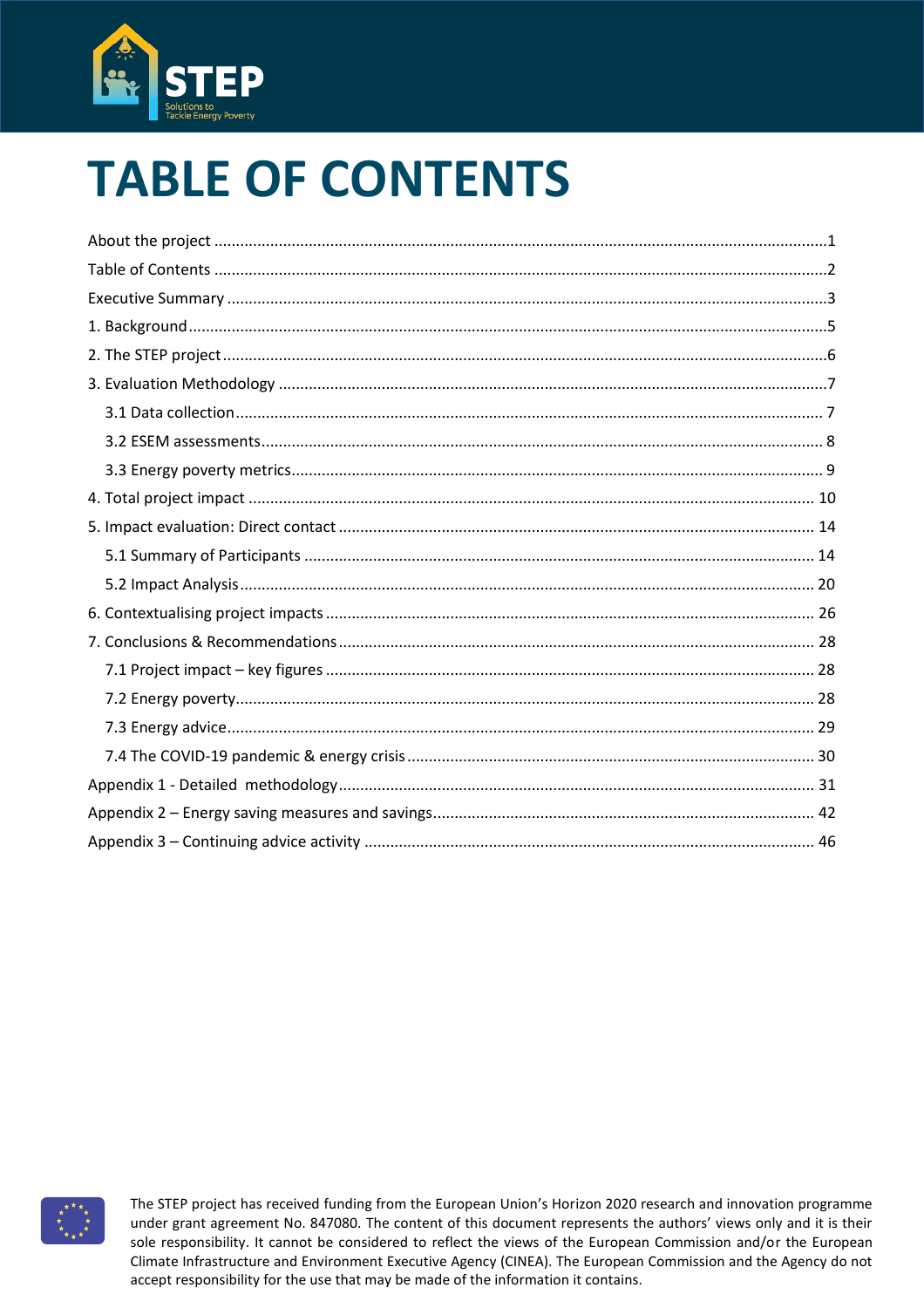

# <span id="page-3-0"></span>**EXECUTIVE SUMMARY**

This report presents the impact evaluation of advice provided to consumers under the STEP project, focusing on activities involving direct consumer contact. The STEP project also included training of frontline workers to equip them to provide energy advice to their clients, the impacts of which are discussed separately in Report *D1.5 Final report on the impact of energy advice provision on consumers through indirect contact*.

## **Project impact**

In total, across both direct and indirect contact, **16,507 consumers received energy saving advice** through the STEP project. It is estimated that potential savings per household could be between 2MWh and 2.3 MWh per year, corresponding to annual bill savings of between €100 and €124, and emission savings between 372  $kCO<sub>2</sub>e/yr$  and 543 kCO<sub>2</sub>e/yr.

Estimates of total project impact suggest that the impacts of the STEP project significantly exceeded the project targets. Across both direct and indirect advice activities, it is estimated that advice provided by STEP partners and frontline workers likely achieved **primary energy savings of between 32.9 and 38.4 GWh** (target 17.78 GWh), **and between 6,100 and 8,970 tCO2eq emission savings** (target: 2,869 tCO2eq).

Looking just at direct advice activities, a total of 8,052 consumers were engaged through direct contact, of which 5,139 took part in one-to-one advice sessions with an energy advisor, and 2,913 participated in energy advice workshops. We estimate that advice provided through one-to-one advice sessions and consumer workshops likely resulted in between 16GWh and 18.7GWh primary energy savings, cost savings between €808,300 and €999,000, and emission savings between 3,000 and 4,375 tCO2e.

Almost three quarters of consumers were found to live in energy poverty at the time of their advice session, highlighting that STEP was effective in reaching its target audience. We estimate that the advice provided through the STEP project supported between 6% and 7% of energy poor households out of energy poverty. The majority of the remaining energy poor households may have been supported to improve comfort in the home and reduce energy bills, but standalone advice may not have been sufficient to support them fully out of energy poverty. While it was not possible to distinguish substantial differences in the physical and mental health of those identified as energy poor, compared to those not identified as such, findings do indicate consistently lower levels of wellbeing amongst energy poor participants.

Notably, COVID lockdowns will have had an impact on consumers' energy bills, aggravating the impacts for those already living in energy poverty, and pushing previously non energy poor households into energy poverty as a result. While the STEP project aimed to deliver overall energy savings, it is likely that energy savings achieved by participants as a result of advice provided by STEP partners were actually (partially) offsetting an overall increase in energy use during the pandemic, rather than resulting in net savings. Moreover,

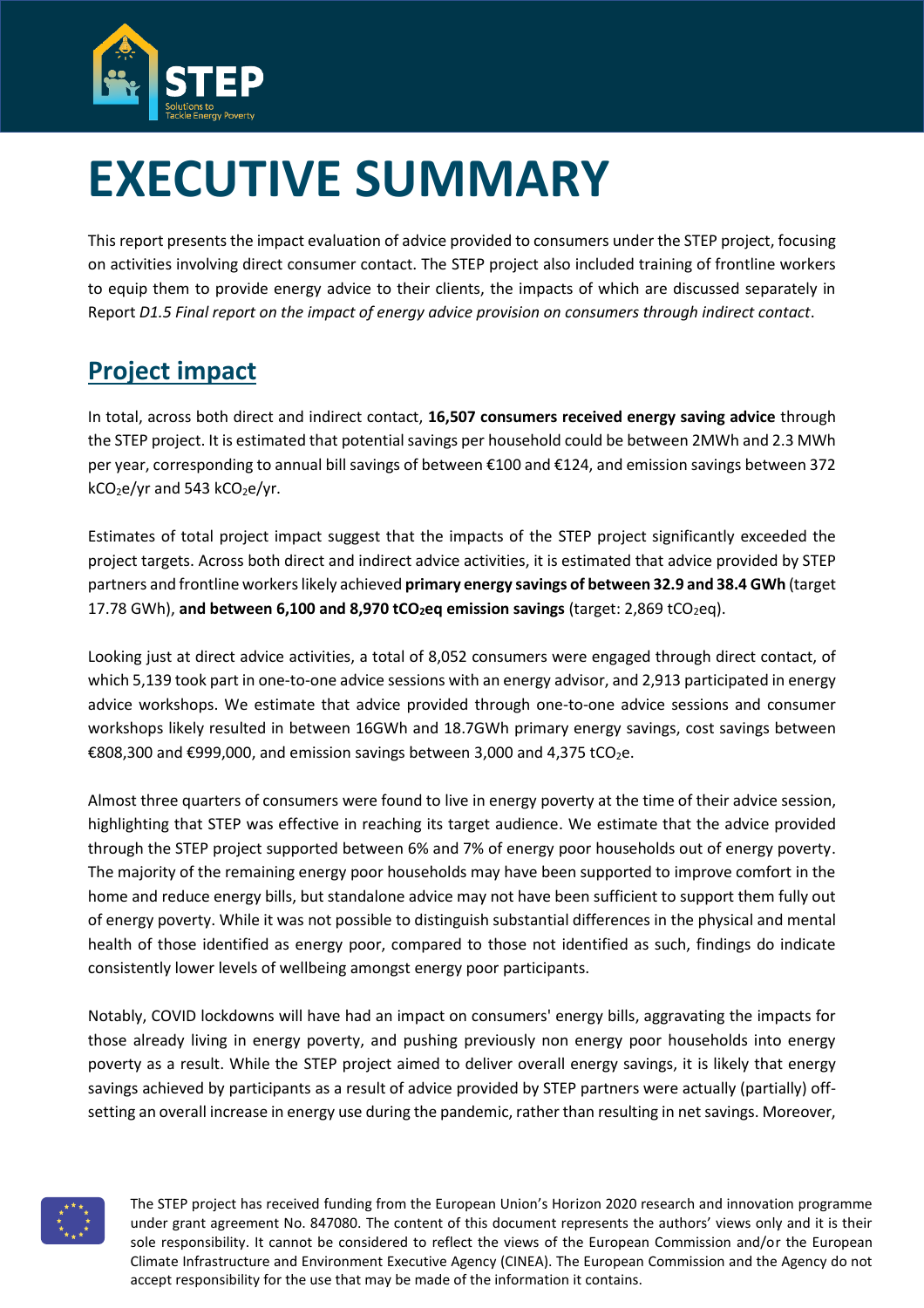

the recent Russian invasion of Ukraine in 2022 has led to global energy price rises, which ultimately will see more households struggling to pay their energy bills and pushed into energy poverty.

### **Key conclusions & recommendations**

As demonstrated by the findings of this impact assessment, while energy saving advice has a role in addressing energy poverty, this cannot stand alone, if energy poverty is to be addressed comprehensively. Other forms of support and action will be required, including national and European policy changes. In this regard, the STEP consortium has focused on both national and European advocacy, and found that their experience of engaging with consumers, on the ground, delivering energy advice, proved an effective position from which to advocate for broader change.

Analysis suggests that energy consumption patterns, as well as coping strategies for households in energy poverty, appear to vary widely. This includes the extent to which a household is over- or under-consuming energy. This has implications for what types of saving measures, behaviours or other support may be most relevant and valuable to a given household. It is crucial to take this into consideration when designing, delivering, and evaluating energy advice services, other support programmes, and energy poverty eradication policies and strategies. In addition, it is essential that energy advisors are equipped to tailor advice to the household and building in question, and that the provision of advice does not become a tickbox exercise to go through a long list of available measures. Instead, it should be seen as an exercise to identify and have a constructive conversation about a smaller number of targeted interventions, which the consumer would be capable of and likely to implement, and which would have the greatest value to them.

Finally, it is important to consider how project timelines effect project impact evaluation. The COVID-19 pandemic and consequent national lockdowns meant that project partners had to change delivery plans, including delivery phasing. The consequent delays to deliver initial advice sessions left little time to conduct follow up sessions, which were intended to assess the implementation and impact of advice, 6-12 months after the initial advice session. With insufficient follow-up survey data, project impact assessment therefore has to rely on data only from initial advice sessions, reflecting potential, rather than measured impacts. It is imperative for future advice programmes to remain flexible in delivery and analysis approaches and focus on efforts to maximise the collection of follow up data to effectively quantify the impact of services. This must be factored into project timelines and risk registers.

### **Report structure**

The report first provides a brief introduction to the wider context of energy poverty in Europe (Section 1), followed by a short description of the STEP project (Section 2). Section 3 then presents a high-level overview of the evaluation methodology underpinning this report, before presenting the results in sections 4 and 5. Section 4 presents estimated total project impacts, across both direct and indirect advice activities, and Section 5 presents findings specific to advice provided through direct consumer contact. This is followed by a discussion of the wider context within which the STEP achievements must be understood (Section 6), and finally, Section 7 sets out conclusions and recommendations.

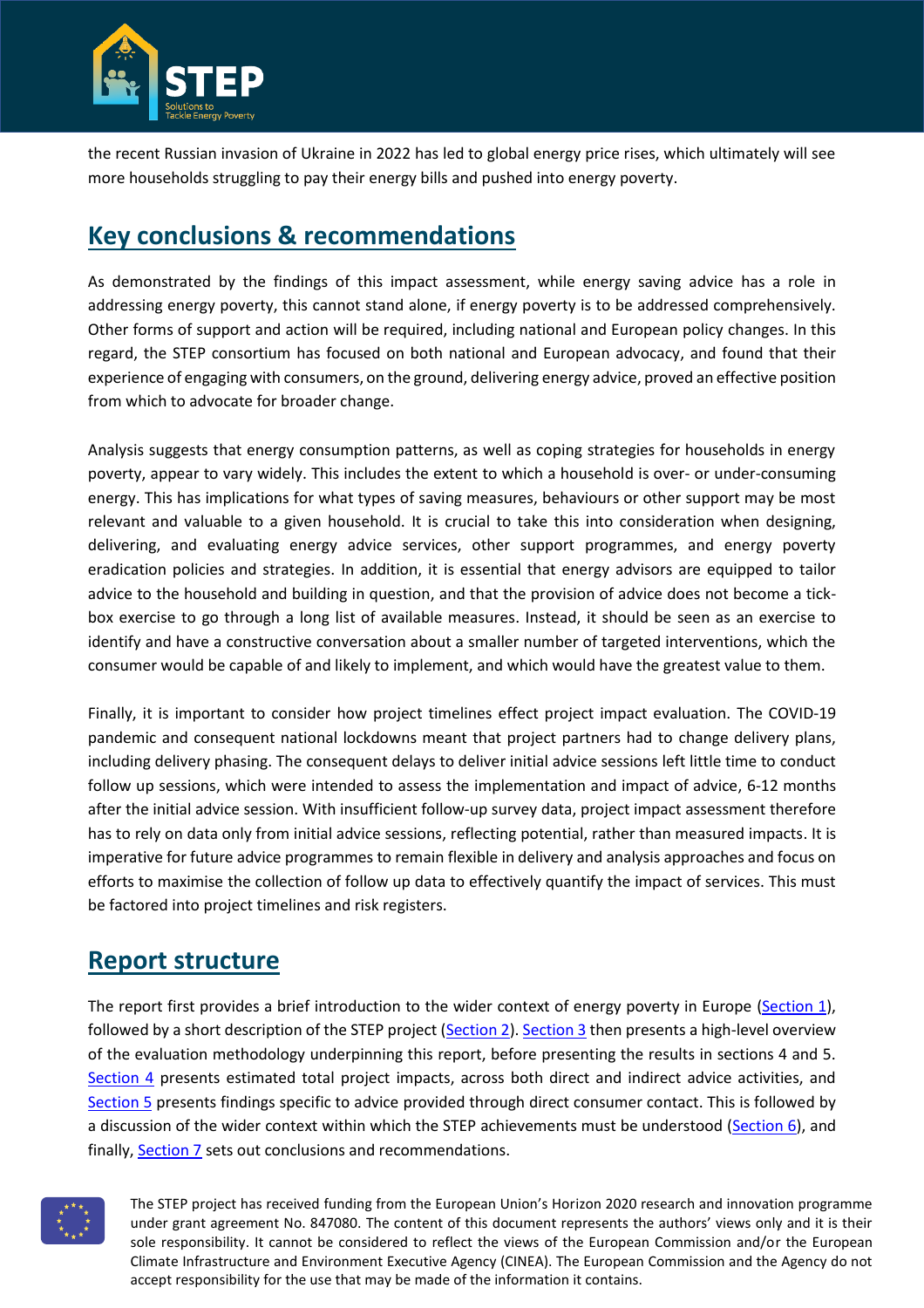

# <span id="page-5-0"></span>**1. BACKGROUND**

Energy poverty is gaining increasing attention across Europe, with the EU embedding energy poverty as a policy priority in the Clean Energy for all Europeans Package. In 2021, the new package, dubbed 'Fit for 55', was released and is currently being negotiated by EU co-legislators. The latter package (together with the latest REPowerEU initiative) is an update to the European energy policy framework to facilitate the transition away from fossil fuels towards cleaner energy and to deliver on the EU's Paris Agreement commitments for reducing greenhouse gas emissions to provide considerable benefits for consumers<sup>1</sup>. The STEP project has developed policy recommendations (see report D6.3 from 2020 and report D6.6 from 2021) for the improvement of national energy policies and advocated for effective policies and schemes for investment in energy efficiency (see report D6.5).

The nature of the issue, as well as the level of attention, varies from country to country, however, some countries do not currently recognise energy poverty as a distinct issue. And where energy poverty is recognised, barriers remain to addressing it. In particular, at the EU level, lack of common understandings of approaches and metrics to monitor energy poverty has been stressed as key barriers to monitoring and addressing energy poverty<sup>2</sup>. To see how different EU partners in the STEP project define energy poverty see D5.3 "Final Report summarizing the energy advice provided to consumers through direct contact".

The role of specialist advice in combatting energy poverty is well documented and follow-up surveys from advice sessions have been used to good effect in the past: in one case study, a specialist charity providing support to vulnerable households in inner London found that 65% reported being warmer at home and 46% reported reduced costs, after receiving advice, while another charity, focusing on providing advice to ethnic minority households, reported that 67% said their home was warmer and less damp, 84% had a better understanding of how to improve health through staying warm, and 80% had a better understanding of fuel bills and how to manage energy use<sup>3</sup>.

Even though a key incentive for delivering energy advice to alleviate fuel poverty is to reduce bills (a crucial consideration in the current context of the energy price crisis and rising living costs), other important incentives and benefits include improved health, well-being and comfort. Moreover, to the extent that energy poverty action is associated with reduced energy consumption (e.g. through energy efficiency improvements), benefits include carbon emission savings. Notably, this may also be a motivator for those living in energy poverty, as found in a study in Hull (UK), where nearly 40% of participating households stated their motivation for participating was to reduce their carbon emissions<sup>4</sup>.

<sup>4</sup> Ramsden, S., 2020. Tackling fuel poverty through household advice and support: Exploring the impacts of a charity-led project in a disadvantaged city in the United Kingdom. Energy Research & Social Science, p. Volume 70



The STEP project has received funding from the European Union's Horizon 2020 research and innovation programme under grant agreement No. 847080. The content of this document represents the authors' views only and it is their sole responsibility. It cannot be considered to reflect the views of the European Commission and/or the European Climate Infrastructure and Environment Executive Agency (CINEA). The European Commission and the Agency do not accept responsibility for the use that may be made of the information it contains.

 $1$  European Commission, 2019. Clean energy for all Europeans package. [Online]

Available at: https://energy.ec.europa.eu/topics/energy-strategy/clean-energy-all-europeans-package\_en

<sup>&</sup>lt;sup>2</sup> Sareen, S.; Thomson, H.; Herrero, S. T.; Gouveia, J. P.; Lippert, I.; Lis, A., 2020. European energy poverty metrics: Scales, prospects and limits, Global Transitions, Vol 2. https://doi.org/10.1016/j.glt.2020.01.003

<sup>&</sup>lt;sup>3</sup> Reeves, A., 2016. Exploring Local and Community Capacity to Reduce Fuel Poverty: The Case of Home Energy Advice Visits in the UK. Energies, 9(4)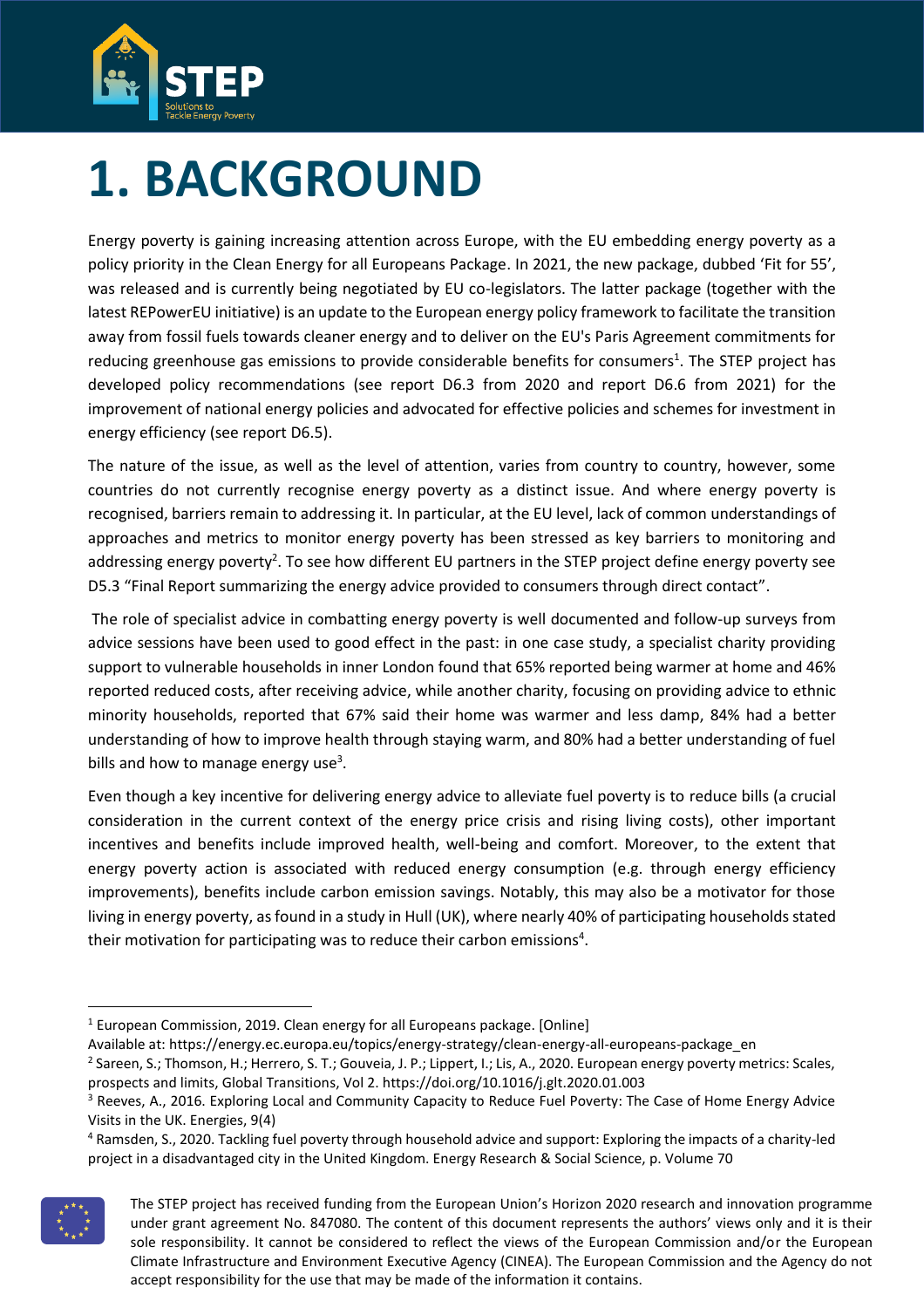

# <span id="page-6-0"></span>**2. THE STEP PROJECT**

The STEP project was delivered by a consortium of partners across nine European countries over three years, from 2019 to 2022. The aim of the project was to develop a simple, innovative and replicable model of measures to address energy poverty. The project covers some of the [countries](https://www.stepenergy.eu/partners/) with the [highest rates of](https://www.energypoverty.eu/)  [energy poverty in Europe,](https://www.energypoverty.eu/) including Bulgaria, Cyprus, Czech Republic, Latvia, Lithuania, Poland, Portugal, Slovakia and the United Kingdom.

The project had three specific objectives:

- To get consumer groups and frontline organisations, who advise people on a range of issues such as financial or health-related ones, to partner and deliver [advice](https://www.stepenergy.eu/news/) to energy poor consumers.
- To help energy poor consumers across the 9 countries save energy and improve their living standards, by advising consumers on more efficient energy consumption and how this can help them save money and improve health and well-being, and by carrying out information campaigns.
- To disseminate [best practices and advocate for policy choices](https://www.stepenergy.eu/results/) that can alleviate energy poverty, and promote their replication in other EU countries.

Over the past 3 years, STEP has focused on delivering energy saving advice to energy poor and vulnerable consumers, to support these households to reduce their energy bills and energy consumption through energy saving actions and energy efficiency improvements. The approach of the STEP project was to cascade energy advice provision through both consumer organisations and through other frontline organisations that already support low income, vulnerable consumers. This model was based on the Energy Best Deal (EBD) project, which has been running in the UK for 10 years with very positive results<sup>5</sup>.

In addition to energy saving advice provision, STEP involved the development of training materials on energy poverty and energy savings advice for energy advisors and frontline workers, the establishment of national networks of organisations working, in various contexts, with vulnerable consumers, and substantial advocacy effort to raise awareness of energy poverty and encourage required policy development.

STEP included eight work packages, each focusing on different aspects of the project. This report is an output of WP1, which aimed to ensure compliance of the project implementation with the proposal, and to evaluate the energy savings that resulted from the project, specifically from the activities undertaken under WP5.

The primary objective of Work Package 5 was to reach out to consumers in or at risk of energy poverty to provide advice on energy saving, efficiency measures and other forms of help to alleviate their situation (further detail on completed activities and consumers reached can be found in Reports D.5.3 and D5.6).

Notably, the delivery phase of the STEP project coincided with the spread of the COVID-19 pandemic across Europe. Due to the ensuing national and local lockdowns, and general concerns around face-to-face contact during this time, partners were forced to delay key activities and adapt their plans and approaches (See report D5.3 for a more detailed explanation of the actions taken by consortium partners in response to the COVID-19 pandemic).

<sup>&</sup>lt;sup>5</sup> Centre for Sustainable Energy (CSE), 2015. Energy Best Deal - Evaluation Report, 2014/2015. CSEEBDEvaluationReport2014-15.docx.pdf (citizensadvice.org.uk)



The STEP project has received funding from the European Union's Horizon 2020 research and innovation programme under grant agreement No. 847080. The content of this document represents the authors' views only and it is their sole responsibility. It cannot be considered to reflect the views of the European Commission and/or the European Climate Infrastructure and Environment Executive Agency (CINEA). The European Commission and the Agency do not accept responsibility for the use that may be made of the information it contains.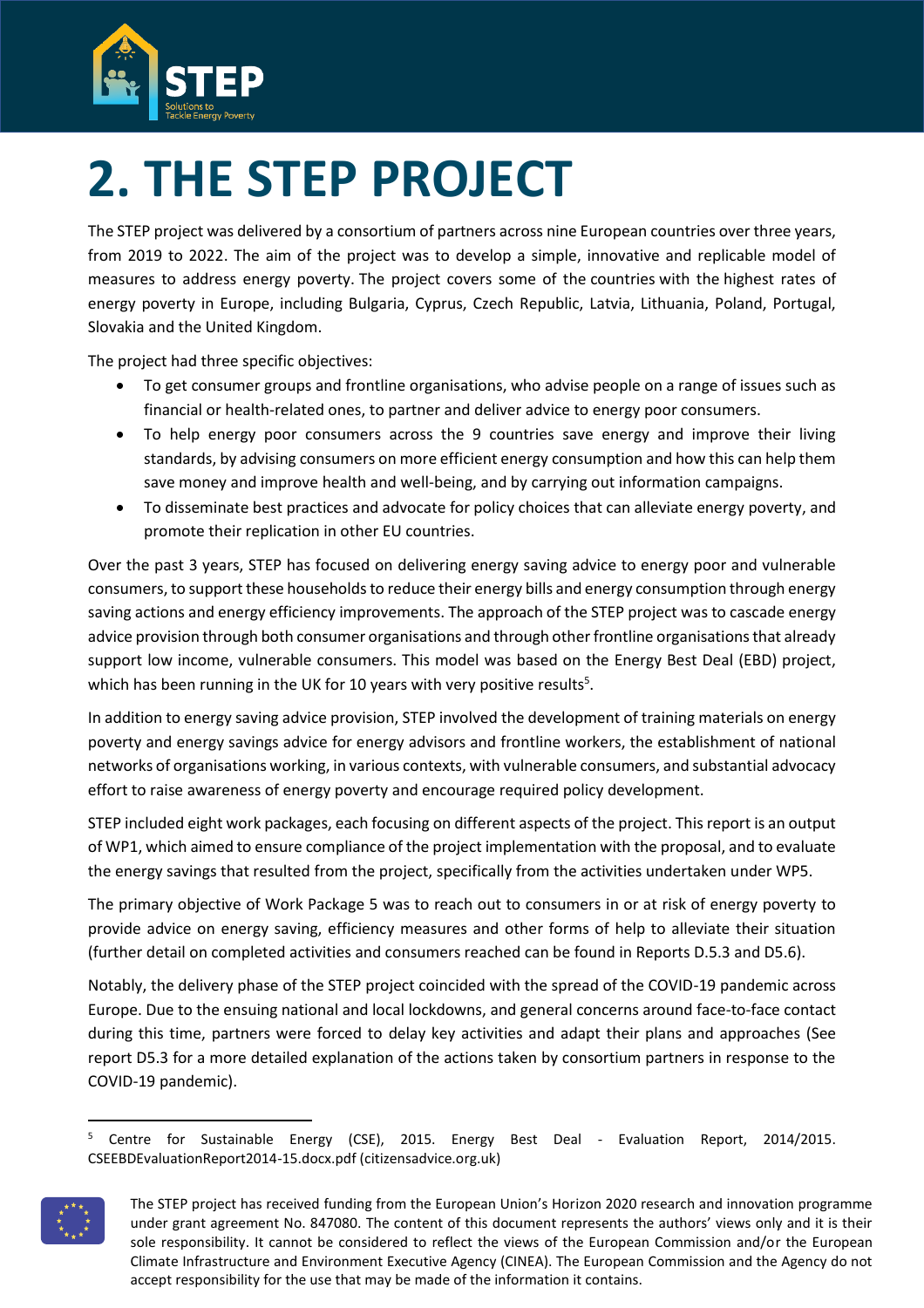

# <span id="page-7-0"></span>**3. EVALUATION METHODOLOGY**

This section provides a high-level summary of the approach to project impact evaluation. Further detail, along with discussion of lessons and limitations, are provided in Appendix 1. Findings are presented in the following [section 5.](#page-10-0)

An Energy Savings Evaluation Model (ESEM) was developed as the primary tool for measuring the impacts of the STEP project, based on survey data collected by project partners and frontline workers in their engagement with consumers.

While the project originally aimed to collect data from follow-up surveys six to twelve months after an initial advice session, this was significantly hampered by the COVID-19 pandemic and associated lockdowns, and the consequent delays to the STEP project activities. This impact assessment, therefore, focuses on findings from initial surveys and estimates of potential impact based hereon, as discussed below and in Appendix 1.

# <span id="page-7-1"></span>**3.1 DATA COLLECTION**

To collect information on household and energy circumstances, a number of surveys were developed for use in different types of consumer engagements (detailed surveys are available in project deliverable D1.2). The surveys include:

- **Surveys for one-to-one advice sessions:** these were the most detailed surveys, designed to collect essential information to enable analysis of energy consumption, household circumstances and levels of energy poverty.
- **Surveys for workshop participants:** these surveys were shorter and simpler than the one-to-one surveys, as these surveys were self-administered by workshop participants, and considering the more generalist nature of the workshop engagement.
- **Follow-up surveys:** Follow-up surveys were developed both for one-to-one and workshop participants, to collect information on household circumstances post-advice, and to report on changes in energy consumption and/or expenditure following the advice sessions.
- **Health and wellbeing surveys (SF12):** an internationally recognised approach to health and wellbeing assessment, the SF12 survey, was used to explore the link between energy poverty and health and wellbeing. SF12 surveys were intended to be completed by one-to-one and workshop participants, both in initial and follow-up engagements.
- **Surveys for frontline workers:** these surveys were not completed at the level of individual consumers, but instead allowed frontline workers to provide a summary of their activities.

As noted above, due to the impacts of the COVID-19 pandemic on the project delivery, insufficient numbers of follow-up surveys were completed to enable analysis of project impacts based on actual reported changes. Thus, an alternative approach to project impact evaluation was developed, relying on findings from initial surveys and estimates of potential impact based hereon, as summarised below and further elaborated in Appendix 1.

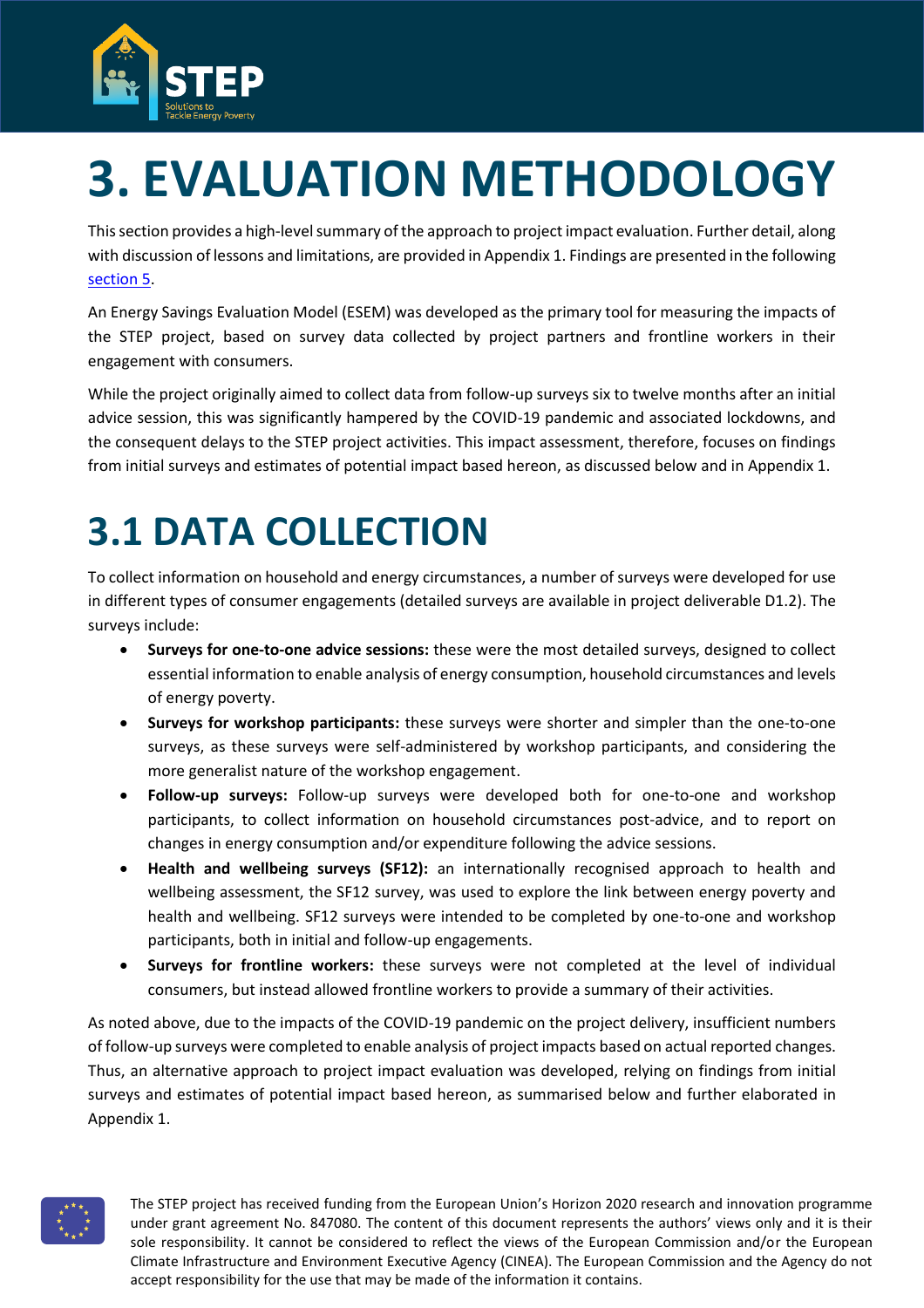

Detailed survey data was obtained from a total of 4,000 participants in initial advice sessions and workshops (3,193 surveys from participants in one-to-one advice sessions and 807 from workshop participants), 133% of the original target for collection of consumer surveys. After data cleaning, a total of 3,748 surveys were processed for analysis (3,066 one-to-one surveys, and 682 workshop surveys).

# <span id="page-8-0"></span>**3.2 ESEM ASSESSMENTS**

Survey data fed into three levels of analysis in the ESEM: a home energy assessment, an energy poverty assessment and advice assessment, briefly described below.

#### **The home energy assessment**

From one-to-one surveys, we obtained information about household energy consumption, based on which primary energy use and carbon emissions associated with actual energy consumption are calculated. Additionally, required energy use is estimated from information about the property type and occupancy. This enables identification of under-consumption, which can be a sign of hidden energy poverty (see also 3.3 on energy poverty metrics).

Workshop participants were not asked about household energy consumption, so for these surveys, the ESEM focuses on the assessment of required energy use, based on property type and occupancy information provided by participants.

#### **Energy poverty assessment**

For one-to-one surveys, the ESEM assesses levels of energy poverty against a number of recognised energy poverty metrics, set out below. These analyses require detailed data on actual or required energy consumption as well as household income. As energy consumption and income data were not collected from workshop participants, an alternative qualitative energy poverty metric was developed, using information about ability to heat and cool the home, draught and mould (see section 3.3 and Appendix 1 for further detail).

#### **Advice assessment**

Due to the inability to measure project impact directly through follow-up surveys, the project team developed an alternative approach to assess potential project impacts, based only on data from initial advice sessions. We explore potential cost, energy and emission savings based on two different approaches:

1) **Household savings estimates based on advice provided:** Estimates were assigned to all measures advised on through the STEP project, of the average savings a household could achieve if implementing the measure (see Appendix 2 for a list of measures and associated savings), and potential savings were calculated for each household based on the measures, they had been advised about, as reported in the surveys. While STEP partners provided advice on a wide range of energysaving measures, not all advice given will be implemented by consumers. For one-to-one surveys, estimates are based on measures reported as "planned for implementation", to estimate energy savings from measures likely to be implemented as a result of the STEP project.

Due to the more generalist nature of advice workshops, these did not include information on participants' intent to implement measures, and workshops tended to include information on a wide

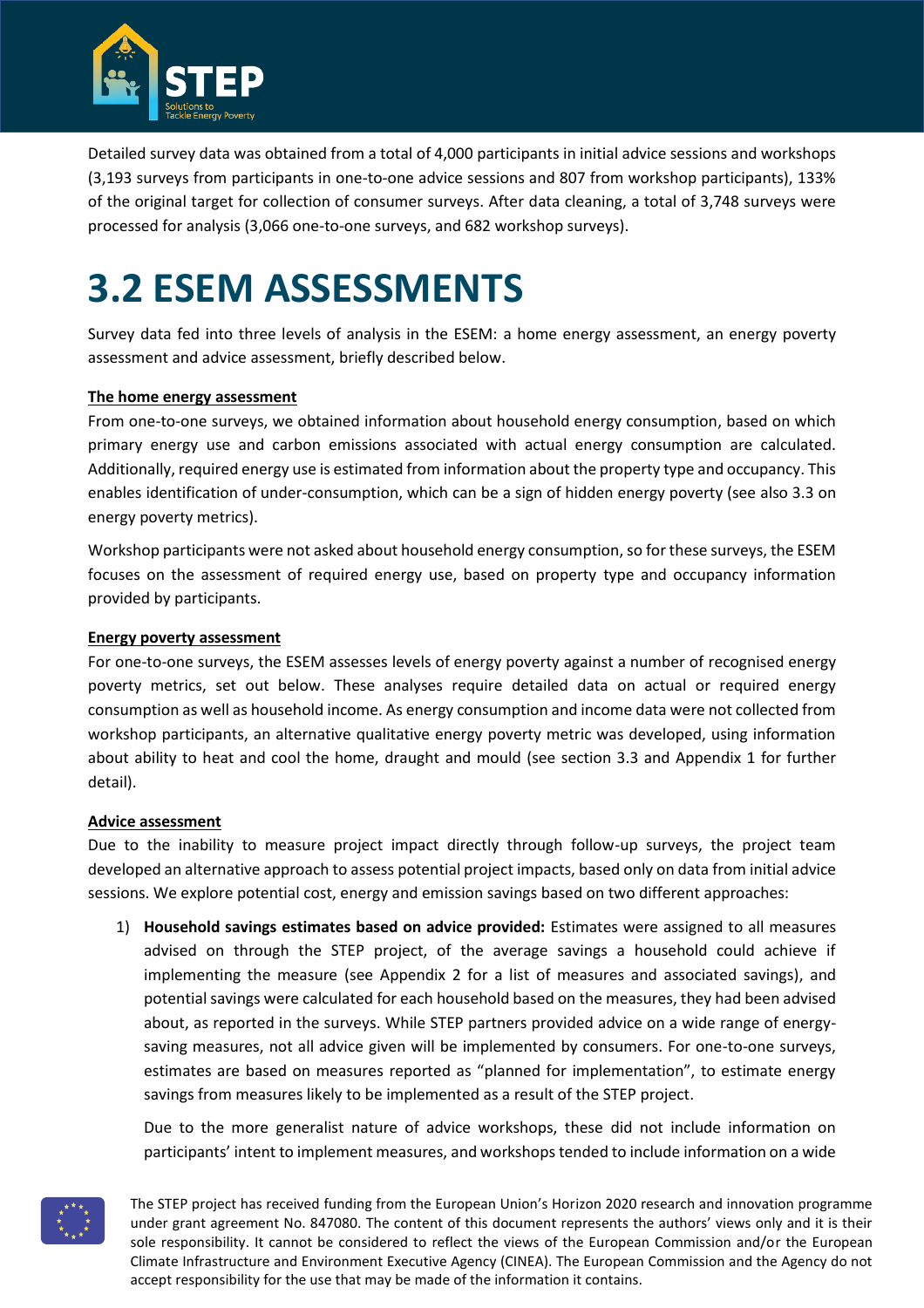

range of measures. Thus, workshop participants reported receiving advice on a large number of measures, and it is unlikely that all of these would be implemented, and the total potential savings achieved. Therefore, based on the one-to-one data, the average savings per household from "planned" measures was calculated, and this average was used to provide an advice-based savings estimate for workshop participants.

2) **Assuming average savings per household of 6% of household energy consumption**: Based on a review of previous energy advice projects and academic studies, the original STEP proposal estimated likely savings as a result of STEP advice activities of 6% on average per household. To put the measures-based impact estimates into perspective, potential impacts were also calculated based on this assumption (see Appendix 1 for further commentary). For one-to-one surveys, we apply a 6% energy saving rate to actual household energy consumption, while for workshop surveys, we rely on estimates of required energy consumption.

# <span id="page-9-0"></span>**3.3 ENERGY POVERTY METRICS**

There is no single common definition of energy poverty. Hence, this report looks at several energy poverty metrics, as commonly used by governments and in the literature, as briefly set out below and elaborated in Appendix 1 (for further discussion on each indicator, see for example Trinomics, 2016<sup>6</sup>). One metric not included here is the one currently used by the UK government to measure energy poverty, LILEE (Low Income Low Energy Efficiency). Its exclusion here is due to the lack of data on energy efficiency ratings of participating households.

- 10% of income: A household is in energy poverty if the required energy expenditure is greater than 10% of household disposable income.
- 2M (%): A household is in energy poverty if the proportion of energy expenditure (actual) to disposable income is greater than two times the national median.
- 2M (exp): A household is in energy poverty if the household energy expenditure (actual) is greater than two times the national median.
- HEP (Hidden Energy Poverty) M/2: A household is in energy poverty if the proportion of energy expenditure (actual) to disposable income is less than half the national median.
- HEP M/2 (exp): A household is energy poor if household energy expenditure (actual) is less than half the national median.
- LIHC (Low Income High Cost): A household is energy poor if required energy expenditure is greater than the national median, and were the household to spend that amount, they would be below the official poverty line.
- Qualitative metric: Due to the simplified nature of the workshop surveys (see Appendix 1), an alternative qualitative energy poverty metric was developed, using information about ability to heat and cool the home, draught, and mould. See Appendix 1 for further detail.

<sup>6</sup> Trinomics, 2016. Selecting Indicators to Measure Energy Poverty. Selecting Indicators to Measure Energy Poverty.pdf (europa.eu)



The STEP project has received funding from the European Union's Horizon 2020 research and innovation programme under grant agreement No. 847080. The content of this document represents the authors' views only and it is their sole responsibility. It cannot be considered to reflect the views of the European Commission and/or the European Climate Infrastructure and Environment Executive Agency (CINEA). The European Commission and the Agency do not accept responsibility for the use that may be made of the information it contains.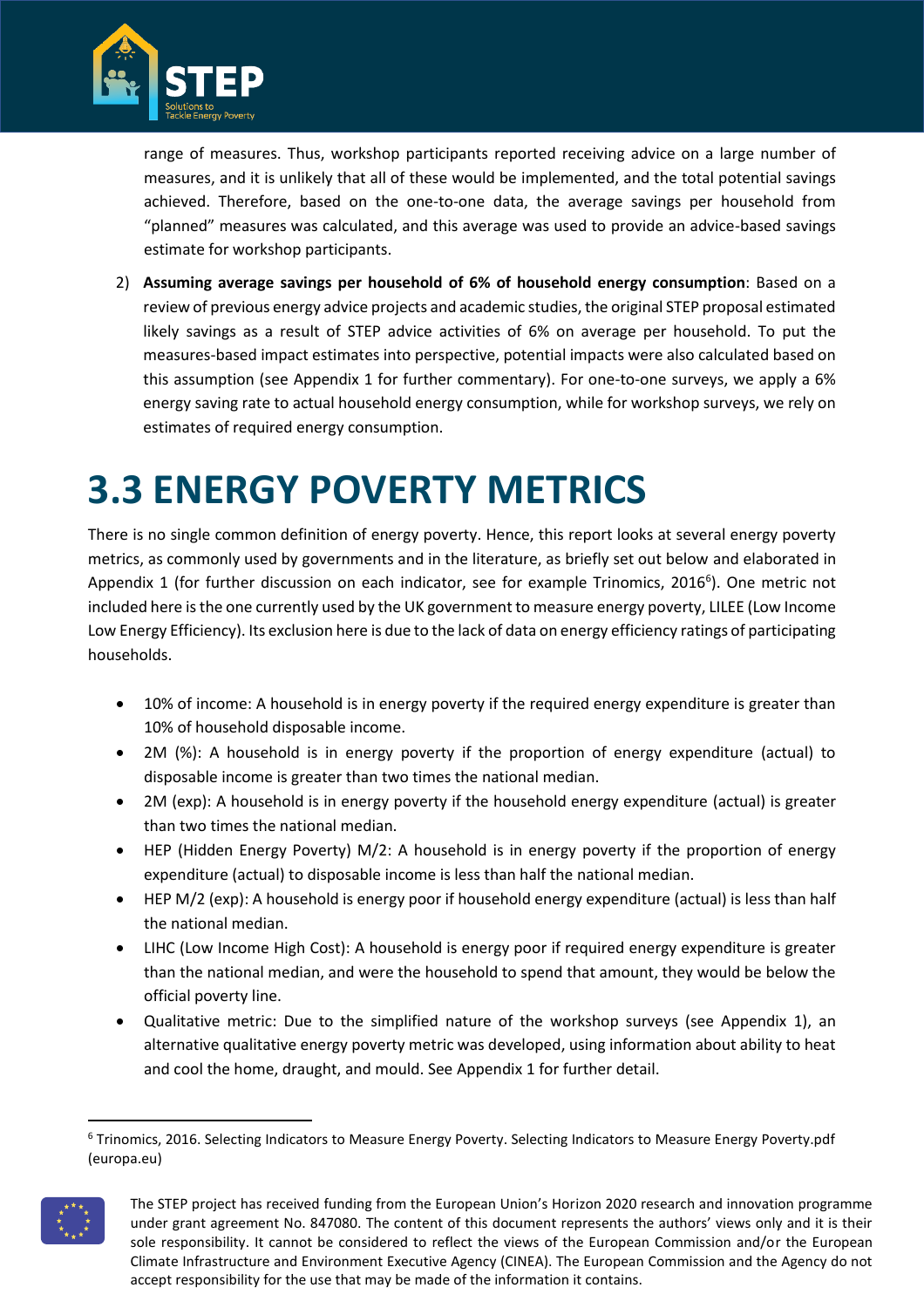

# <span id="page-10-0"></span>**4. TOTAL PROJECT IMPACT**

This section presents a summary of total project impact<sup>7</sup>, across direct and indirect engagements with consumers under the STEP project. Detailed analysis of impacts of advice provided through direct contact is presented in section 5 below, and the impacts of advice provided through indirect contact are discussed separately in report D1.5.

Based on estimates of likely project impacts, the STEP project substantially exceeded the original targets. Table 1 provides an overview of total project impacts against total project KPIs. Please note, these figures should be interpreted with care, and should be read together with the further discussion throughout this report.

|                                                                                           | <b>Estimated impacts</b>              |                                          |               |
|-------------------------------------------------------------------------------------------|---------------------------------------|------------------------------------------|---------------|
|                                                                                           | <b>Based on</b><br>advice<br>provided | <b>Based on</b><br>assumed 6%<br>savings | <b>Target</b> |
| Primary energy savings triggered by<br>the project (GWh/year)                             | 38.4                                  | 32.9                                     | 17.78         |
| Cumulative investments in<br>sustainable energy triggered by the<br>project (million EUR) | 0.41                                  | 0.33                                     | 0.245         |
| Reduction of greenhouse gas<br>emissions (tCO <sub>2</sub> eq/year)                       | 8,970                                 | 6,100                                    | 2,869         |

#### *Table 1: Total project impact estimates within project duration against project KPIs*

The large difference between estimated impact and the original target is partly due to the assumptions made when defining project targets; the bid included high level assumptions, including assumed average household energy consumption (3,500 kWh electricity and 11,000 kWh gas), whereas the average household energy consumption reported across the sample of STEP participants was significantly higher (5,000 kWh electricity and 21,000 kWh for heating). This may partly reflect a conservative original assumption, but it is also likely that COVID lockdowns had an impact on increasing these averages.

It should also be noted that the relatively higher difference between estimated and target emission savings, compared to estimated and target primary energy savings, is due to the assumption underpinning the target that gas would be the primary heating fuel in all households, whereas the STEP sample included a wide range of different fuels for heating, many of which are associated with higher CO2 emissions than natural gas (see

 $<sup>7</sup>$  As discussed throughout this report, these impact figures reflect estimates of potential impacts, rather than direct</sup> measurement of achieved energy savings. This is due to the impacts of the COVID-19 pandemic, causing delay in advice provision activity and associated data collection, resulting in a lack of post-advice follow-up assessments with consumers.



The STEP project has received funding from the European Union's Horizon 2020 research and innovation programme under grant agreement No. 847080. The content of this document represents the authors' views only and it is their sole responsibility. It cannot be considered to reflect the views of the European Commission and/or the European Climate Infrastructure and Environment Executive Agency (CINEA). The European Commission and the Agency do not accept responsibility for the use that may be made of the information it contains.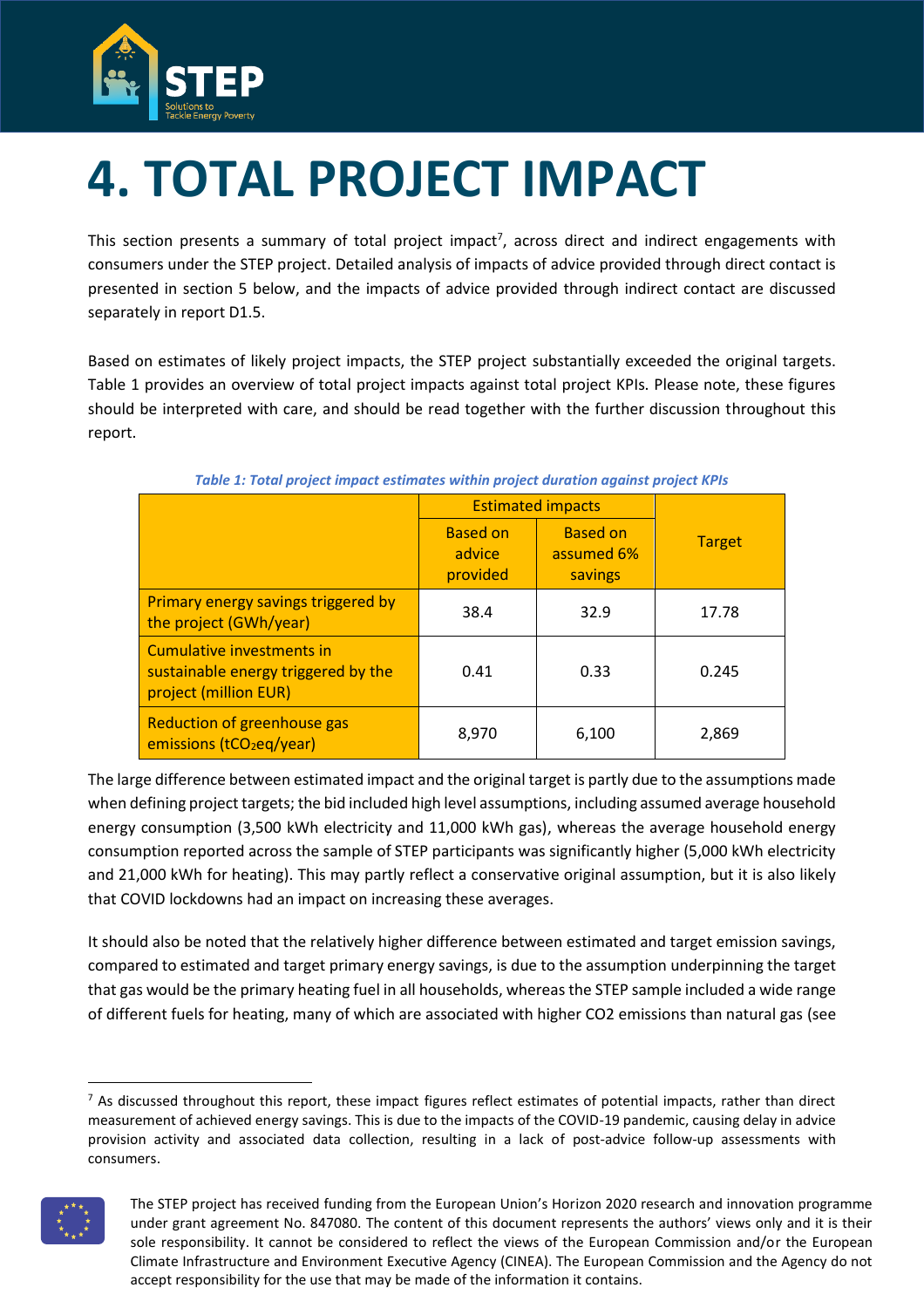

section 5.1). Consequently, emission savings achieved when reducing consumption of a high-emission fuel for heating will be higher than the same reduction of gas consumption.

Additionally, we assess potential impacts five years after the end of the project against two scenarios defining a minimum and maximum impact, as defined in the Guidelines for the Calculation of Project Performance Indicators<sup>8</sup>. The estimates are presented in Table 2, against the KPI targets set for the project. Details of the calculations are presented below.

|                                                            | <b>Estimated impacts</b>           |                                          |               |
|------------------------------------------------------------|------------------------------------|------------------------------------------|---------------|
|                                                            | <b>Based on advice</b><br>provided | <b>Based on</b><br>assumed 6%<br>savings | <b>Target</b> |
| Primary energy savings triggered by the                    | Min: 128                           | Min: 110                                 | Min: 65       |
| project (GWh/year)                                         | Max: 345                           | Max: 295                                 | Max: 176      |
| Cumulative investments in sustainable energy               | Min: 1.37                          | Min: 1.1                                 | Min: 0.9      |
| triggered by the project (million EUR) <sup>9</sup>        | Max: 3.69                          | Max: 2.96                                | Max: 2.4      |
| Reduction of greenhouse gas emissions (tCO <sub>2</sub> ,- | Min: 29,940                        | Min 20,470                               | Min 10,520    |
| eq/year)                                                   | Max: 80,570                        | Max 55,090                               | Max 28,400    |

#### *Table 2: Potential impacts 5 years after the end of the project*

The Minimum scenario is defined as follows: the STEP model is highly sustainable, due to the stability of the organizations involved. The funding needs for continuation are manageable and can be covered by existing/modest levels of support. The STEP consortium and partners involved are already well established and are based on permanent staff rather than volunteers, reducing turnover and need for retraining staff. With the project in full swing, the annual consumer outreach is estimated at a stable average of 11,000 per year.

The Maximum scenario assumes replication of the STEP model by other organisations. For this scenario to materialise, there is still a need for preparation, political and cultural shift, and need for funds, which means that we cannot expect the expansion to happen overnight. As these drivers raise significant uncertainties, the below is the best possible estimate:

- We estimate that there is a potential doubling in size at the end of the project in the target countries and then every three years thereafter, by repeating training and expanding the network.
- Similar support schemes can be established in other EU countries with some initial work to find the right partners, initial assessment of local circumstances and with minor adaptation of the training. A reasonable estimate, in view for example of the timelines of this project including finding the funding – is that this could happen in five EU countries, with impact on consumers starting to materialize 2 years after the end of the STEP project and a total outreach of 5,500 consumers per year.

<sup>&</sup>lt;sup>9</sup> This KPI is based on an assumption that financial savings achieved through energy saving measures enable households to invest a portion of those savings into sustainable energy or energy efficiency measures, at an assumed rate of 20%.



The STEP project has received funding from the European Union's Horizon 2020 research and innovation programme under grant agreement No. 847080. The content of this document represents the authors' views only and it is their sole responsibility. It cannot be considered to reflect the views of the European Commission and/or the European Climate Infrastructure and Environment Executive Agency (CINEA). The European Commission and the Agency do not accept responsibility for the use that may be made of the information it contains.

<sup>8</sup> EASME. Guidelines for the Calculation of Project Performance Indicators. https://ec.europa.eu/easme/sites/easmesite/files/guidelines-for-the-calculation-of-performance-indicators.pdf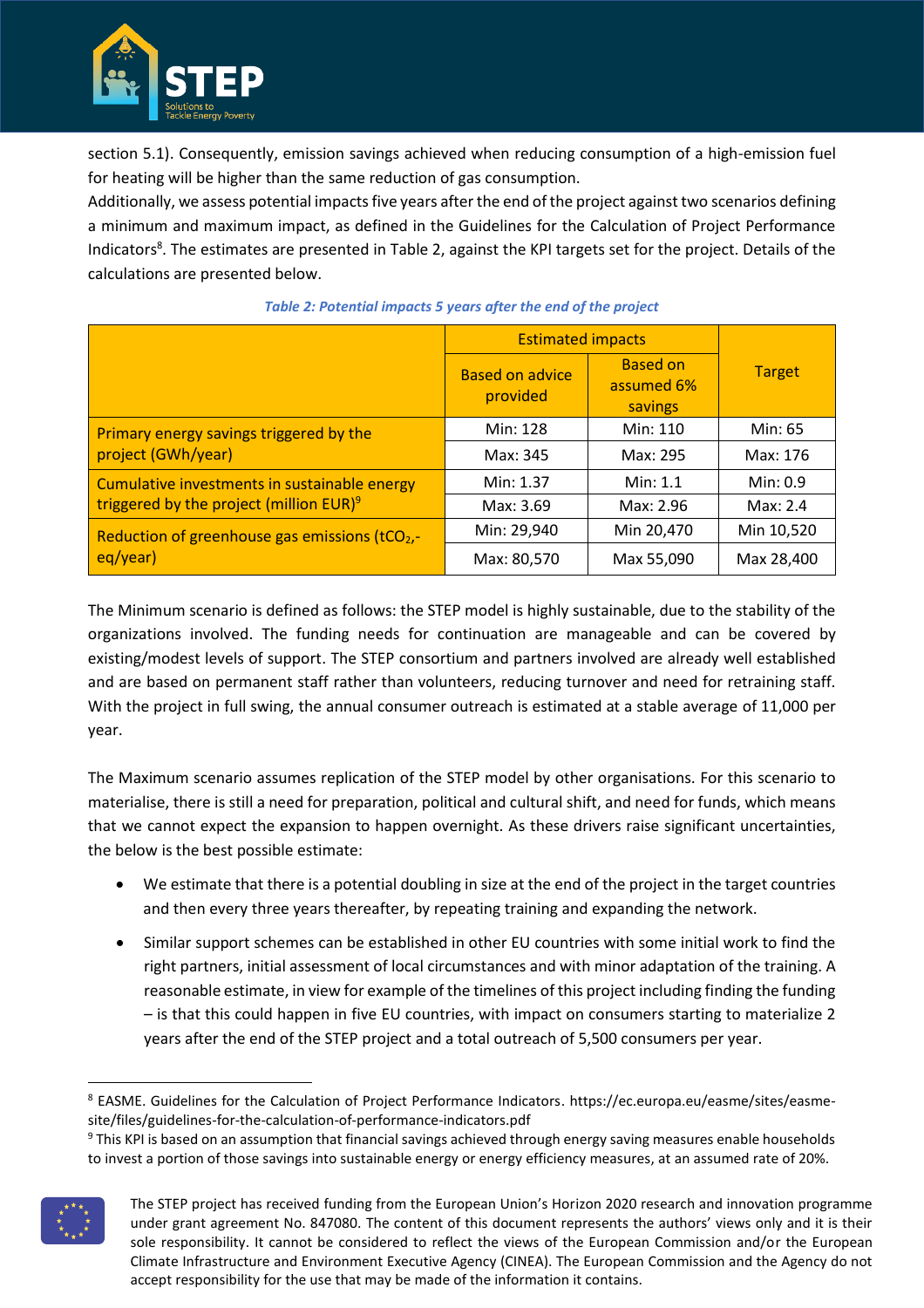

A conservative assessment of consortium partners' current plans for future activities suggests that the minimum scenario may be the most likely to materialise, depending on the success of funding applications and wider partnerships. Most STEP consortium partners plan to continue their advice activity in-house beyond May 2022, and several partners are exploring extended and new partnerships with other actors in their respective countries, to build on and further extend the activities of STEP (see Appendix 3 for an overview of partners' future plans). Partnerships are currently being finalised, and future activities being scoped, as such, we cannot at this stage quantify the level of future activity. However, it is clear that the impact of the STEP project is highly likely to continue, and the actual level of future activity may fall somewhere between the minimum and maximum scenarios described above. The most significant future impact may be achieved through 'institutionalization' of advice networks and services, with some partners working to persuade their governments to build on STEP project results and create energy efficiency advisory services using the network of STEP frontline workers as a starting point.

Savings of each consumer are assumed to last for an average of one year, and energy costs in real terms, energy savings, and  $CO<sub>2</sub>$  intensity are assumed to remain constant over the 5-year period. Evidence from previous studies on the durability of household energy savings following interventions is mixed, with some studies having found that energy saving behaviours were not sustained for more than a few months, while others found sustained energy savings over a monitoring period of 24 to 29 months<sup>10</sup>. Notably, sustainability of the savings achieved will depend on the nature of the measures implemented, whether these are one-off permanent interventions (e.g. installing insulation, purchasing more efficient appliances), or behavioural measures, which may be more prone to gradual tailing off, depending on the extent to which new habits are successfully established, or households fall back into old habits. As such, it is possible that the following estimates are conservative, given the assumption that energy savings are sustained only for a year for all consumers receiving advice.

Table 3 shows estimated number of consumers reached per year under each scenario, until year five after the end of the STEP project.

|            | Number of years after end of project | Year 1 | Year 2 | Year <sub>3</sub> | Year 4 | Year 5 | <b>Total</b> |
|------------|--------------------------------------|--------|--------|-------------------|--------|--------|--------------|
| <b>MIN</b> | <b>Business as usual</b>             | 11,000 | 11,000 | 11,000            | 11,000 | 11,000 | 55,000       |
| <b>MAX</b> | <b>Business as usual</b>             | 11,000 | 11,000 | 11,000            | 11,000 | 11,000 | 55,000       |
|            | <b>Expansion within countries</b>    | 11,000 | 11,000 | 11,000            | 22,000 | 22,000 | 77,000       |
|            | <b>Expansion to other countries</b>  |        |        | 5,500             | 5,500  | 5,500  | 16,500       |
|            | <b>Total</b>                         | 22,000 | 22,000 | 27,500            | 38,500 | 38,500 | 148,500      |

*Table 3: Estimated number of consumers reached per year (min and max scenarios)*

 $10$  Department for Energy and Climate Change (2012). What Works in Changing Energy Using Behaviours in the Home? A Rapid Evidence Assessment. [6921-what-works-in-changing-energyusing-behaviours-in-.pdf](https://assets.publishing.service.gov.uk/government/uploads/system/uploads/attachment_data/file/69797/6921-what-works-in-changing-energyusing-behaviours-in-.pdf)  [\(publishing.service.gov.uk\).](https://assets.publishing.service.gov.uk/government/uploads/system/uploads/attachment_data/file/69797/6921-what-works-in-changing-energyusing-behaviours-in-.pdf)



The STEP project has received funding from the European Union's Horizon 2020 research and innovation programme under grant agreement No. 847080. The content of this document represents the authors' views only and it is their sole responsibility. It cannot be considered to reflect the views of the European Commission and/or the European Climate Infrastructure and Environment Executive Agency (CINEA). The European Commission and the Agency do not accept responsibility for the use that may be made of the information it contains.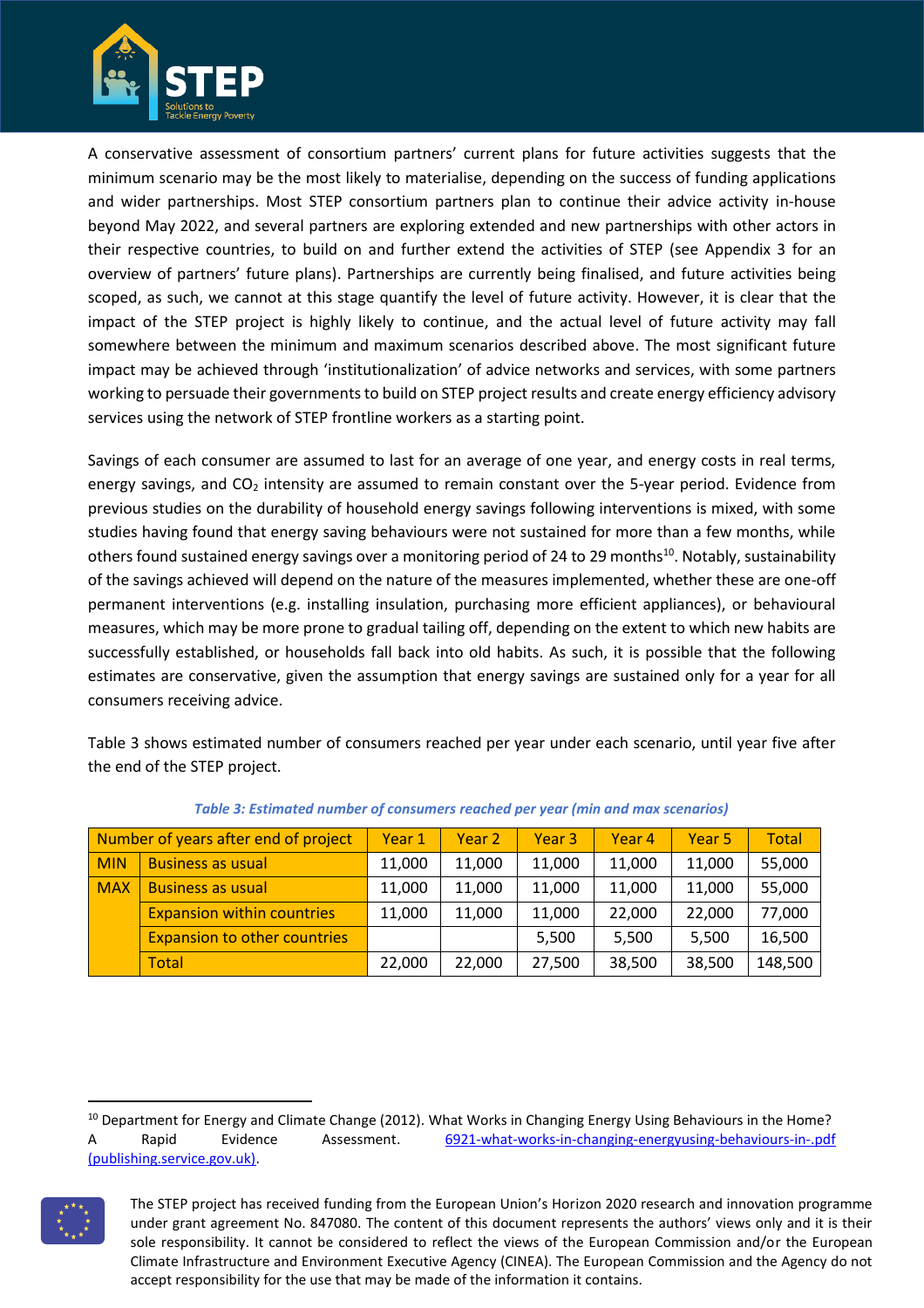

Table 4 shows cumulative impact calculations based on 6% savings assumption and average consumption figures from STEP data.

|            | Number of years after end of project  | Year 1 | Year 2 | Year 3 | Year 4 | Year 5 | Total   |
|------------|---------------------------------------|--------|--------|--------|--------|--------|---------|
| <b>MIN</b> | Number of consumers                   | 11,000 | 11,000 | 11,000 | 11,000 | 11,000 | 55,000  |
|            | Primary energy savings (GWh/yr)       | 21.9   | 21.9   | 21.9   | 21.9   | 21.9   | 110     |
|            | <b>Cost savings (M EUR)</b>           | 1.1    | 1.1    | 1.1    | 1.1    | 1.1    | 5.5     |
|            | <b>Investments (M EUR)</b>            | .22    | .22    | .22    | .22    | .22    | 1.1     |
|            | $CO2$ reductions (tCO <sub>2</sub> e) | 4,095  | 4,095  | 4,095  | 4,095  | 4,095  | 20,470  |
| <b>MAX</b> | <b>Number of consumers</b>            | 22,000 | 22,000 | 27,500 | 38,500 | 38,500 | 148,500 |
|            | Primary energy savings (GWh/yr)       | 43.9   | 43.9   | 53.9   | 76.8   | 76.8   | 295     |
|            | <b>Cost savings (M EUR)</b>           | 2.2    | 2.2    | 2.7    | 3.9    | 3.9    | 14.9    |
|            | <b>Investments (M EUR)</b>            | .44    | .44    | .54    | .77    | .77    | 2.96    |
|            | $CO2$ reductions (tCO <sub>2</sub> e) | 8,190  | 8,190  | 10,050 | 14,330 | 14,330 | 55,090  |

*Table 4: Estimated cumulative impact to year 5 after project end (assuming 6% saving per household)*

Table 5 shows cumulative impact calculations using measures-based average savings and average consumption figures from STEP data.

|            | Number of years after end of project            | Year 1 | Year 2 | Year 3 | Year 4 | Year <sub>5</sub> | Total   |
|------------|-------------------------------------------------|--------|--------|--------|--------|-------------------|---------|
| <b>MIN</b> | <b>Number of consumers</b>                      | 11,000 | 11,000 | 11,000 | 11,000 | 11,000            | 55,000  |
|            | Primary energy savings (GWh/yr)                 | 25.6   | 25.6   | 25.6   | 25.6   | 25.6              | 128     |
|            | <b>Cost savings (M EUR)</b>                     | 1.37   | 1.37   | 1.37   | 1.37   | 1.37              | 6.8     |
|            | <b>Investments (M EUR)</b>                      | .27    | .27    | .27    | .27    | .27               | 1.37    |
|            | CO <sub>2</sub> reductions (tCO <sub>2</sub> e) | 5,990  | 5,990  | 5,990  | 5,990  | 5,990             | 29,940  |
| <b>MAX</b> | Number of consumers                             | 22,000 | 22,000 | 27,500 | 38,500 | 38,500            | 148,500 |
|            | Primary energy savings (GWh/yr)                 | 51.3   | 51.3   | 63     | 89.8   | 89.8              | 345     |
|            | <b>Cost savings (M EUR)</b>                     | 2.7    | 2.7    | 3.35   | 4.8    | 4.8               | 18      |
|            | <b>Investments (M EUR)</b>                      | .55    | .55    | .67    | .96    | .96               | 3.69    |
|            | $CO2$ reductions (tCO <sub>2</sub> e)           | 11,975 | 11,975 | 14,700 | 20,960 | 20,960            | 80,570  |

#### *Table 5: Estimated cumulative impact to year 5 after project end (measures-based average household savings)*

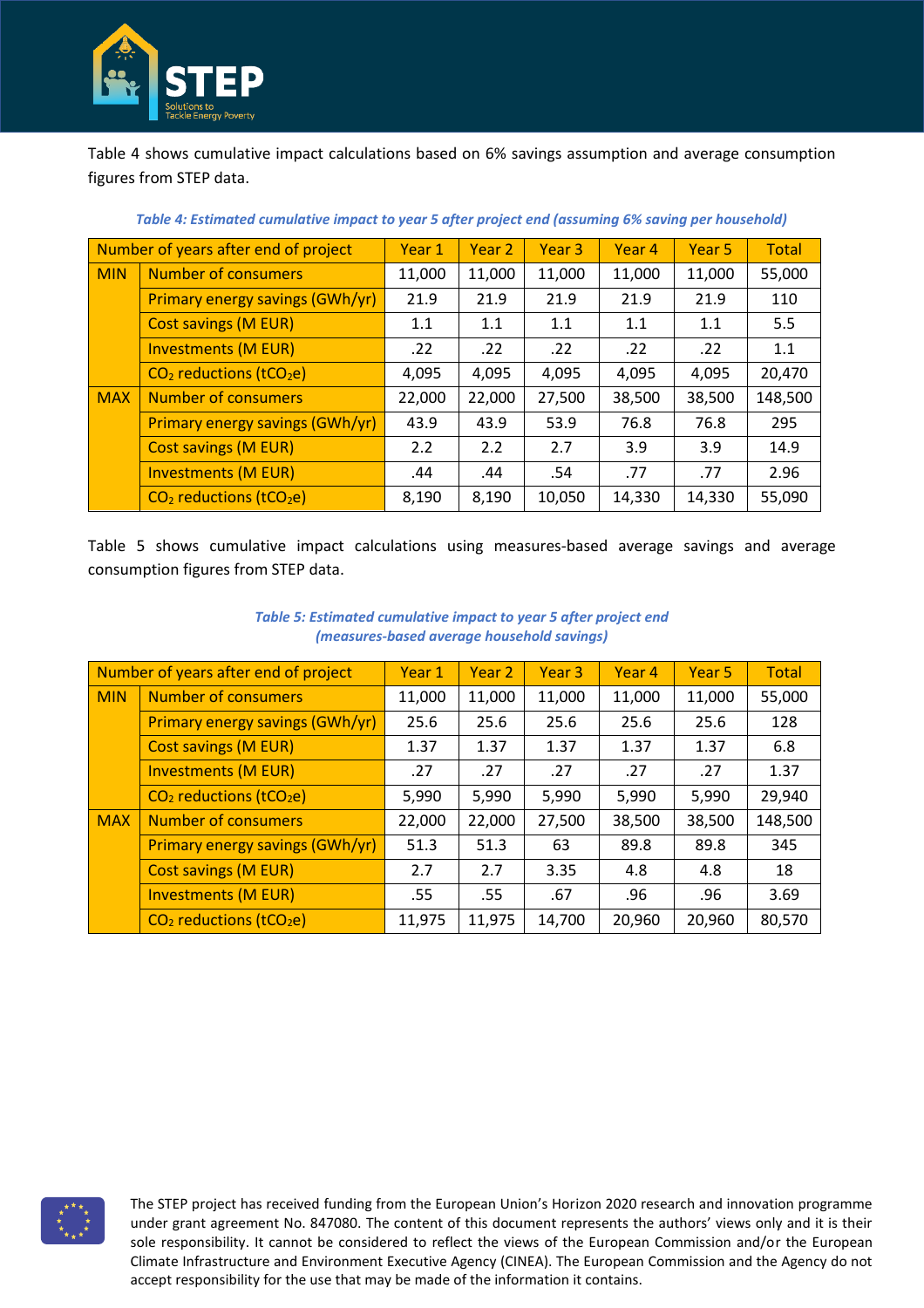

# <span id="page-14-0"></span>**5. IMPACT EVALUATION: DIRECT CONTACT**

Having presented a summary of total project impacts in section 4 above, this section details the findings of the impact analysis of STEP advice provision through direct consumer contact, specifically. These analyses form the basis for both the indirect and total project impacts, as the most comprehensive data was obtained from participants in direct engagements. Impacts of energy advice through indirect contact are discussed separately in report D1.5.

A characterisation of the STEP sample is provided in section 5.1, before presenting the impact assessment results in section 5.2.

# <span id="page-14-1"></span>**5.1 SUMMARY OF PARTICIPANTS**

A total of 8,052 consumers were engaged through direct contact as part of the STEP project, of which 5,139 took part in one-to-one advice sessions with an energy advisor, and 2,913 participated in energy advice workshops (see further detail on direct engagement activities in report D5.3). Detailed survey data was obtained from a total of 4,000 participants in initial advice sessions and workshops (3,193 surveys from participants in one-to-one advice sessions and 807 from workshop participants), 133% of the original target for collection of consumer surveys. After data cleaning, a total of 3,748 surveys were processed for detailed analysis (3,066 one-to-one surveys, and 682 workshop surveys).

### **Demographics**

Demographic information was gathered only from participants in one-to-one advice sessions; the following looks at key characteristics across the 3,066 one-to-one surveys.

As shown in [Figure 1,](#page-15-0) the majority of these households (1923 households; 63% of all surveyed one-to-one participants) did not include children, but compared to the total European population<sup>11</sup>, the STEP sample had a higher percentage of households with children.

Almost one third of households had at least one person aged 65 or older (this is not unlike the situation across Europe, where between 30% and 45% of households have at least one person aged 60 or over<sup>12</sup>. Most commonly, in almost 45% of surveyed households, the oldest household member was between 40 and 64 years old (se[e Figure 2\)](#page-15-1).

Approximately one-third of surveyed households (1060 households, or 30% of surveyed households) had no one in paid employment, double the rate in the European population as a whole, where 16% of households

<sup>11</sup> Eurostat 2021. Households statistics – LFS series; Number and size of households[. Statistics | Eurostat \(europa.eu\)](https://ec.europa.eu/eurostat/databrowser/view/LFST_HHNHWHTC/default/table?lang=en&category=labour.employ.lfst.lfst_hh.lfst_hh_n)  $12$  United Nations, 2017. Household Size and Composition Around the World 2017 – Data Booklet. Department of Economic and Social Affairs, Population Division. (ST/ESA/SER.A/405)



The STEP project has received funding from the European Union's Horizon 2020 research and innovation programme under grant agreement No. 847080. The content of this document represents the authors' views only and it is their sole responsibility. It cannot be considered to reflect the views of the European Commission and/or the European Climate Infrastructure and Environment Executive Agency (CINEA). The European Commission and the Agency do not accept responsibility for the use that may be made of the information it contains.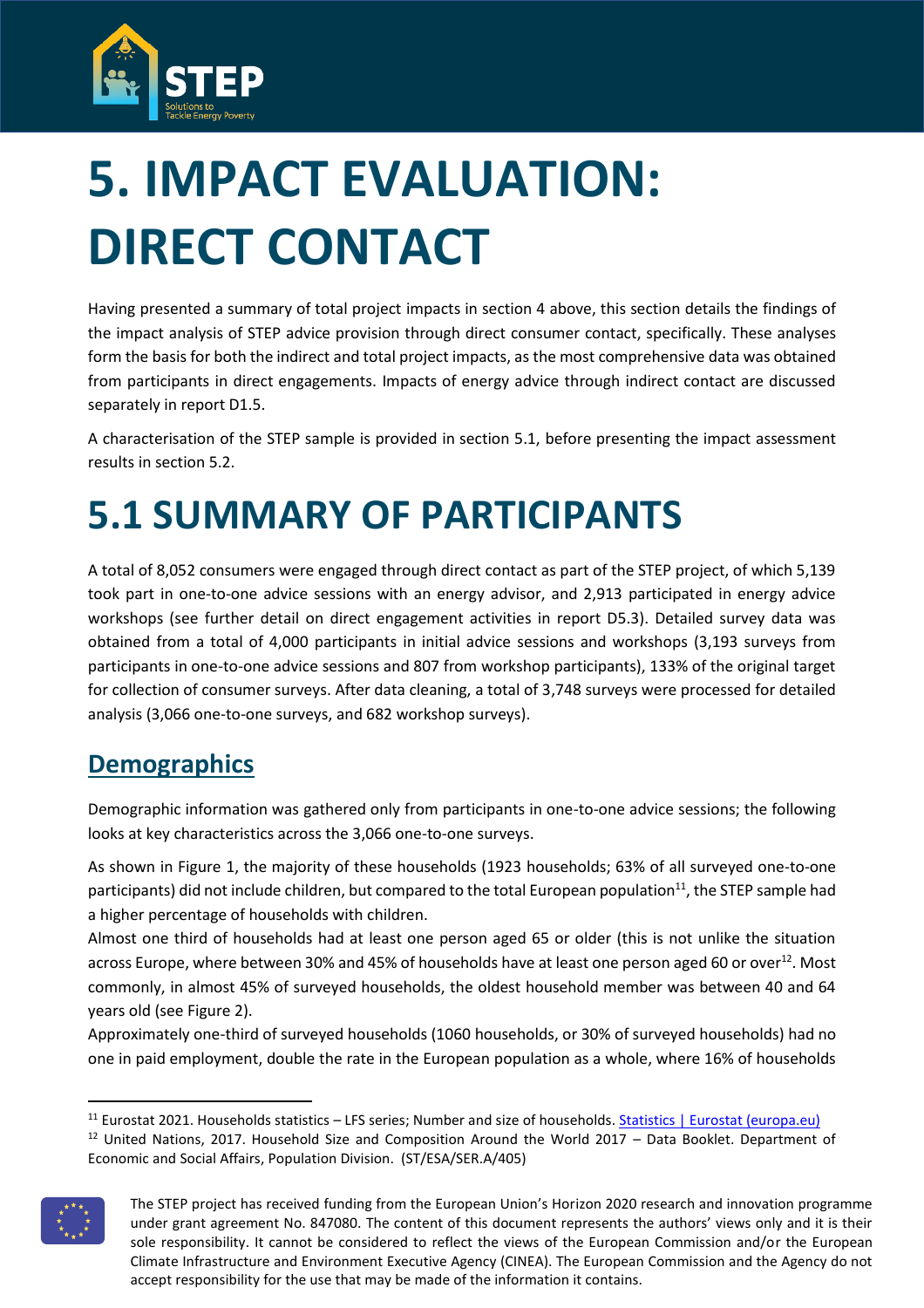

have no one in paid employment<sup>13</sup>. Of households with no one in paid employment, 40% (366 households) consisted of retirees only. [Figure 3](#page-15-2) provides an overview of occupation for all household members across surveyed households.



<span id="page-15-0"></span>*Figure 1: Households by number of children; STEP sample (% of surveyed households, one to one sample) vs. total European population (% of all households). Source for European figures: Eurostat 2021.*



#### Number of households by age group of the oldest member

*Figure 2: Households by age of oldest member (one to one surveys)*

<span id="page-15-1"></span>

Employment status of household members across all surveyed households

<sup>13</sup> Eurostat, 2020. Statistics on employment characteristics of households. https://ec.europa.eu/eurostat/statisticsexplained/index.php?oldid=469605#Overview\_of\_employment\_in\_EU\_households



The STEP project has received funding from the European Union's Horizon 2020 research and innovation programme under grant agreement No. 847080. The content of this document represents the authors' views only and it is their sole responsibility. It cannot be considered to reflect the views of the European Commission and/or the European Climate Infrastructure and Environment Executive Agency (CINEA). The European Commission and the Agency do not accept responsibility for the use that may be made of the information it contains.

<span id="page-15-2"></span>*Figure 3: Employment of all household members across surveyed households (one to one surveys)*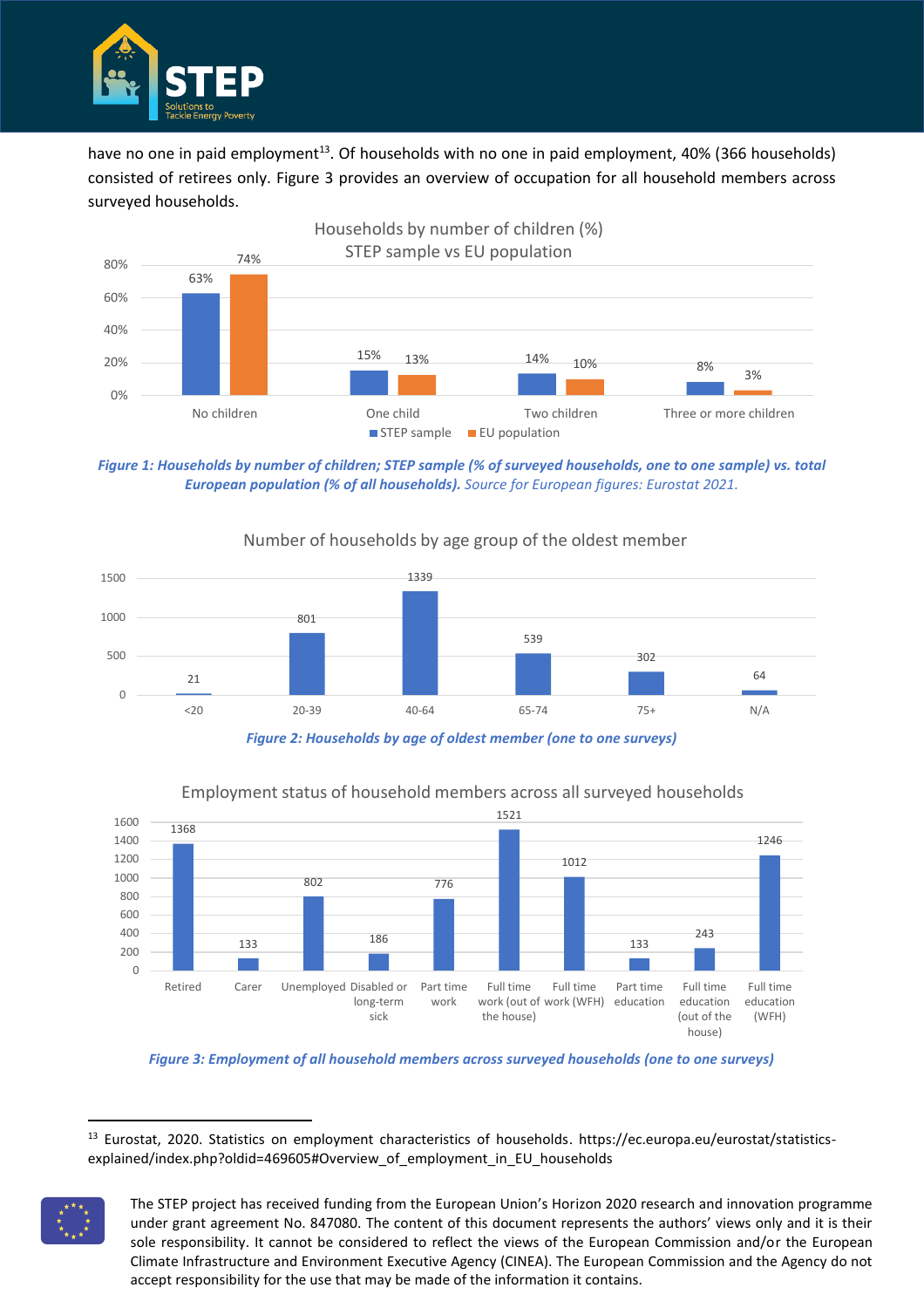

## **Home conditions**

Over half of surveyed households lived in flats (56%), with bungalows and detached houses the second most common home type (33%). The remaining 10% of households live in semi-detached or mid-terrace housing. This is roughly comparable to the wider European population<sup>14</sup>, but with a slightly greater proportion of the STEP sample living in flats (56% compared to 46% in Europe) and fewer in semi-detached (10% compared to 17% in Europe) and detached housing (33% compared to 36% in Europe). Notably, the majority living in apartments are likely limited in the types of measures they can implement. Installing major energy efficiency and low-carbon measures in apartments in multi-occupancy buildings can be problematic when compared with retrofit activities in single family homes<sup>15;16</sup>. Barriers include:

- Limitations of energy performance rating systems;
- Technical difficulties (e.g. insulation or heating measures needing to be implemented across all apartments and communal areas);
- Legal and governance barriers (e.g. property ownership and improvement clauses within contracts);
- The large number of stakeholders involved who all need to agree to a retrofit plan.

As illustrated i[n Figure 4,](#page-17-0) the majority of surveyed households (53%) are owner occupiers, either with (18%) or without (35%) a mortgage. This is notable as this means the majority of households in the sample are in a position (ownership wise) to make investment decisions for the property, meaning advice on relevant building energy efficiency improvements and available financial support could directly benefit these households. Meanwhile, almost half of the surveyed households (47%) were either renting, or reported 'other' forms of tenure, and are thus unlikely to be in a position to make major decisions regarding the property. For this group, advice on smaller, non-structural energy saving measures and behaviours will likely have been of greatest relevance. Compared to the total European population, the STEP project had a greater proportion of participants from rented accommodation, with 30% of the European population renting, and 70% living in owner occupied accommodation $^{17}$ .

<sup>&</sup>lt;sup>17</sup> Eurostat 2020. Distribution of population by tenure status, type of household and income group - EU-SILC survey. [Statistics | Eurostat \(europa.eu\)](https://ec.europa.eu/eurostat/databrowser/view/ILC_LVHO02__custom_1513577/bookmark/table?lang=en&bookmarkId=776c7a00-1a0a-4818-aeae-8c08024912a9)



The STEP project has received funding from the European Union's Horizon 2020 research and innovation programme under grant agreement No. 847080. The content of this document represents the authors' views only and it is their sole responsibility. It cannot be considered to reflect the views of the European Commission and/or the European Climate Infrastructure and Environment Executive Agency (CINEA). The European Commission and the Agency do not accept responsibility for the use that may be made of the information it contains.

<sup>&</sup>lt;sup>14</sup> Eurostat, 2020. Distribution of population by degree of urbanisation, dwelling type and income group - EU-SILC survey. [Statistics | Eurostat \(europa.eu\)](https://ec.europa.eu/eurostat/databrowser/view/ILC_LVHO01__custom_2784308/default/table?lang=en)

<sup>15</sup> Centre for Sustainable Energy (CSE), 2016. Improving the energy efficiency of apartment blocks - Low Energy Apartment Futures (LEAF), Final Report: https://www.cse.org.uk/downloads/file/improving-energy%20efficiencyof%20apartment-blocks-LEAF-final-report.pdf

<sup>&</sup>lt;sup>16</sup> Bright, S., Weatherall, D. and Willis, R. (2017) A case study of deep retrofit in mixed tenure (rented and owned) UK social apartment blocks, eceee Summer Study 2017.

https://www.eceee.org/library/conference\_proceedings/eceee\_Summer\_Studies/2017/6-buildings-policiesdirectives-and-programmes/a-case-study-of-deep-retrofit-in-mixed-tenure-rented-and-owned-uk-social-apartmentblocks/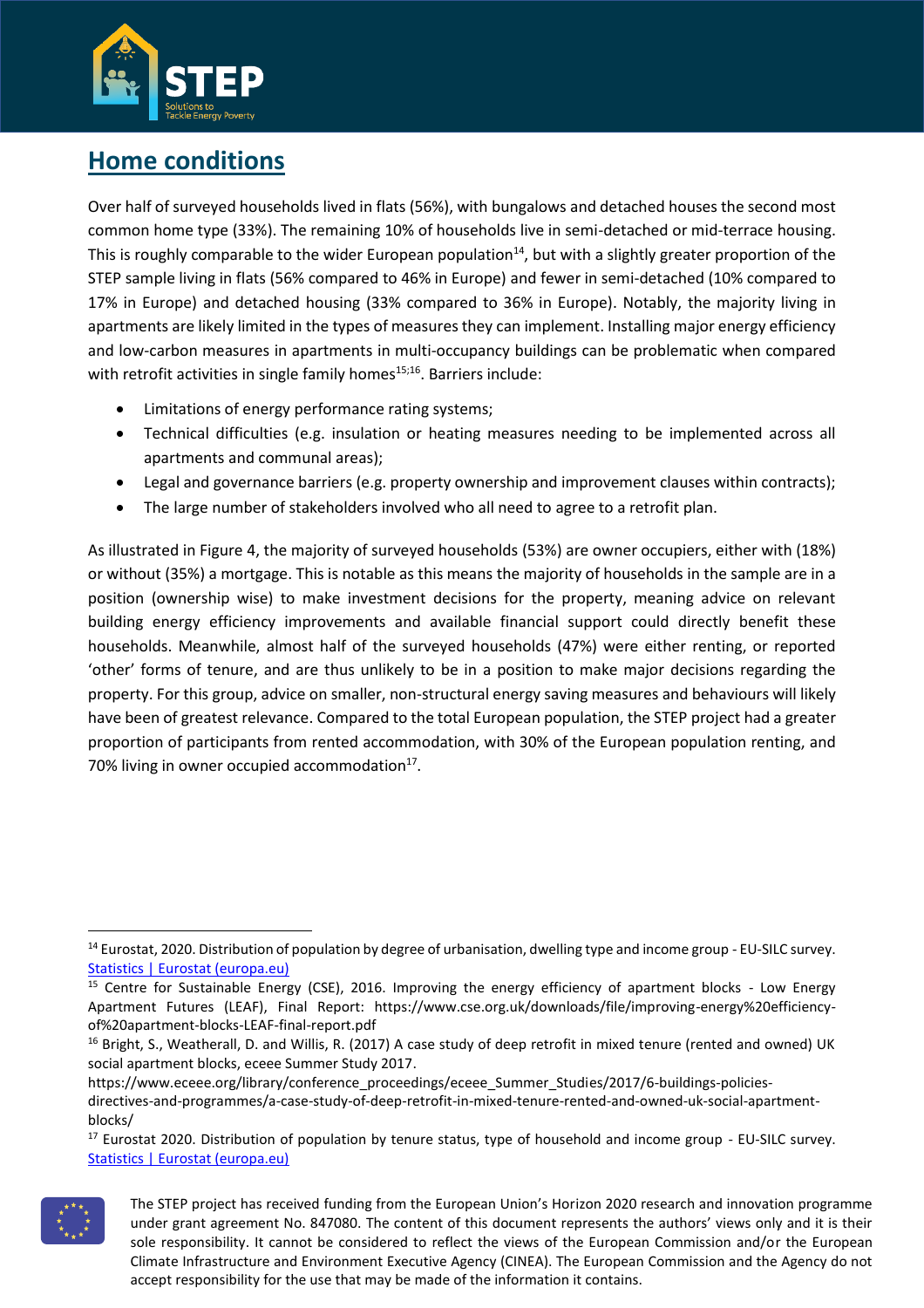

#### Tenure of surveyed households



*Figure 4: Tenure of surveyed households (one-to-one data)*

<span id="page-17-0"></span>Participants in one-to-one sessions were asked about current levels of insulation of their home. As shown in [Figure 5,](#page-17-1) a majority of households had double glazed windows (either with no other forms of insulation (45%), or in addition to loft insulation (16%), wall insulation (4.7%), or both (15.4%)). 15.7% of surveyed households had no installed insulation.



Insulation measures in place in surveyed households

*Figure 5: Insulation measures in place in surveyed households (one-to-one data)*

### <span id="page-17-1"></span>**Energy poverty**

The prevalence of energy poverty in the survey sample<sup>18</sup> was assessed against several metrics (see metric definitions in section 4.3). As illustrated in [Figure 6,](#page-18-0) the results differ widely depending on the energy poverty metric used, ranging from 31% to 54% when looking at 'regular' indicators, excluding metrics of hidden energy poverty. Between 2% and 9% of households are found to live in 'hidden' energy poverty, i.e.

 $18$  Percentages are calculated against total number of surveys with sufficient data to assess against at least one energy poverty metric (2887), excluding 179 surveys where both income and energy consumption information was lacking.



The STEP project has received funding from the European Union's Horizon 2020 research and innovation programme under grant agreement No. 847080. The content of this document represents the authors' views only and it is their sole responsibility. It cannot be considered to reflect the views of the European Commission and/or the European Climate Infrastructure and Environment Executive Agency (CINEA). The European Commission and the Agency do not accept responsibility for the use that may be made of the information it contains.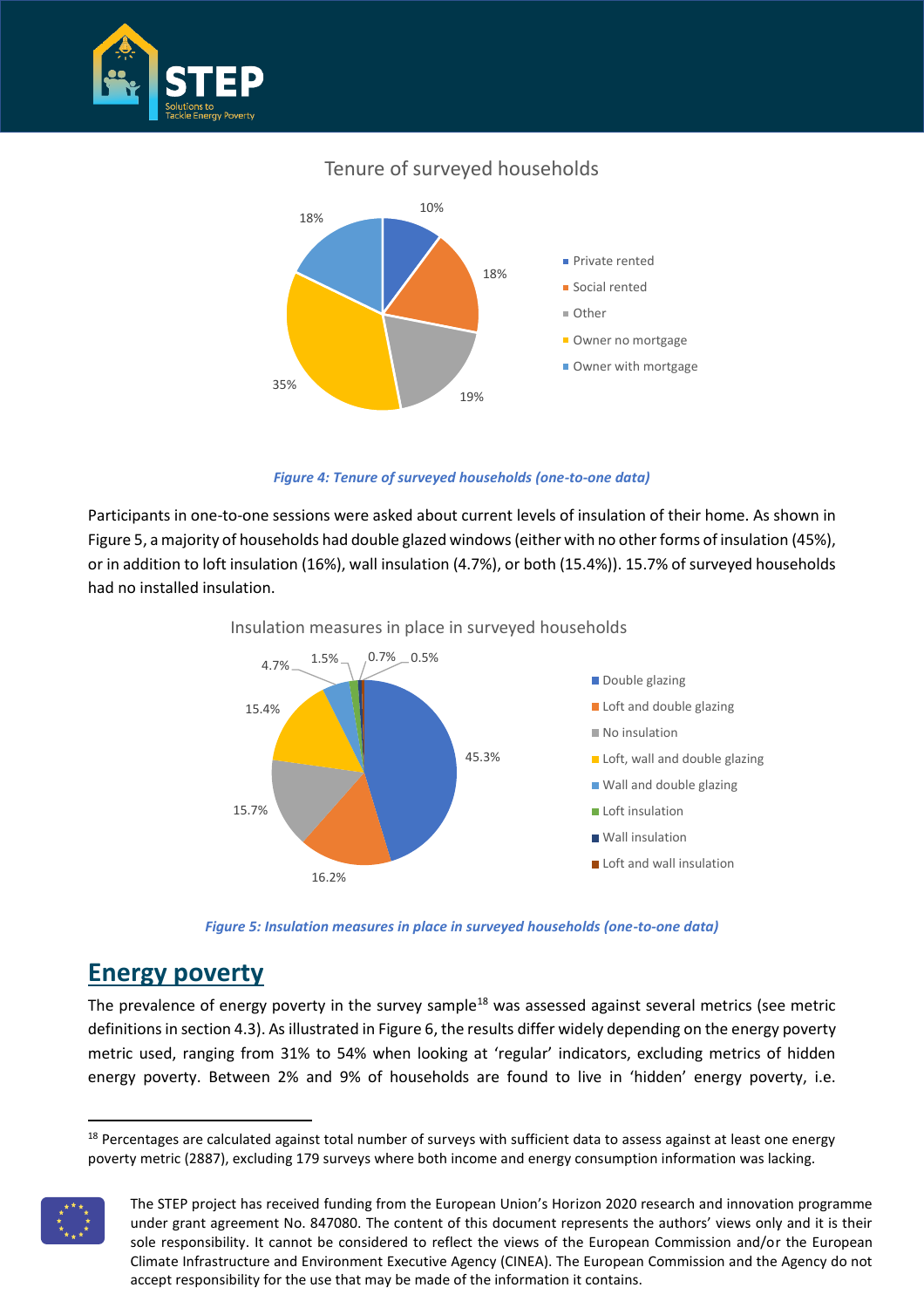

significantly under-consuming energy services. Across the one-to-one sample, 73% of surveyed households can be considered energy poor under at least one of these indicators, demonstrating that STEP was effective in reaching its target audience [\(Table 6](#page-18-1) provides the breakdown by project partner).



*Figure 6: Energy poverty in the one-to-one sample, by energy poverty metric*

<span id="page-18-1"></span><span id="page-18-0"></span>*Table 6: Percent of surveyed households identified as energy poor under at least one energy poverty metric, by partner (one-to-one surveys)*

| <b>Country (partner)</b>      | Percentage of total surveyed households (one-to-one) <sup>19</sup> |
|-------------------------------|--------------------------------------------------------------------|
| <b>Bulgaria (BNAAC)</b>       | 86%                                                                |
| Cyprus (CCA)                  | 78%                                                                |
| <b>Czech Republic (DTEST)</b> | 75%                                                                |
| Latvia (LPIAA)                | 92%                                                                |
| Lithuania (ALCO)              | 46%20                                                              |
| Poland (FK)                   | 62%                                                                |
| <b>Portugal (DECO)</b>        | 75%                                                                |
| Slovakia (SOS)                | 86%                                                                |
| UK (CAR + CAM)                | 76%                                                                |

The qualitative metric, reflecting self-assessed comfort and indoor environment of the home, indicates that 85% of the surveyed households from one-to-one advice sessions live in energy poverty, and 73% of workshop respondents.

These figures suggest that partners have successfully reached consumers living in energy poverty, while also emphasising the importance of recognising the different ways in which energy poverty manifests for different households.

<sup>&</sup>lt;sup>20</sup> The relatively low percentage of energy poor households identified in the Lithuanian sample may be explained by the large number of consumers receiving advice through ALCO's hotline telephone service, which did not involve active targeting of vulnerable consumers, as this hotline was open to all consumers. Notably, of all partners, ALCO reached the highest total number of consumers with direct advice. A high proportion of surveys in the Lithuanian sample did not have sufficient information to enable assessment against energy poverty metrics, however; it is possible that this may include vulnerable consumers choosing not to disclose income and energy expenditure information, and therefore not captured in this statistic.



The STEP project has received funding from the European Union's Horizon 2020 research and innovation programme under grant agreement No. 847080. The content of this document represents the authors' views only and it is their sole responsibility. It cannot be considered to reflect the views of the European Commission and/or the European Climate Infrastructure and Environment Executive Agency (CINEA). The European Commission and the Agency do not accept responsibility for the use that may be made of the information it contains.

 $19$  Excluding surveys with insufficient data to assess against any energy poverty metric.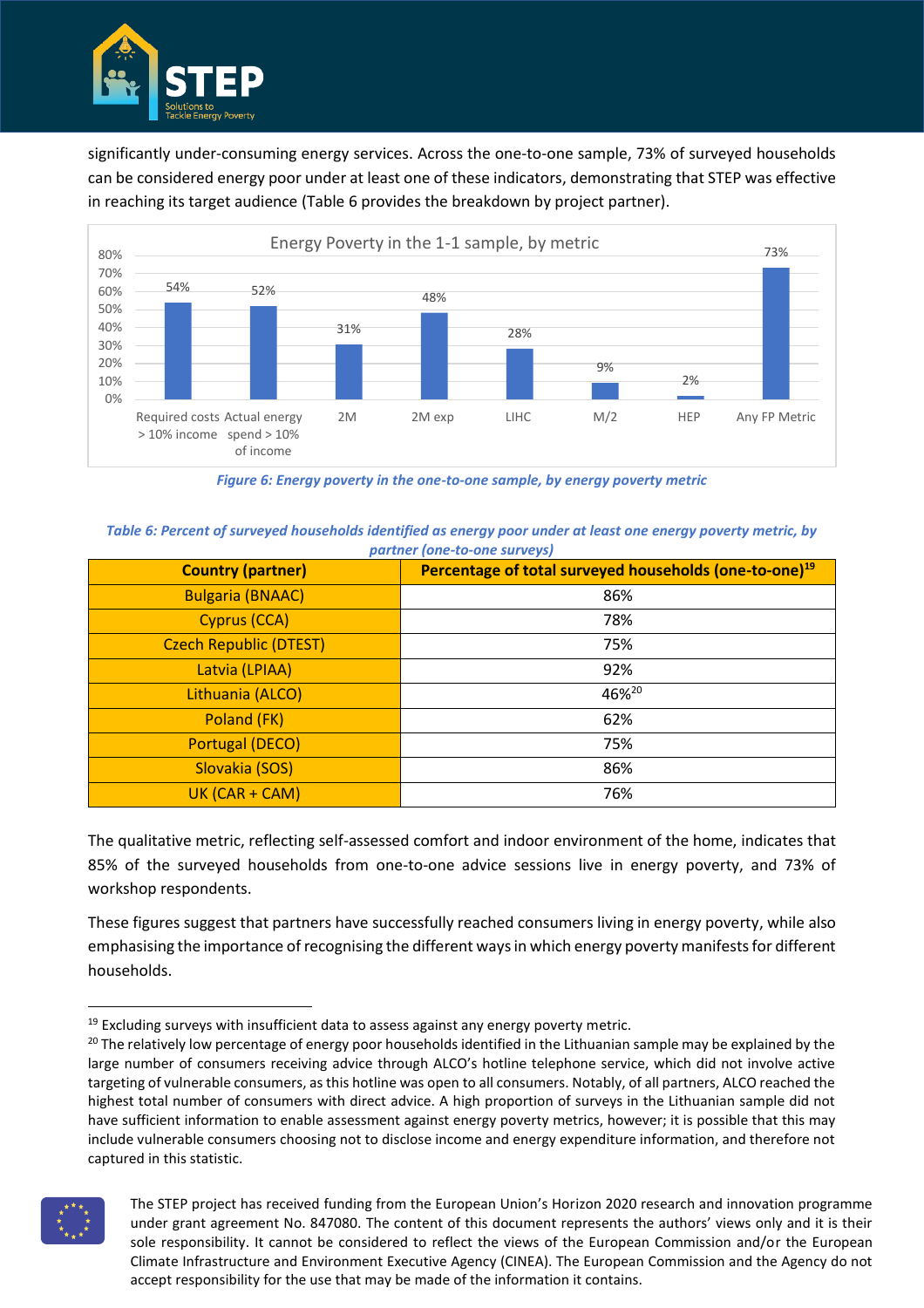

### **Energy consumption**

Common heating sources vary significantly across the nine STEP partner countries, as illustrated in Figure  $7^{21}$ . As well as the energy efficiency/performance of the home, the fuel type used has a substantial impact on the likelihood of a household being in energy poverty. For a long time, gas has been the cheapest fuel for home heating, with households relying on electricity, LPG and other solid fuels, which tend to be significantly more expensive, at higher risk of energy poverty $^{22}$ . In light hereof, noteworthy observations on the primary heating fuels, used by STEP participants, include high reliance on wood amongst participants in Slovakia, Bulgaria, Portugal and Poland<sup>23</sup>, relatively high proportion of households relying on electricity amongst participants in Bulgaria and Portugal, and the high incidence of households with no heating system in Cyprus and, to a lesser extent, Portugal. The sample from Latvia and Lithuania are distinguished by very high proportion of participating households relying on district heating as their primary heating source.





<span id="page-19-0"></span><sup>&</sup>lt;sup>21</sup> This is an important distinction from the assumptions underpinning target calculations presented in the original project proposal, which were based on an assumption of gas as the sole heating fuel. The variety of heating fuels actually used by recipients of energy savings advise are associated with differing costs and carbon emissions compared to gas, meaning that cost savings and CO<sub>2</sub> savings associated with reduced energy demand differ from the estimated average savings used to estimate target savings.

<sup>23</sup> Notably, reliance on solid biofuels, such as wood, adds further complexities to the assessment of energy poverty, as the costs hereof are typically not reflected in energy/utility bills, and may appear as a smaller financial burden, in particular if firewood is collected and not bought. Moreover, the use of wood for heating may be associated with added health risks, due to negative impacts on indoor air quality, as well as health impacts where firewood is collected manually from nearby forests rather than purchased and delivered [\(ComAct, 2021\)](https://www.bpie.eu/wp-content/uploads/2021/05/ComAct-D1.1_Overview-report-on-the-energy-poverty-concept_Final-version_UPDATED-1.pdf).



 $22$  In the UK, for example, this is reflected in households off the gas network (rural areas and those properties in high rise buildings) typically spending more on their heating bills, leading to such areas having higher rates of households in energy poverty.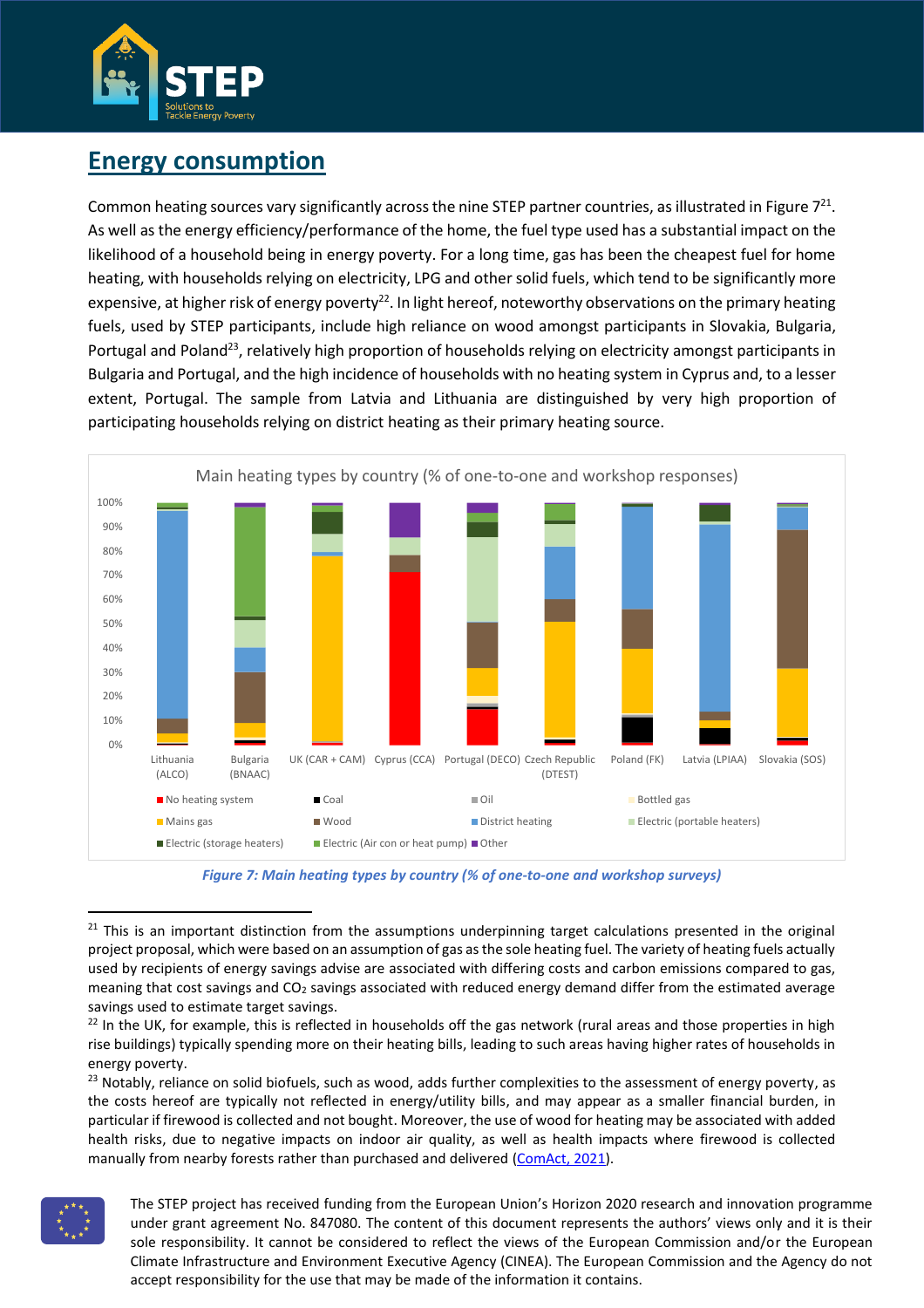

Of the 3,066 one-to-one surveys processed for analysis, 2,495 included information on household electricity consumption and 2,212 included information on energy consumption for heating. Reported energy consumption varied widely across surveyed households, with a relatively even spread of households overand under-consuming electricity and energy for heating compared to expected required energy consumption. Notable exceptions include a tendency in the Lithuanian and Latvian samples for households to use less electricity than expected but more energy for heating, in the Slovakian sample to consume less energy across both electricity and heating than expected, and in the Bulgarian and Cypriot samples to consume more electricity than expected. Looking just at households living in energy poverty, a mix of underand over-consumption relative to expected requirements was likewise found.

Notably, the estimates of required electricity and energy for heating are based on modelling from the UK context, pre-COVID, and as such may not reflect accurately the energy requirements in other national contexts, nor energy requirements during and post-COVID (see further discussion hereof in section 6). Nonetheless, what these figures suggest is that energy consumption patterns, as well as coping strategies for households in energy poverty, appear to vary widely. It is crucial to consider this when designing, delivering, and evaluating energy advice services, other support programmes, and energy poverty eradication policies and strategies.

# <span id="page-20-0"></span>**5.2 IMPACT ANALYSIS**

This section presents assessments of potential project impacts associated with advice provision through direct consumer contact in one-to-one advice sessions and consumer workshops.

As previously discussed, due to the lack of data from follow-up surveys, the impact assessment considers potential impacts based on assumptions and estimates, rather than direct measurement of energy consumption and financial circumstances before and after advice sessions, as originally intended.

## **Advice measures**

Survey data indicates that partners have provided advice on a wide range of energy efficiency measures, ranging from small changes to everyday practices to larger investments in energy performance improvements to the home. Table 7 below shows the top ten most common measures across three status categories: measures completed, or already being done, during the initial advice sessions; measures on which the participant planned to take action following the advice sessions; and measures simply suggested to the participant during an advice session.

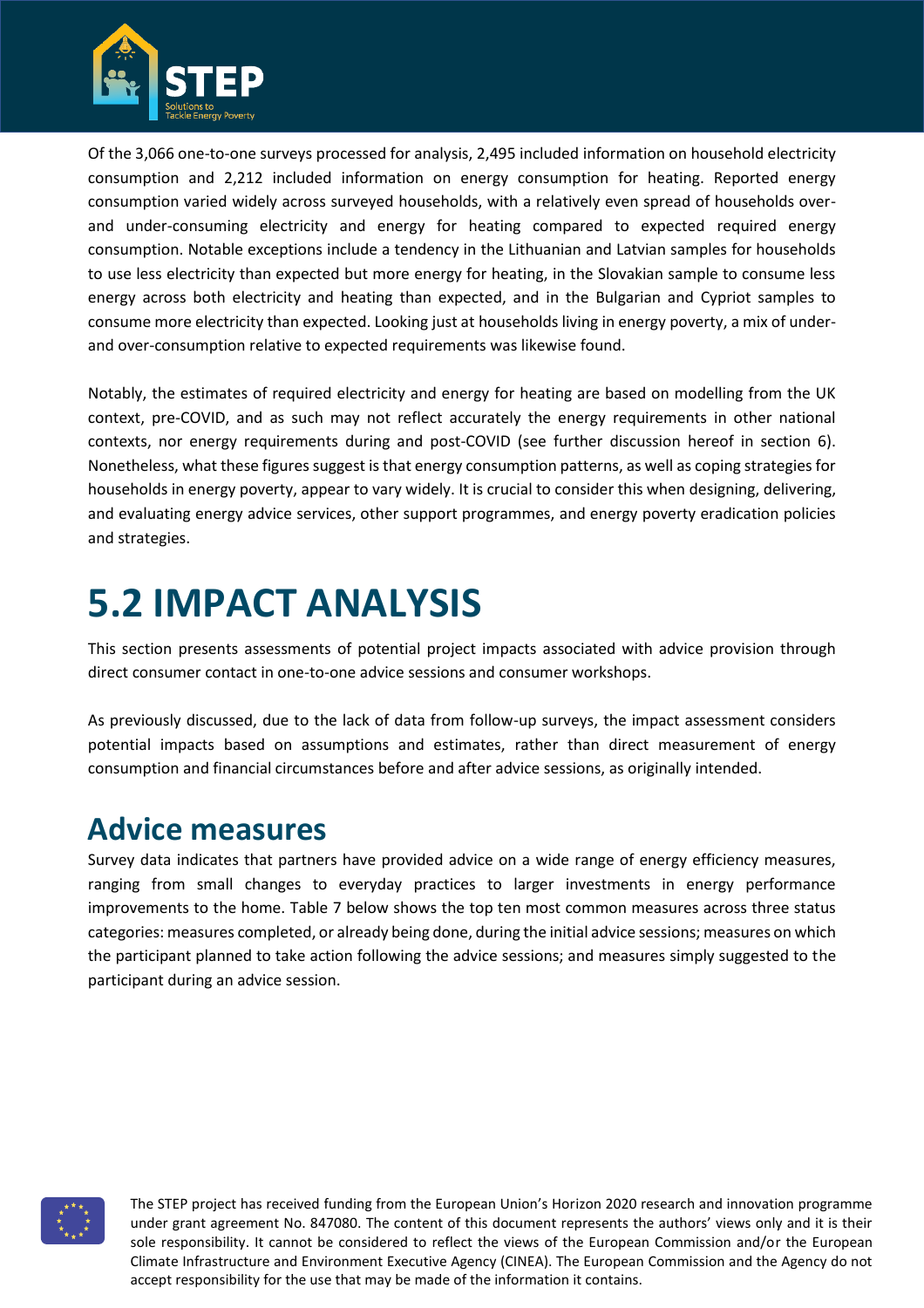

| Table 7: Energy saving measures most commonly advised on by project partners; top 10 across measures indicated |  |
|----------------------------------------------------------------------------------------------------------------|--|
| as complete, planned, and informed, respectively                                                               |  |

| 10 most commonly completed<br>measures                                       | 10 most commonly planned<br>measures                          | 10 most commonly informed-on<br>measures                      |
|------------------------------------------------------------------------------|---------------------------------------------------------------|---------------------------------------------------------------|
| Switching to low energy light<br>bulbs, e.g. LED bulbs                       | Purchase highest rated oven<br>(A+ over A)                    | Purchase highest rated oven (A+<br>over A)                    |
| Turning off lights                                                           | Solar photovoltaics (PV)                                      | Purchase highest rated fridge<br>freezer (A+++ over A+ rated) |
| Cooking measures e.g., putting<br>lids on pans                               | Purchase highest rated fridge<br>freezer (A+++ over A+ rated) | New central heating system                                    |
| Filling the kettle with only the<br>water required                           | Turning appliances off standby<br>mode                        | Turning appliances off standby<br>mode                        |
| Fridge measures, e.g. not<br>putting hot food in the fridge                  | Standby saver                                                 | Underfloor insulation (suspended<br>timber)                   |
| Hot water measures e.g.<br>insulating water tank                             | Smart meter                                                   | Turning down the thermostat by<br>$1^{\circ}$ C               |
| Being more conscious about<br>how/when using a washing<br>machine/dishwasher | Draughtproofing                                               | Standby saver                                                 |
| Take shorter showers                                                         | Fit a water-efficient<br>showerhead                           | Solid Wall Insulation (Internal -<br>IWI)                     |
| Glazing (Single > Double)<br>Fridge measures                                 |                                                               | Heating upgrade (with no pre-<br>existing heat controls)      |
| Draughtproofing                                                              | Solid Wall Insulation (External -<br>EWI)                     | Cavity Wall Insulation                                        |

Additionally, partners provided advice on national support measures available in their respective countries (see Appendix 2 for commonly advised on national measures).

## **Energy, cost & emission savings**

While STEP partners provided advice on a wide range of energy-saving measures, not all advice given will be implemented by consumers. Participants in one-to-one advice sessions were asked about their plans to implement any of the measures on which advice was given (workshop participants were not asked this question). On this basis, energy savings from measures likely to be implemented as a result of the STEP project can be estimated for a smaller subset of participants. Across the 3,066 one-to-one sessions delivered by STEP partners, for which survey data has been submitted, measures, which participants planned to act on, represent potential annual primary energy savings of 7.1 GWh (corresponding to annual bill savings of €380,000 and annual emission savings of 1,666 tCO<sub>2</sub>e).

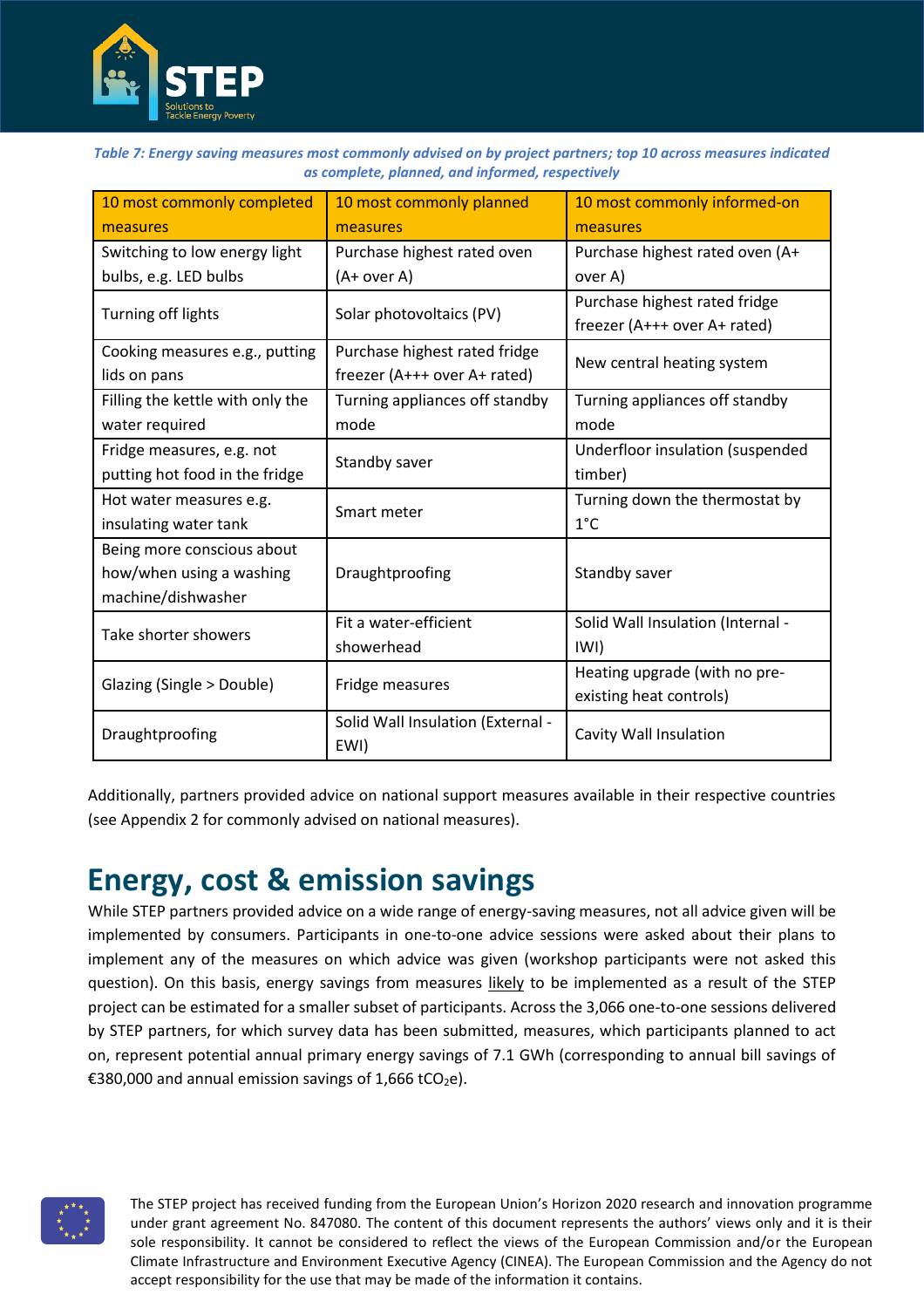

|                                                   | <b>Annual cost savings</b> | Annual primary energy<br>savings | Annual carbon emission<br>savings   |
|---------------------------------------------------|----------------------------|----------------------------------|-------------------------------------|
| Potential savings from all<br>measures advised on | €6 million                 | 115 GWh                          | 26,000 tCO <sub>2</sub> e           |
| <b>Potential savings from</b>                     | €380,000                   | 7.1 GWh                          | 1,666 tCO <sub>2</sub> e            |
| measures planned for                              | Average €124 per           | Average 2.3 MWh per              | Average 544 kgCO <sub>2</sub> e per |
| implementation                                    | household                  | household                        | household                           |
| Potential savings based on                        | €216,500                   | 4.3 GWh                          | 797 tCO <sub>2</sub> e              |
| assumed average savings of                        | Average €100 per           | Average 2 MWh per                | Average 372 kgCO <sub>2</sub> e per |
| 6% per household                                  | household                  | household                        | household                           |

#### *Table 8: Potential impact estimates across 3,066 participants in one-to-one advice sessions*

The indicative savings based on survey data suggests that an assumption of realised savings per household at an average of 6% of household energy consumption<sup>24</sup> represents a reasonable estimate for direct one-toone energy advice sessions (see Table 8 above). 6% savings per household produces a slightly lower estimate than the savings estimates based on efficiency measures planned for implementation. It is reasonable to assume that not all measures stated by consumers as "planned for implementation" will actually be implemented, in particular considering that many participants listed a very large number of measures as "planned". As such, 6% savings per household is likely more realistic.

Applying this estimate to workshop participants, total savings realised by the 682 workshop participants, for whom survey data was collected and analysed, could amount to primary energy savings of 1.3 GWh per year (corresponding to  $\epsilon$ 73,700 annual bill savings and emission savings of 200 tCO<sub>2</sub>e/yr).

Considering the greater total number of consumers reached compared to survey data submitted, the total potential impact of STEP direct energy advice activity is substantially higher than the figures reported in the previous section, which looked only at the subset of advice activity for which survey data was collected. To present estimates against the total reported number of consumers reached through direct engagement, we apply average savings figures from the collected one-to-one survey data, 1) based on average savings from planned efficiency measures, as well as 2) assuming 6% average savings per household. This calculation provides an estimate of likely savings resulting from all direct energy advice activity under the STEP project.

Based on these average figures and assumptions, savings per household are likely to amount to primary energy savings of 2 MWh per year, €100 annual bill savings, and emission savings of 372 kCO<sub>2</sub>e/yr. The total potential impact across all direct engagements is presented in Table 9 below.

<sup>&</sup>lt;sup>24</sup> This assumption is discussed in more detail in Appendix 1.



The STEP project has received funding from the European Union's Horizon 2020 research and innovation programme under grant agreement No. 847080. The content of this document represents the authors' views only and it is their sole responsibility. It cannot be considered to reflect the views of the European Commission and/or the European Climate Infrastructure and Environment Executive Agency (CINEA). The European Commission and the Agency do not accept responsibility for the use that may be made of the information it contains.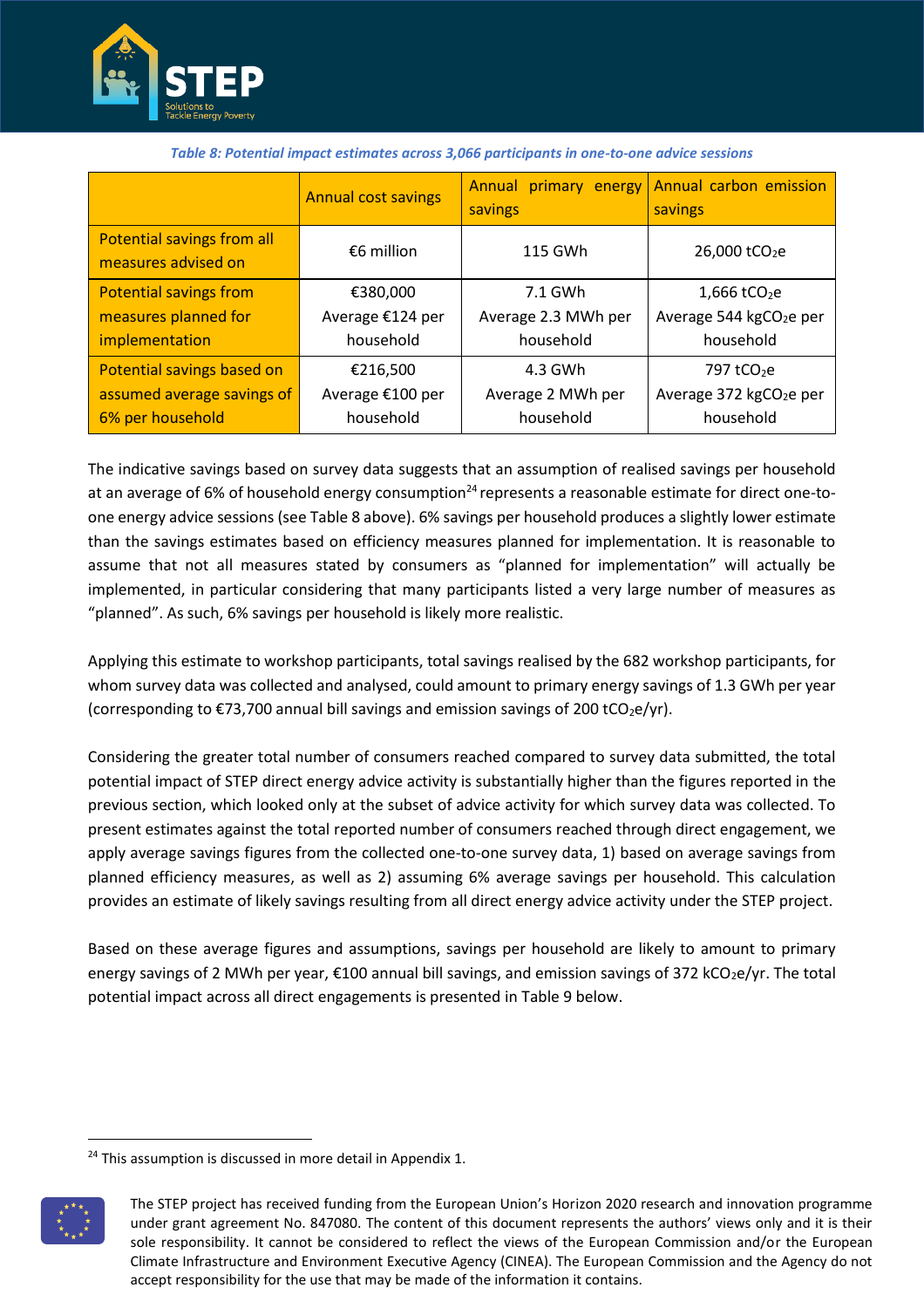

| Total impact of 8,052 direct<br>engagements                                          | <b>Cost savings</b> | <b>Primary energy savings</b> | <b>Emission savings</b>  |
|--------------------------------------------------------------------------------------|---------------------|-------------------------------|--------------------------|
| <b>Assuming 6% savings</b>                                                           | €808,300            | 16 GWh                        | 3,000 $tCO2e$            |
| Based on the per-household<br>average of savings from<br>planned efficiency measures | €999,000            | 18.7 GWh                      | 4,375 tCO <sub>2</sub> e |

| Table 9: Total potential impact of 8,052 direct engagements |  |  |  |  |
|-------------------------------------------------------------|--|--|--|--|
|-------------------------------------------------------------|--|--|--|--|

## **Energy poverty**

This section considers the potential impacts of the STEP advice activities on levels of energy poverty, based on survey data collected from participants in one-to-one sessions<sup>25</sup>. To this end, we consider the 2M (%) and 2M (exp) metrics<sup>26</sup>.

Metrics on hidden energy poverty (M/2 and HEP) are not relevant in this context, as these reflect circumstances where households are already significantly under-consuming energy; thus, while energy saving advice may help such households to manage their energy consumption and improve comfort in the home, they would still be considered cases of hidden energy poverty due to their significantly lower energy consumption.

Estimates here are based on the assumption that households' annual income remained the same and does not account for any other influencing factors, such as COVID-19 and time spent at home, and the ongoing energy price crisis (see discussion in section 6). As such, these estimates indicate the potential reduction in energy poverty as a result of the STEP advice activities, had all other things been equal.

Table 10 shows the reduction in energy poverty, across each metric, assuming average savings per household of 6% relative to their annual energy consumption prior to energy savings advice, as well as the impact on energy poverty levels if energy poor households implement the efficiency measures, they indicated, they planned to implement following their advice session.

| <b>Number</b>                              |       | After 6% saving per household                               | savings<br>from measures<br>After<br>stated by households as planned |                                                     |                                                             |
|--------------------------------------------|-------|-------------------------------------------------------------|----------------------------------------------------------------------|-----------------------------------------------------|-------------------------------------------------------------|
| energy<br>poor<br>households<br>pre-advice |       | <sub>of</sub><br><b>Number</b><br>energy poor<br>households | Percent of energy<br>households<br>poor<br>moving out of EP          | of<br><b>Number</b><br>energy<br>poor<br>households | Percent of energy<br>households<br>poor<br>moving out of EP |
| 2M(%)                                      | 557   | 520                                                         | 7%                                                                   | 520                                                 | 7%                                                          |
| $2M$ (exp)                                 | 1,034 | 971                                                         | 6%                                                                   | 936                                                 | 9%                                                          |

*Table 10: Estimated extent of energy poverty before and after advice sessions (one-to-one surveys)*

<sup>26</sup> As the estimated energy *requirements* of a household will remain the same regardless of energy saving measures taken up, metrics based on estimates of *required* energy use (LIHC and required energy spend > 10% of income) are not relevant for this assessment, as no change will be found.



The STEP project has received funding from the European Union's Horizon 2020 research and innovation programme under grant agreement No. 847080. The content of this document represents the authors' views only and it is their sole responsibility. It cannot be considered to reflect the views of the European Commission and/or the European Climate Infrastructure and Environment Executive Agency (CINEA). The European Commission and the Agency do not accept responsibility for the use that may be made of the information it contains.

<sup>&</sup>lt;sup>25</sup> We look only at this subset of participants due to data availability.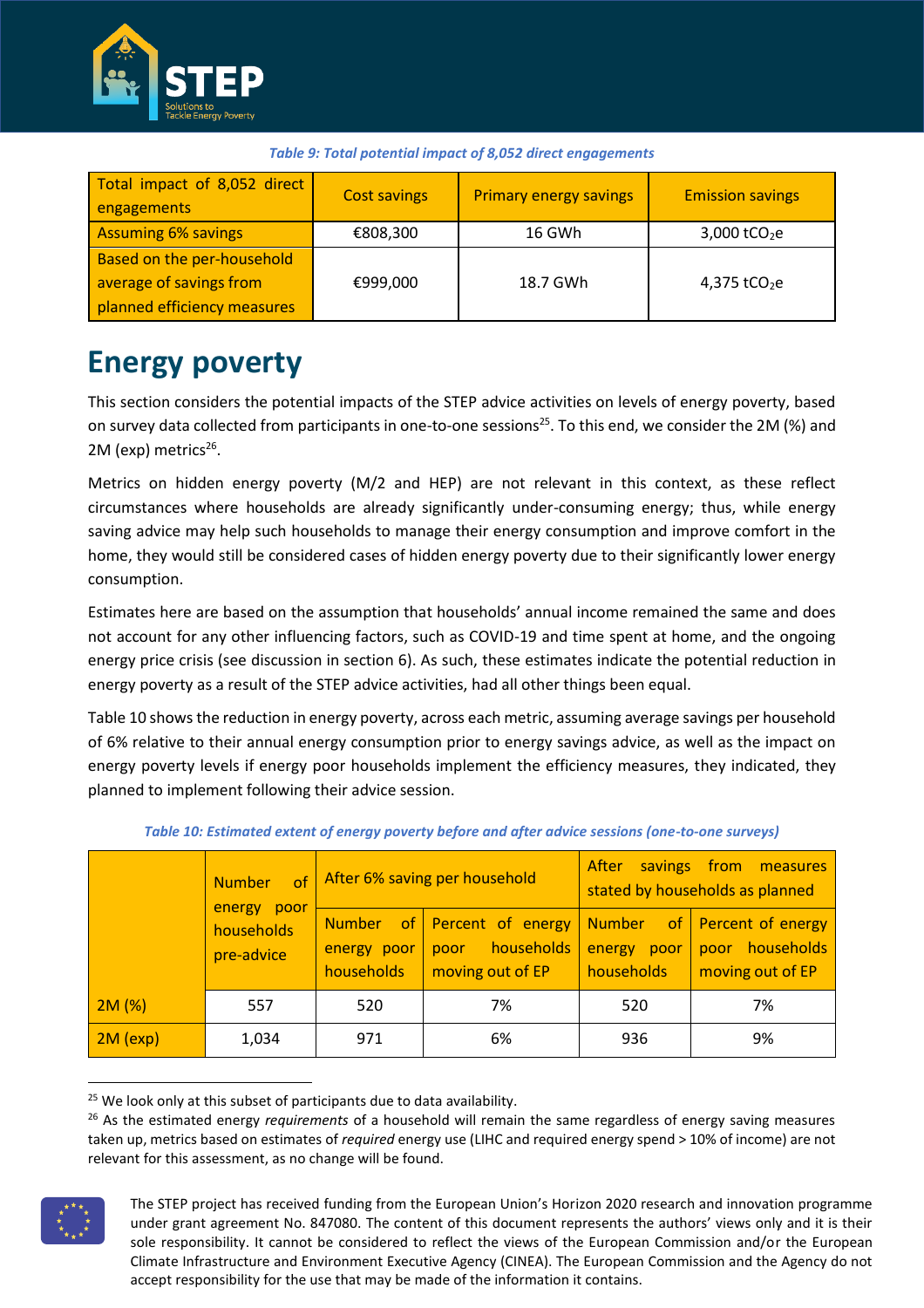

## **Health and wellbeing**

Based on self-reported health data from 2,000 participants in the STEP project, who also completed energy advice surveys, physical and mental wellbeing was assessed against energy poverty status.

According to the SF12 scoring, values range from 0 to 100, with higher scores indicating better physical and mental health. For physical health, a score of 50 or less is generally considered indicative of a physical health condition, and for mental health, a score of 42 or less could be associated with clinical depression. For both of these metrics, the normal population average is  $50^{27}$ .

The main observation is that there is a greater spread and inclusion of lower values in both the physical and mental wellbeing of individuals living in energy poverty, compared to those not identified as energy poor according to assessed indicators, as shown i[n Figure 8.](#page-24-0) The physical and mental wellbeing scores range from 22 to 71, and from 22 to 70, respectively, for individuals in energy poverty, and from 28 to 64, and 29 to 71, respectively, for individuals not identified as energy poor. The average, median and quartiles are similar, but with consistently lower values for the energy poor sample.



<span id="page-24-0"></span>*Figure 8: Boxplots showing levels of physical and mental wellbeing amongst non-energy poor and energy poor households in the sample (one-to-one and workshop surveys)*

The lowest scoring category across the full sample was "role emotional", an expression of the degree to which emotional problems interfere with usual daily activities such as school or work.

 $27$  This is based on studies of the US population, as the SF12 survey methodology was developed in the US. However, many studies have shown the validity of the SF12 methodology and scoring in other national contexts, including in Europe.



The STEP project has received funding from the European Union's Horizon 2020 research and innovation programme under grant agreement No. 847080. The content of this document represents the authors' views only and it is their sole responsibility. It cannot be considered to reflect the views of the European Commission and/or the European Climate Infrastructure and Environment Executive Agency (CINEA). The European Commission and the Agency do not accept responsibility for the use that may be made of the information it contains.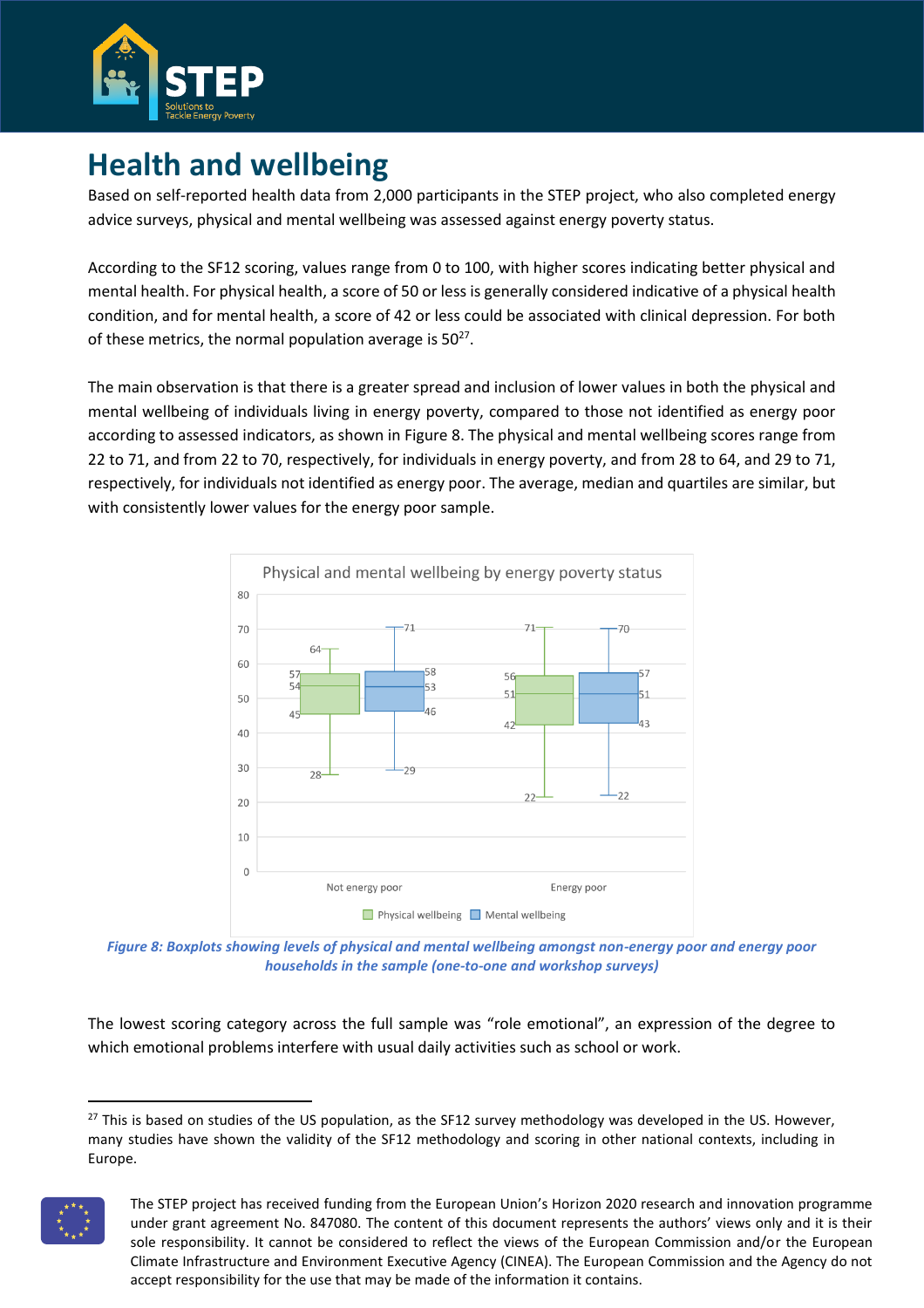

Unfortunately, the surveys were not designed to collect demographic information about the individual responding to surveys, but rather about the household as a whole. As such, the health and wellbeing data cannot be explored further by gender, age or occupation.

Moreover, due to the lack of follow-up sessions, as previously discussed, we are also not able to assess changes in wellbeing before and after energy advice. Notably, due to the particular period over which STEP was delivered, it is unlikely that we would have seen any improvement in self-reported health and wellbeing scores, as these were times of increasing worry, anxiety and health risks for most people. While it is possible that the low scores on "role emotional" are partially a reflection of this, it is perhaps surprising that the average health and wellbeing scores in the STEP sample do not deviate from a normal population average.

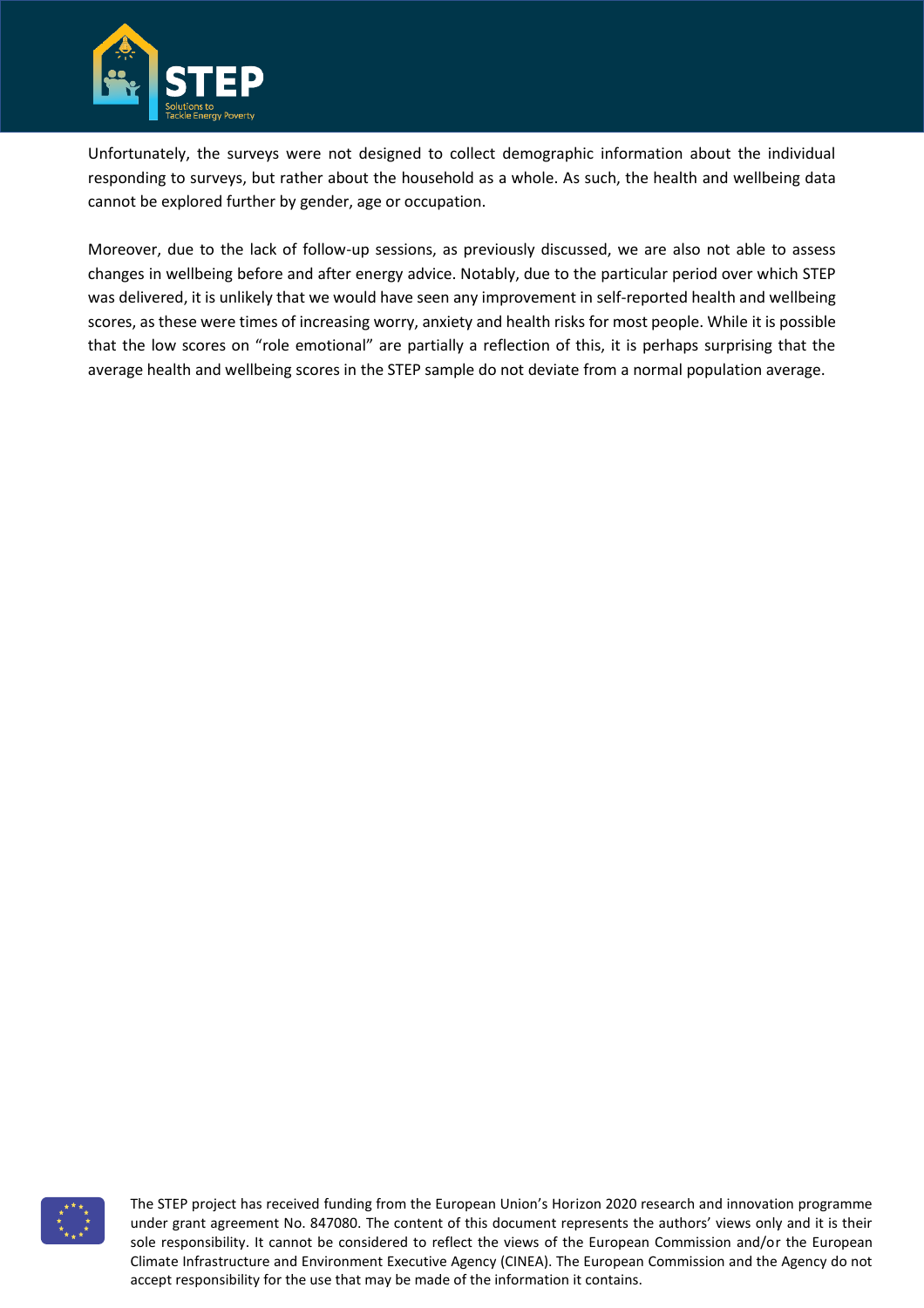

# <span id="page-26-0"></span>**6. CONTEXTUALISING PROJECT IMPACTS**

As previously discussed, and elaborated in other STEP project reports, the COVID-19 pandemic impacted the delivery of the STEP project, and significantly changed the social context within which STEP partners operated. At a time of increased energy consumption in homes due to national lockdowns, advice on how to manage energy consumption and costs and measures to reduce energy consumption has become all the more important to support vulnerable households. This is only further exacerbated by the ongoing energy price crisis and the impacts of Russia's invasion of Ukraine on global oil and gas prices, which ultimately will see more households struggling to pay their energy bills and pushed into energy poverty.

Insights from the UK clearly illustrate the added strain caused by COVID-induced lockdowns leading to increased domestic energy consumption, due to people spending more time at home. While no equivalent data was identified from other partner countries, the impacts of the COVID-19 pandemic were felt across Europe (and the world), and will have impacted households, and household energy consumption, in particular, in all countries, and based on STEP partners' experiences on the ground, this is understood to be reflective of the situation across all partner countries. In 2020, the UK saw a 2.3% increase in domestic energy consumption overall, which included a 4% increase in the consumption of electricity and a 2% increase in the consumption of gas<sup>28</sup>. This occurred despite warmer weather, which is usually associated with lower energy demand. Thus, when corrected for annual average temperature, domestic energy demand is estimated to have increased by 6%<sup>29</sup>. This was caused by increased cooking at home, with the number of meals eaten at home increasing by 38%; working from home and the need for people to charge their laptops and monitors; children being out of school; and the direct impact of people watching more live programming, and the indirect effects of this – such as having the lights on and making tea<sup>30</sup>. Collectively, this pushed the share of electricity demand accounted for by domestic users from 30% in 2019 to 32.7% in 2020 $^{\text{31}}$ .

It is possible that the substantially higher average energy consumption per household found in the STEP data, than the averages used in the initial target setting exercises for the project, is partially a reflection of this increase in energy demand as a consequence of COVID lockdowns.

Increased energy demand induced by lockdowns has had implications for those already living in energy poverty, in addition to pushing more households into energy poverty. In the UK, the Energy and Climate Intelligence Unit estimated that lockdowns in the spring (March and April) resulted in households spending

<sup>&</sup>lt;sup>31</sup> DUKES 2020. Digest of UK Energy Statistics Annual data for the UK, 2020, DUKES 2021 Chapters 1 to 7 (publishing.service.gov.uk)



The STEP project has received funding from the European Union's Horizon 2020 research and innovation programme under grant agreement No. 847080. The content of this document represents the authors' views only and it is their sole responsibility. It cannot be considered to reflect the views of the European Commission and/or the European Climate Infrastructure and Environment Executive Agency (CINEA). The European Commission and the Agency do not accept responsibility for the use that may be made of the information it contains.

<sup>&</sup>lt;sup>28</sup> BEIS, 2021. Energy Consumption in the UK (ECUK) 1970 to 2020. Energy Consumption in the UK 2021 (publishing.service.gov.uk)

 $29$  DUKES 2020. Digest of UK Energy Statistics Annual data for the UK, 2020, DUKES 2021 Chapters 1 to 7 (publishing.service.gov.uk)

<sup>30</sup> E.On, 2021. E.on's review of consumer demand increasing. How lockdown affects electricity usage at home | E.ON (eonenergy.com)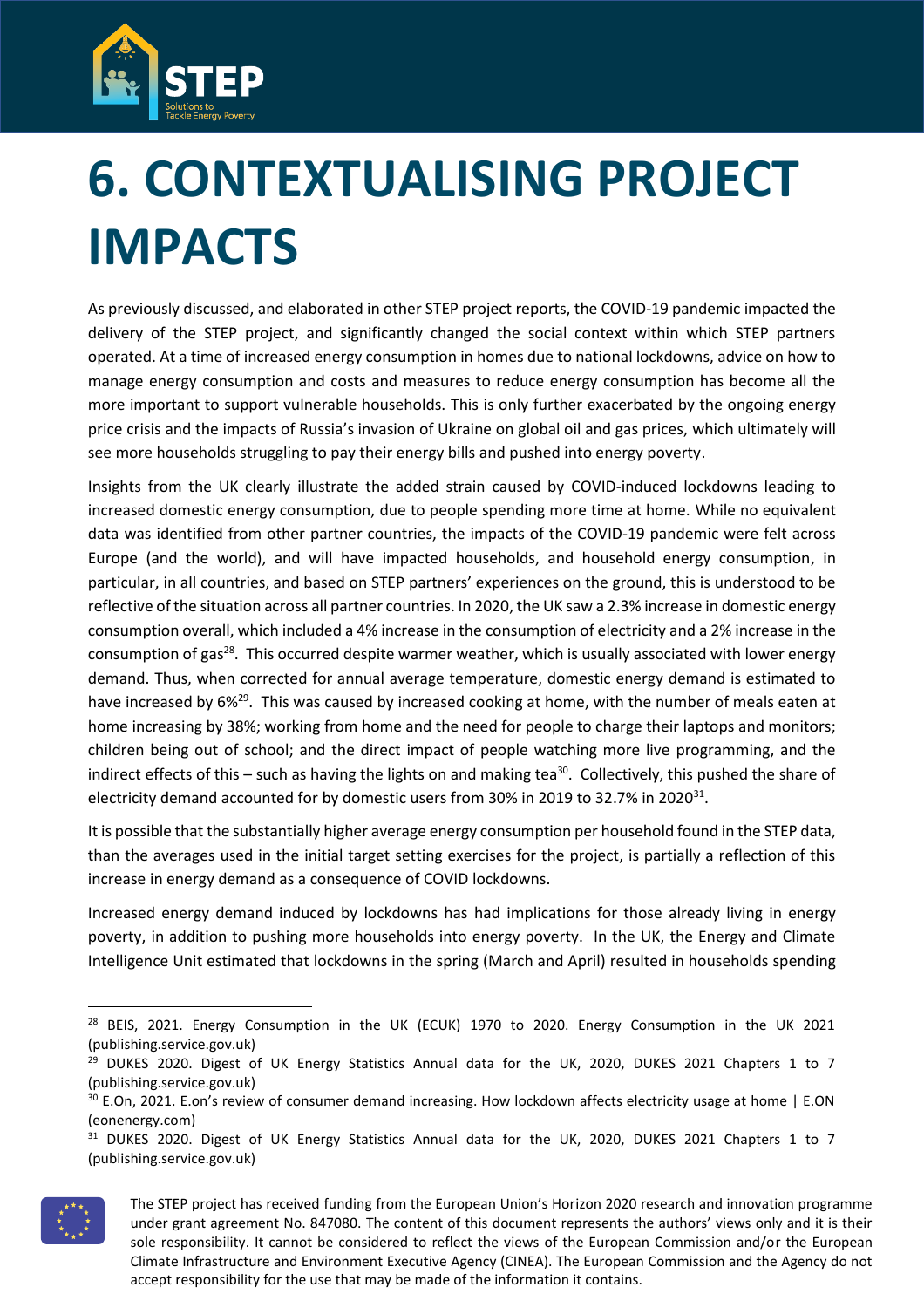

an average of £34 more on energy per month than usual, and that this would rise in the winter, with poorly insulated households paying £50 more in the winter months than those living in better-insulated buildings $^{32}$ .

While the proportion of UK households in energy poverty remained similar between 2019 to 2020, seeing a slight decrease from 13.4% to 13.2%<sup>33</sup>, this may be affected by households receiving fuel assistance: the Fuel Bank Foundation reported in 2021 that, since the outbreak of the pandemic, like-for-like Fuel Bank need increased nationally by 23%, and that deprived areas saw a huge increase in demand, with some local areas seeing a 300% increase in fuel bank need. Of the people who reached out for support, the Fuel Bank Foundation found that 89% of them were struggling to top up their prepayment gas/electricity meters and, when surveyed, 82% said that national lockdowns made them concerned about running out of money to pay for energy<sup>34</sup>.

<sup>&</sup>lt;sup>34</sup> Fuel Bank Foundation, 2022. Fuel crisis report. Fuel-Bank-Whitepaper-FINAL.pdf (fuelbankfoundation.org)



The STEP project has received funding from the European Union's Horizon 2020 research and innovation programme under grant agreement No. 847080. The content of this document represents the authors' views only and it is their sole responsibility. It cannot be considered to reflect the views of the European Commission and/or the European Climate Infrastructure and Environment Executive Agency (CINEA). The European Commission and the Agency do not accept responsibility for the use that may be made of the information it contains.

<sup>&</sup>lt;sup>32</sup> Energy and Climate Intelligence Unit, 2020. Lockdown in Leaky Homes. ECIU\_Leaky\_Homes\_Lockdown.pdf (edcdn.com)

<sup>&</sup>lt;sup>33</sup> BEIS, 2022. Annual Fuel Poverty Statistics in England, 2022 (2020 data). Annual Fuel Poverty Statistics LILEE Report 2022 (2020 data) (publishing.service.gov.uk)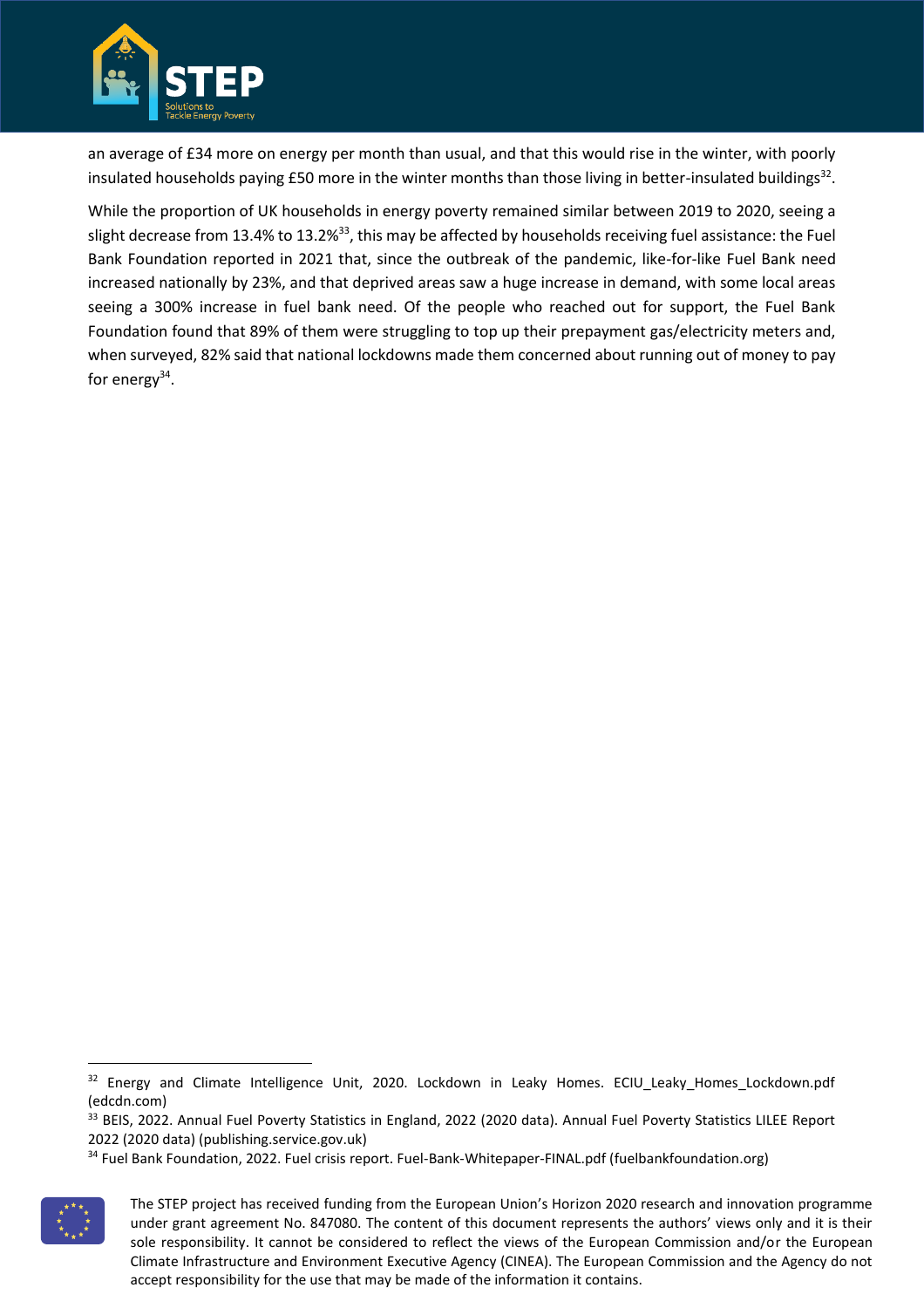

# <span id="page-28-0"></span>**7. CONCLUSIONS & RECOMMENDATIONS**

# <span id="page-28-1"></span>**7.1 PROJECT IMPACT – KEY FIGURES**

Through the STEP project, a total of 8,052 consumers were engaged through direct contact as part of the STEP project, of which 5,139 took part in one-to-one advice sessions with an energy advisor, and 2,913 participated in energy advice workshops.

It is estimated that these advice activities could lead to energy savings of between 16 and 18.7 GWh per year, corresponding to annual cost savings of between €808,300 and €999,000, and saving between 3,000 and 4,375  $tCO<sub>2</sub>e$  per year.

In total, across both indirect and direct engagements, advice provided through the STEP project is estimated to have achieved primary energy savings of between 32.9 and 38.4 GWh (target 17.78 GWh), and between 6,100 and 8,970 tCO<sub>2</sub>eq emission savings (target: 2,869 tCO<sub>2</sub>eq), significantly exceeded the project targets.

Importantly, the delays to project delivery, caused by the COVID-19 pandemic and consequent national lockdowns, meant that project partners had to focus on delivery of initial advice sessions and workshops until the last months of the project duration, limiting the number of follow-up visits and surveys completed with participants. This meant that project impact evaluation had to be based on estimates and assumptions, to the extent possible<sup>35</sup>, rather than actual measured impacts, as originally intended.

It is therefore imperative for future advice programmes, that follow up data is collected to effectively quantify the impact of services. This must be factored into project timelines, in case of project delays, it is critical to assess the appropriateness of any extensions, and/or the implications of amended timelines for project evaluation.

# <span id="page-28-2"></span>**7.2 ENERGY POVERTY**

According to survey data obtained from participants in one-to-one sessions, almost three quarters of consumers reached lived in energy poverty at the time of the advice session. Energy efficiency and energy saving advice is an important tool in the fight against energy poverty. It is estimated that advice provision under the STEP project supported between 6% and 7% of energy poor households out of energy poverty, while the majority of energy poor households may have been supported to improve comfort in the home and reduce energy bills, but this may not have been sufficient to support them fully out of energy poverty.

<sup>&</sup>lt;sup>35</sup> In the case of health and wellbeing assessment, it was not possible to make any estimates of potential project impact, without sufficient numbers of follow-up SF12 surveys.



The STEP project has received funding from the European Union's Horizon 2020 research and innovation programme under grant agreement No. 847080. The content of this document represents the authors' views only and it is their sole responsibility. It cannot be considered to reflect the views of the European Commission and/or the European Climate Infrastructure and Environment Executive Agency (CINEA). The European Commission and the Agency do not accept responsibility for the use that may be made of the information it contains.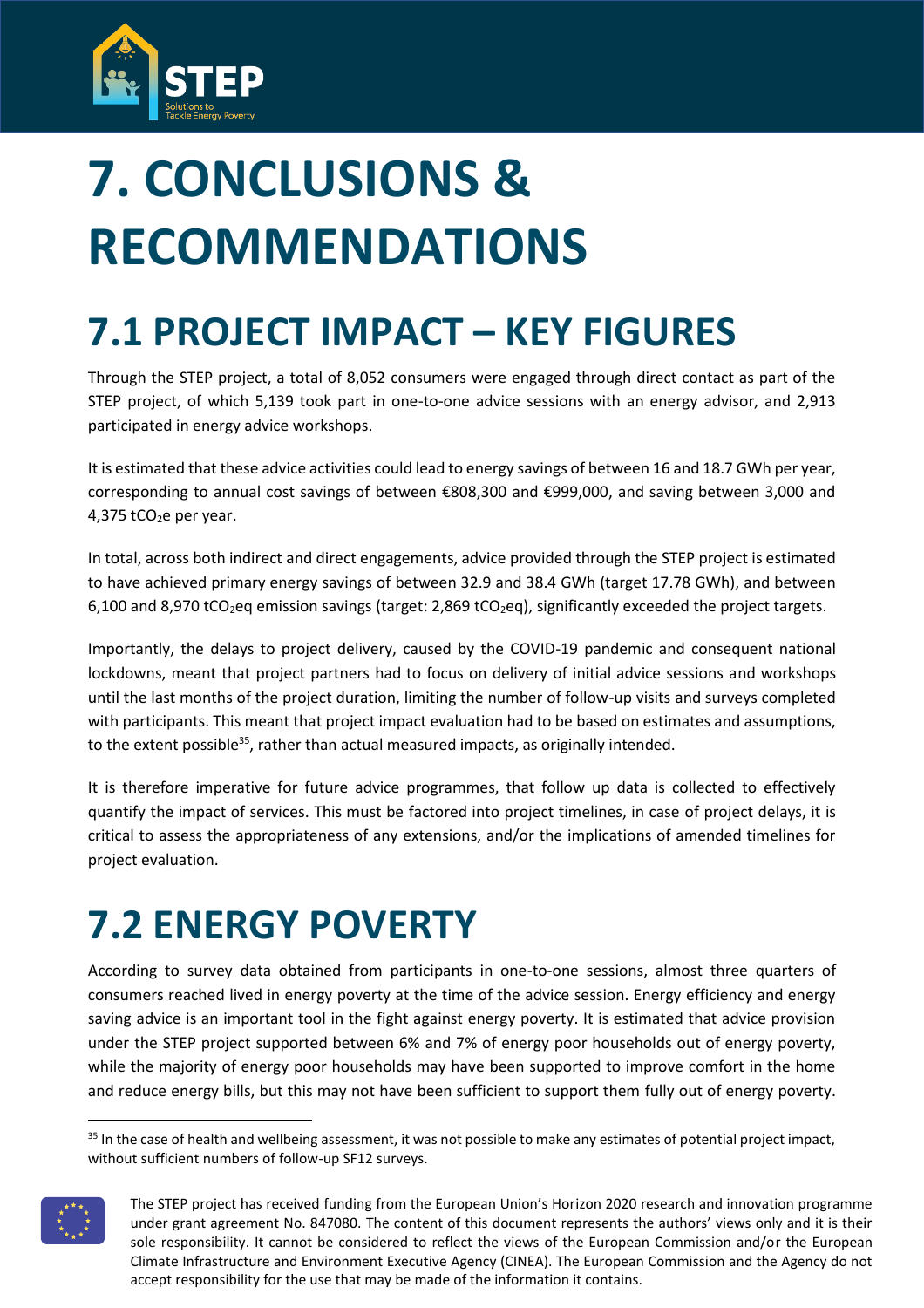

While this supports the role of energy saving advice in addressing energy poverty, it also emphasises the need for other forms of support and action, if energy poverty is to be addressed comprehensively. This speaks strongly to the parallel activities under the STEP project, focusing on advocacy and network formation.

Notably, a number of well-established energy poverty metrics use national median figures of key variables (household energy expenditure, household energy expenditure as proportion of household income), against which a household's circumstances are assessed. Meanwhile, for most countries, these median figures are not readily available, complicating any analysis of energy poverty. For this project, median figures were obtained from a contact at the Wuppertal Climate Institute, involved in the European Energy Poverty Dashboard. To improve analysis and monitoring of energy poverty, these key national statistics should be published, to enable stakeholders to more easily conduct energy poverty analysis against recommended indicators.

It is widely recognised that energy poverty is detrimental to physical and mental wellbeing. While it is not possible on the basis of the STEP sample, to distinguish substantial differences in the physical and mental health of those identified as energy poor, compared to those not identified as such, findings do indicate consistently lower values amongst energy poor participants. Notably, while a part of the STEP sample did not formally fall under any of the standard definitions of energy poverty, these should not be assumed to reflect the general non energy poor population. Many were only slightly above the energy poverty thresholds, and generally, all participants have been targeted by partner organisations as vulnerable consumers. As such, it is not surprising that the variation in wellbeing between these two segments is not significant, and we would likely see greater divergence against a sample of the general population, including non-vulnerable consumers.

Unfortunately, the project did not collect demographic information about the individual responding to surveys, but rather about the household as a whole, limiting the extent to which analysis could be conducted by gender, age and occupation. This is an important lesson for future projects. While taking a whole household approach can be valuable in some respects, it is important to (also) collect key demographic information about the head of the household, the individual responsible for energy related decisions, and/or the individual responding to the survey.

# <span id="page-29-0"></span>**7.3 ENERGY ADVICE**

Analysis suggests that energy consumption patterns, as well as coping strategies for households in energy poverty, appear to vary widely. This includes the extent to which a household is over- or under-consuming either energy for heating or electricity for non-heating purposes, or both. This has implications for what types of saving measures, behaviours or other support may be most relevant and valuable to a given household. It is crucial to take this into consideration when designing, delivering, and evaluating energy advice services, other support programmes, and energy poverty eradication policies and strategies.

Further to this point, data from the STEP project suggest that consumers in some cases received advice on a large number of measures (in a small number of cases, including on measures not relevant given the characteristics and existing insulation levels of the building). This highlights the importance of ensuring that

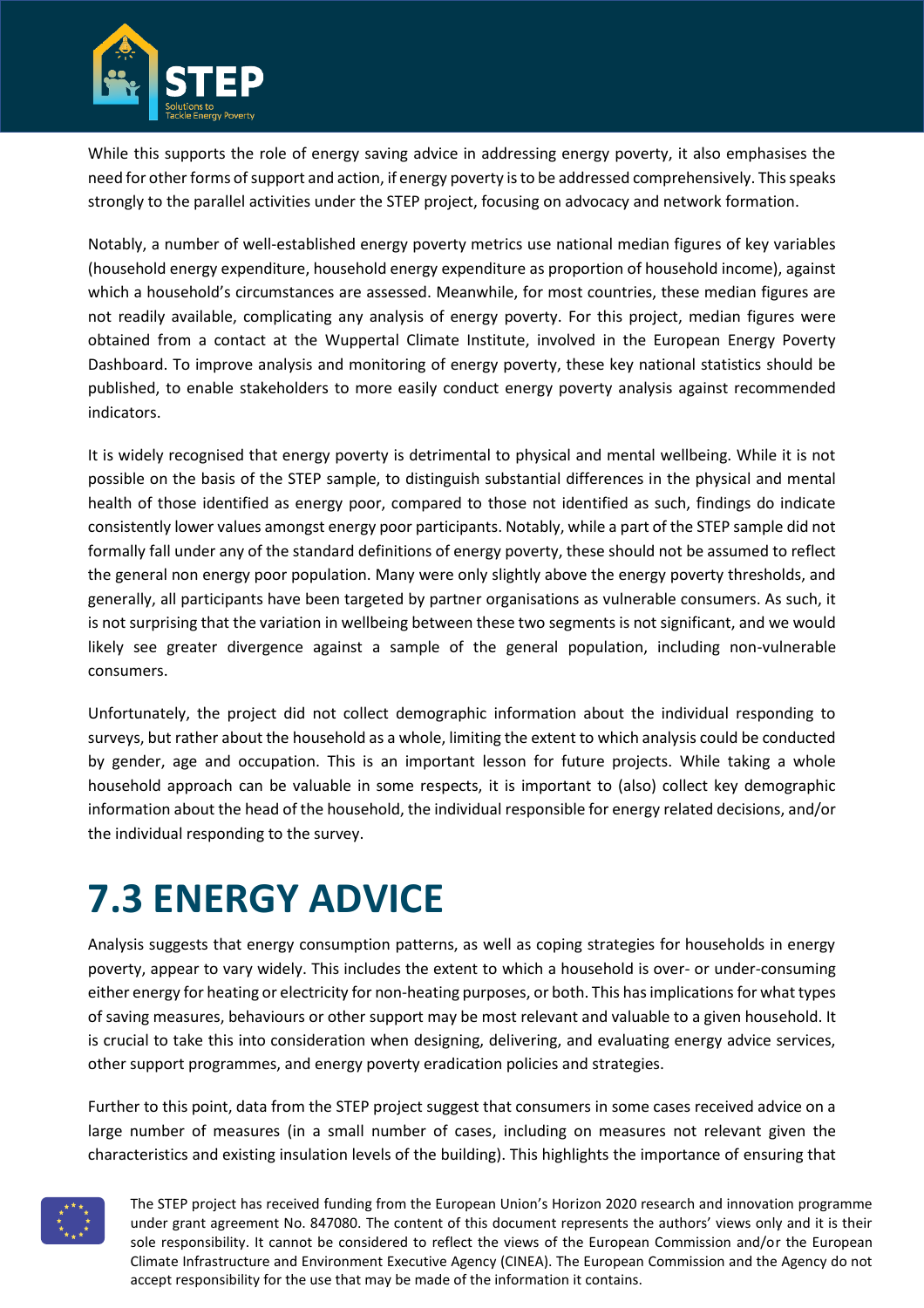

energy advisors are equipped to tailor advice to the household and building in question. Moreover, it is crucial that this does not become a tick-box exercise to go through a long list of available measures, but is rather seen as an exercise to identify and have a constructive conversation about a smaller number of targeted interventions, which the consumer / household would be capable of and likely to implement, and which would have the greatest value to them.

# <span id="page-30-0"></span>**7.4 THE COVID-19 PANDEMIC & ENERGY CRISIS**

COVID lockdowns and the ongoing energy price crisis will have had an impact on consumers' energy bills, and increased energy poverty (aggravating the impacts for those already living in energy poverty, and pushing previously non energy poor households into energy poverty as a result).

While the STEP project aimed to deliver overall energy savings, it is likely that energy savings achieved by participants as a result of advice provided by STEP partners were actually (partially) off-setting an overall increase in energy use during the pandemic, and overall price increases as a consequence of ongoing geopolitical events, rather than resulting in net savings. Importantly, this does not diminish the benefits, that energy savings, achieved as a result of advice sessions, may have had for participating households, in terms of comfort and cost savings, even if these were mainly offsetting an increased demand, rather than delivering absolute savings compared to pre-pandemic and pre-crisis levels. With the lack of follow up surveys, the team have been unable to quantify this, however.

With many people still spending more time in their homes, compared to before the COVID pandemic, and with the ongoing energy price crisis, energy efficiency and energy saving advice remains as important as ever, to support households in managing energy consumption, both from cost, energy supply, and environmental perspectives. However, advice provision cannot stand alone, and must go hand in hand with financial support programmes and policies to enable and encourage energy efficiency improvements, and to support those most vulnerable to energy poverty.

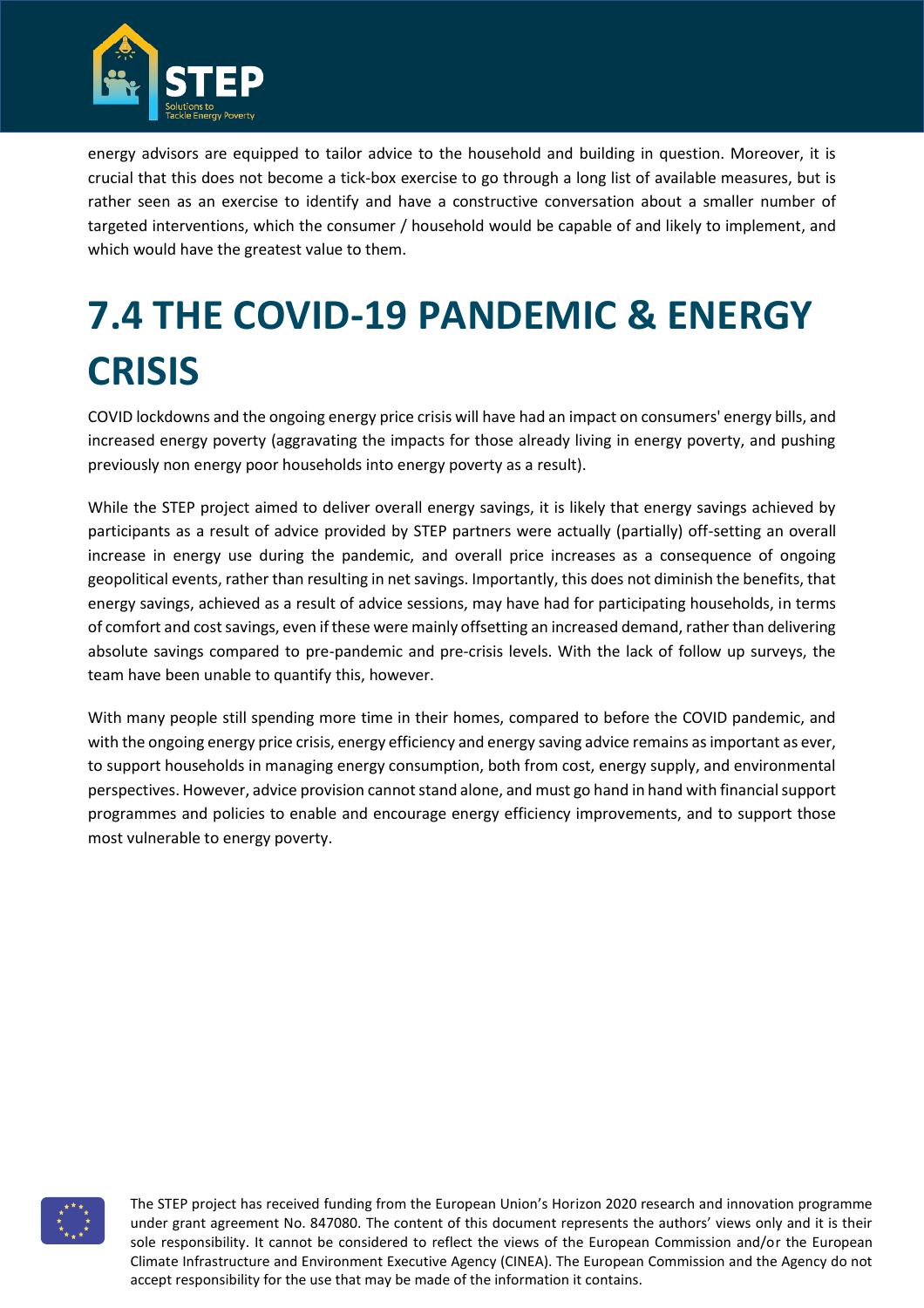

# <span id="page-31-0"></span>**APPENDIX 1 - DETAILED METHODOLOGY**

This Appendix sets out the evaluation methodology underpinning this report.

An Energy Savings Evaluation Model (ESEM) was developed as the primary tool for measuring the impacts of the STEP project, based on survey data collected by project partners and frontline workers in their engagement with consumers. While the project originally aimed to collect data from follow-up surveys six to twelve months after an initial advice session, this was significantly hampered by the COVID-19 pandemic and associated lockdowns, and the consequent delays to the STEP project activities. The impact assessment methodology, therefore, uses data from initial surveys to estimate potential impact, as opposed to measured impact.

# **A1.1 DATA COLLECTION**

### **Household surveys**

#### **One to one and workshop surveys**

Information on household and energy circumstances were collected through one-to-one household surveys administered by energy advisors in one-to-one sessions with householders, and workshop surveys selfadministered by workshop participants (detailed surveys are available in project deliverable D1.2).

The one-to-one household survey was developed to collect as much relevant information as possible, without creating undue burdens on advisors and householders in terms of time and sensitivity of information. These surveys included questions pertaining to the household type and composition, employment and income, energy consumption and ability to heat and cool the home, presence of mould, and information about energy saving and efficiency measures discussed during the session, and intention to implement these in the coming 6 to 12 months.

The workshop surveys were developed as shorter, simpler surveys, appropriate for self-administration, to collect only essential information for energy savings modelling. These surveys included information on housing type and occupancy, ability to heat and cool the home, presence and mould, and energy saving and efficiency measures discussed during the workshop.

#### **Follow-up surveys**

Follow-up surveys were developed both for one-to-one and workshop participants, to collect information about household energy circumstances post-advice, and to assess the extent to which advice had been implemented since the first advice session.

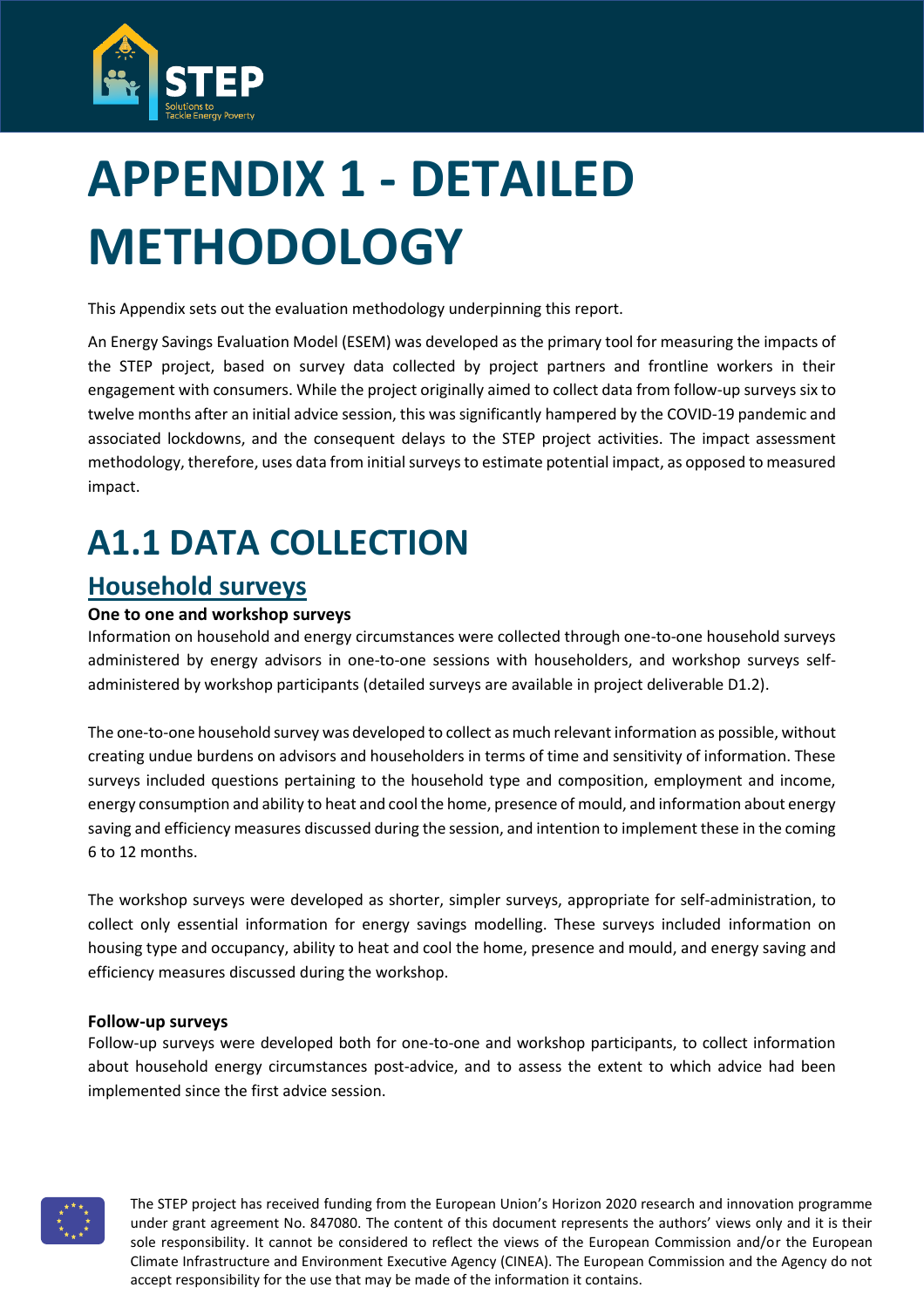

As noted above, while the project originally aimed to collect data from follow-up surveys six to twelve months after an initial advice session, this was significantly hampered by the COVID-19 pandemic and associated lockdowns, and the consequent delays to the STEP project activities. This impact assessment, therefore, focuses on findings from initial surveys and estimates of potential impact based hereon, further discussed in section A1.2 below.

Moreover, it is acknowledged that there is always a considerable drop-out rate experienced with 'before and after' surveys due to, for example, consumers refusing to give consent for follow-up, consumers moving to a new house, difficulties making the contact with consumers etc. In normal circumstances, a 30% drop out rate between the 'before and after' surveys is commonplace.

### **SF12 surveys and analysis**

Energy poverty can significantly impact physical and mental health. The STEP project aimed to explore the link between energy poverty and health and wellbeing, and the extent to which benefits derived from the project have a real health benefit for the participants.

To this end, the internationally recognised approach to health and wellbeing assessment, the SF-12 survey<sup>36</sup>, was employed. SF-12 is an abbreviation of 'Short-Form, 12 questions'; it is derived from the longer and more comprehensive SF-36 survey, which is used for clinical evaluations. In this project, we used SF-12v2, which includes scales for measuring Physical Functioning, Bodily Pain, General Health, Vitality, Emotional Wellbeing, Social Functioning and Mental Health.

The survey is fully validated in many studies and is simple to administer. It has been translated into 97 languages and has thus established an internationally-recognised scoring metric for health and well-being.

As with the other surveys, the aim was to undertake this survey twice: at the time of the first energy advice session, and subsequently at the time of the follow-up survey, by which time any measures advised to the participant should have been taken up. However, as with the other surveys, insufficient numbers of followup SF12 surveys were completed to enable analysis of before-and-after.

### **Frontline worker reporting**

In addition to the direct engagement by partners with consumers through one-to-one advice sessions and workshops, the project involved engagement with and training of frontline workers to equip them to provide energy saving advice to their clients. Here, it was acknowledged that it would be challenging to collect comprehensive and detailed data, as this relied on parties outside of the project consortium, but high-level data was collected from frontline workers, on the basis of which potential impacts of indirect advice provision was modelled using the ESEM and extrapolating findings from the more comprehensive data from direct

<sup>&</sup>lt;sup>36</sup> The SF-12v2 survey is copyright to its owners, QualityMetric Incorporated, and so it cannot be reproduced here. More information can be obtained from [https://www.optum.com/solutions/life-sciences/answer-research/patient](https://www.optum.com/solutions/life-sciences/answer-research/patient-insights/sf-health-surveys.html)[insights/sf-health-surveys.html](https://www.optum.com/solutions/life-sciences/answer-research/patient-insights/sf-health-surveys.html)



The STEP project has received funding from the European Union's Horizon 2020 research and innovation programme under grant agreement No. 847080. The content of this document represents the authors' views only and it is their sole responsibility. It cannot be considered to reflect the views of the European Commission and/or the European Climate Infrastructure and Environment Executive Agency (CINEA). The European Commission and the Agency do not accept responsibility for the use that may be made of the information it contains.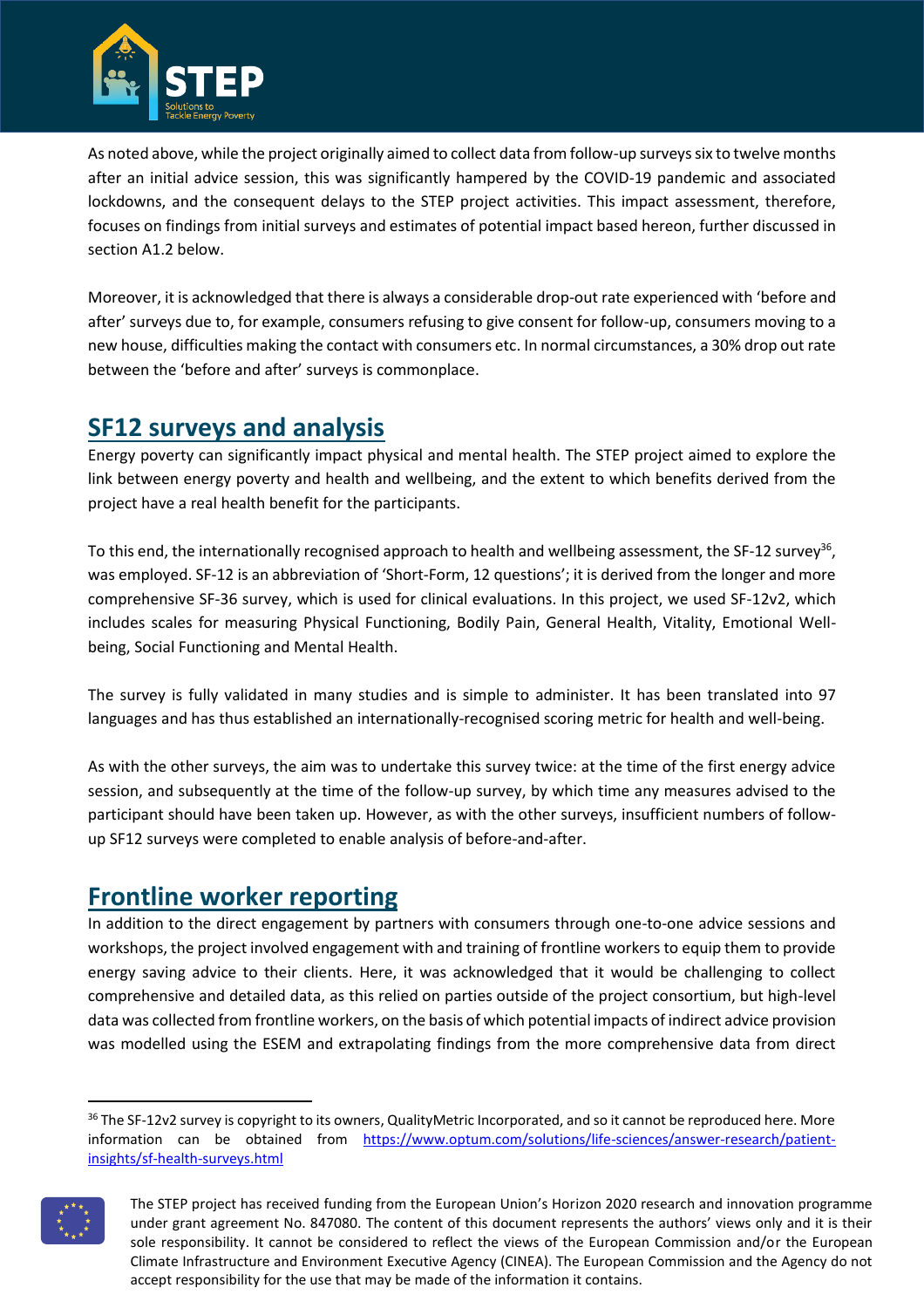

consumer engagements. Further detail on, and the findings hereof, are presented in a separate report, *D1.5 Final report on the impact of energy advice provision on consumers through indirect contact*.

# **A1.2 ENERGY SAVINGS EVALUATION MODEL (ESEM)**

An Energy Savings Evaluation Model (ESEM) was developed to measure the impacts of STEP consumer engagement. The ESEM was designed based on a two-stage engagement process [\(Figure 9](#page-41-0) below): 1) initial advice provision, and 2) follow-up with consumers to assess uptake of advice and resulting changes in energy consumption.

Thus, Stage 1 of the ESEM uses surveys completed by consumers at the time of the first advice session to establish the profile of these consumers, assess aspects of their homes, comfort levels, energy consumption, incomes, and the advice given in the sessions. This provides the baseline against which stage 2 survey data can be compared.

Stage 2 of the ESEM was then designed to use follow-up surveys to assess whether advice has been taken up, and if so, what benefits have been achieved.

However, as mentioned, insufficient numbers of follow-up surveys were completed to enable the Stage 2 assessment, primarily due to the impacts of the COVID-19 pandemic on the project delivery. Hence, we take an alternative approach to impact assessment, as set out below.

### **ESEM Stage 1**

Due to the different levels of information collected from consumers taking part in one-to-one sessions and workshop sessions, respectively, one-to-one and workshop surveys are handled differently within the ESEM.

#### **Home energy assessment**

From one-to-one surveys, we obtained information about household energy consumption and estimated primary energy use and carbon emissions associated with actual energy consumption. Additionally, required energy use is estimated from information about the property type and occupancy. This enables identification of under-consumption, which can be a sign of hidden energy poverty (see section 3.3 on energy poverty metrics).

Workshop participants were not asked about household energy consumption, and stage 1 of the ESEM for workshop surveys, therefore, focuses on the assessment of required energy use, based on property type and occupancy information provided by participants.

#### **Energy poverty assessment**

For one-to-one surveys, the ESEM assesses levels of energy poverty against a number of energy poverty metrics, discussed further in section 3.3. These analyses require detailed data on actual or required energy consumption as well as household income. As energy consumption and income data were not collected from

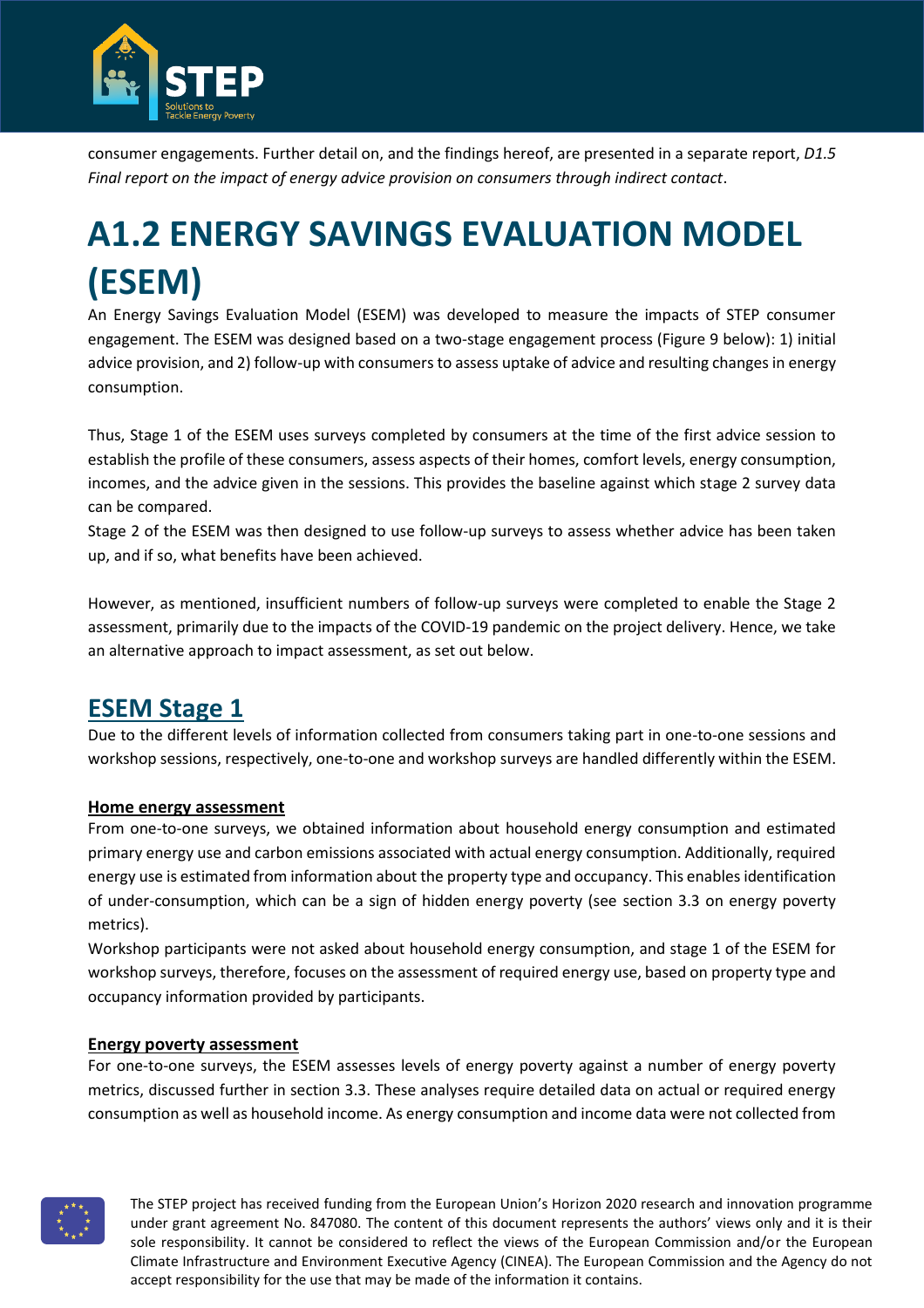

workshop participants, an alternative qualitative energy poverty metric was developed, using information about ability to heat and cool the home, draught and mould (see section A1.3 for further detail).

#### **Advice assessment**

Estimates were assigned to all measures, on which advice was provided through the STEP project, of the average savings a household could achieve if implementing the measure (see Appendix 2 for a list of measures and associated savings).

From one-to-one surveys, data was collected on the energy saving measures on which advice was given, and information about household intent to implement these measures. For each measure, participants indicated whether the measure was completed at the time of the advice session, whether they planned to implement it following the advice session, or if information was provided on a measure but no immediate plans to implement it. For each household, the ESEM then estimates the potential cost, energy and emission savings associated with the measures advised on, across these three categories (completed, planned, informed).

Workshop surveys also collected information on measures advised on during the workshop, but no detailed information on household intent to implement measures. As such, the ESEM estimates potential cost, energy and emission savings associated with the measures advised on. However, due to the generalist nature of these workshops, these tended to include information on a wide range of measures, rather than tailored advice to each participant. Thus, participants reported receiving advice on a large number of measures, and it is unlikely that all of these would be implemented.

### **Alternative to Stage 2**

Due to the inability to measure project impact directly through follow-up surveys, the project team developed an alternative approach to assess potential project impacts, based on stage 1 engagement and ESEM analyses.

We explore potential cost, energy and emission savings based on two different approaches:

1) **Household savings estimates based on advice provided:** While STEP partners provided advice on a wide range of energy-saving measures, not all advice given will be implemented by consumers. For one-to-one surveys, estimates are based on measures reported as "planned for implementation", to estimate energy savings from measures likely to be implemented as a result of the STEP project. Due to the more generalist nature of advice workshops, these tended to include information on a wide range of measures, rather than tailored advice to each participant. Thus, participants reported receiving advice on a large number of measures, and it is unlikely that all of these would be implemented, and the total potential savings achieved. Therefore, based on the one-to-one data, the average savings per household from "planned" measures was calculated, and this average was used to provide an advice-based savings estimate for workshop participants<sup>37</sup>.

<sup>&</sup>lt;sup>37</sup> Please note: Advice on country specific measures included loan and support schemes and tariff switching; as the cost and/or energy savings potential hereof depend on the individual case, these cannot be estimated based on the information collected through the STEP project. Moreover, several country specific government schemes focus on financial support to cover energy bills, and thus are not associated with energy saving potential.



The STEP project has received funding from the European Union's Horizon 2020 research and innovation programme under grant agreement No. 847080. The content of this document represents the authors' views only and it is their sole responsibility. It cannot be considered to reflect the views of the European Commission and/or the European Climate Infrastructure and Environment Executive Agency (CINEA). The European Commission and the Agency do not accept responsibility for the use that may be made of the information it contains.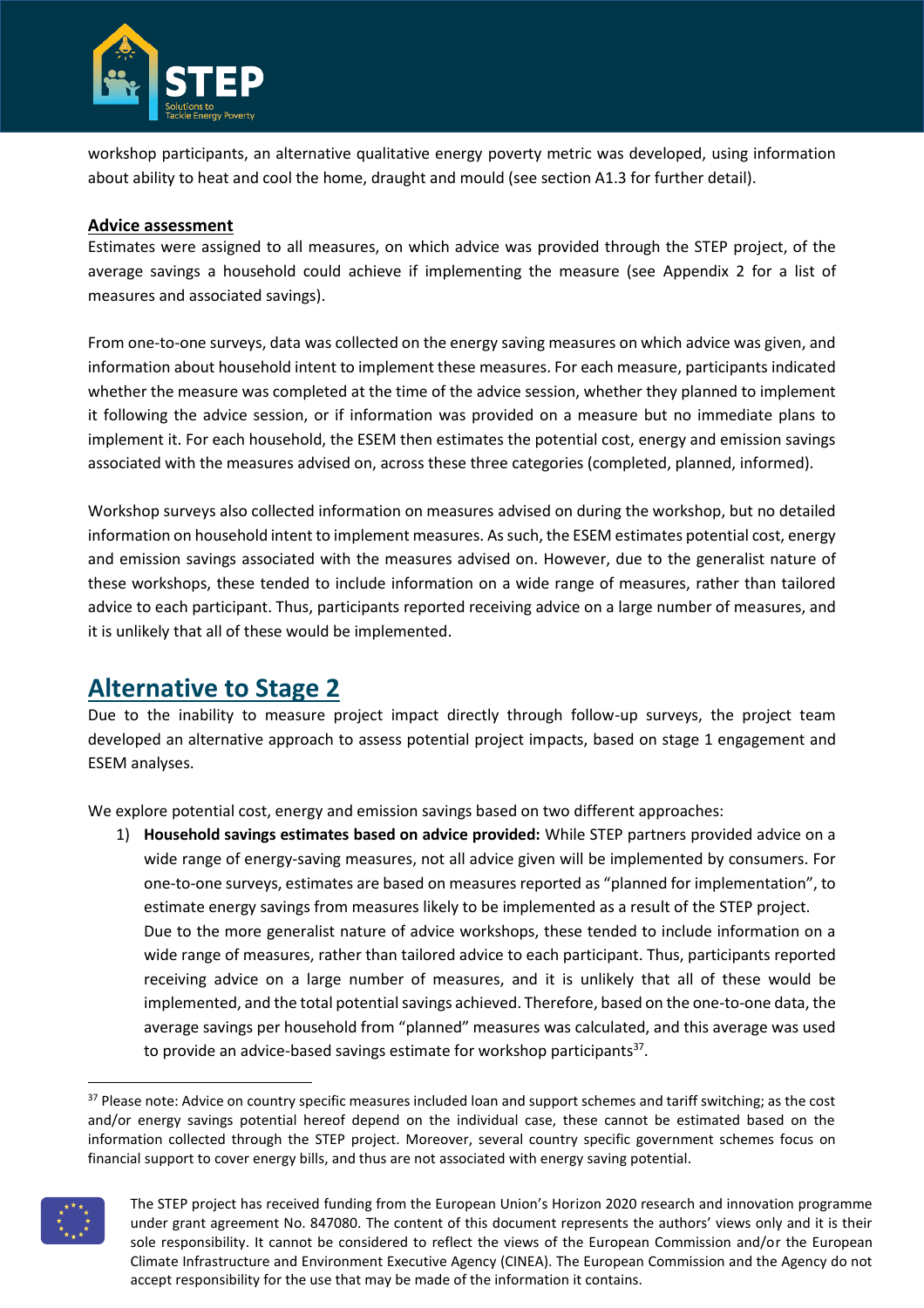

2) **Assuming average savings per household of 6% of household energy consumption**: Based on a review of previous energy advice projects and academic studies, the original STEP proposal estimated likely savings as a result of STEP advice activities of 6% on average per household $^{38}$ . To put the measures-based savings estimates in perspective, we explore project impacts also under this assumption. For one-to-one surveys, we apply a 6% energy saving rate to actual household energy consumption, while for workshop surveys, we rely on estimates of required energy consumption, estimated based on household information provided in workshop surveys.

Findings, presented in sections 5, show that these two approaches yield relatively similar results. The measures-based approach results in higher impact estimates than the 6% savings approach. This is expected, as:

- the 6% assumption was a relatively conservative estimate, at the lower end of the range of impact estimates found in the literature; and
- the measures-based approach likely overestimates the impact of advice, as it assumes that households implement all the measures indicated in the survey as 'planned for implementation', whereas it is reasonable to assume that not all households will actually do so, particularly households indicating a large number of measures as 'planned'.

## **A1.3 ENERGY POVERTY METRICS**

There is no single common definition of energy poverty. Hence, this report looks at several energy poverty metrics, as commonly used by governments and in the literature, as briefly set out below (for further discussion on each indicator, see for example Trinomics, 2016<sup>39</sup>). One metric not included here is the one currently used by the UK government to measure energy poverty, LILEE (Low Income Low Energy Efficiency). Its exclusion here is due to the lack of data on energy efficiency ratings of participating households.

A number of well-established energy poverty metrics use national median figures of various variables (household energy expenditure, household energy expenditure as proportion of household income), against which a household's circumstances are assessed. Meanwhile, for most countries, these median figures are not readily available, complicating any analysis of energy poverty. For this project, median figures were obtained from the Wuppertal Climate Institute, involved in the European Energy Poverty Dashboard. To improve analysis and monitoring of energy poverty, these key figures should be published, to enable stakeholders to more easily conduct energy poverty analysis against recommended indicators.

<sup>&</sup>lt;sup>39</sup> Trinomics, 2016. Selecting Indicators to Measure Energy Poverty. Selecting Indicators to Measure Energy Poverty.pdf (europa.eu)



The STEP project has received funding from the European Union's Horizon 2020 research and innovation programme under grant agreement No. 847080. The content of this document represents the authors' views only and it is their sole responsibility. It cannot be considered to reflect the views of the European Commission and/or the European Climate Infrastructure and Environment Executive Agency (CINEA). The European Commission and the Agency do not accept responsibility for the use that may be made of the information it contains.

<sup>&</sup>lt;sup>38</sup> Estimates of energy savings from previous projects and academic assessments vary greatly. According to data from the European Environmental Agency, focusing on behavioural changes, a reduction of 5-20% is expected across a range of approaches to information and advice provision. The associated report flags the difficulty of assessing energy savings from projects including wide ranges of interventions and the difficulty of assessing savings from each independent intervention. Other projects focusing on advice provision by social workers, such as the energy ambassadors, indicate lower savings. STEP involves a variety of interventions that will each have different impact in terms of take-up. Based on this, the STEP project originally estimated anticipated realised savings at an average of 6% per household. This is accounting for some behavioural changes being short-lived for some consumers and the limited length of the advice value.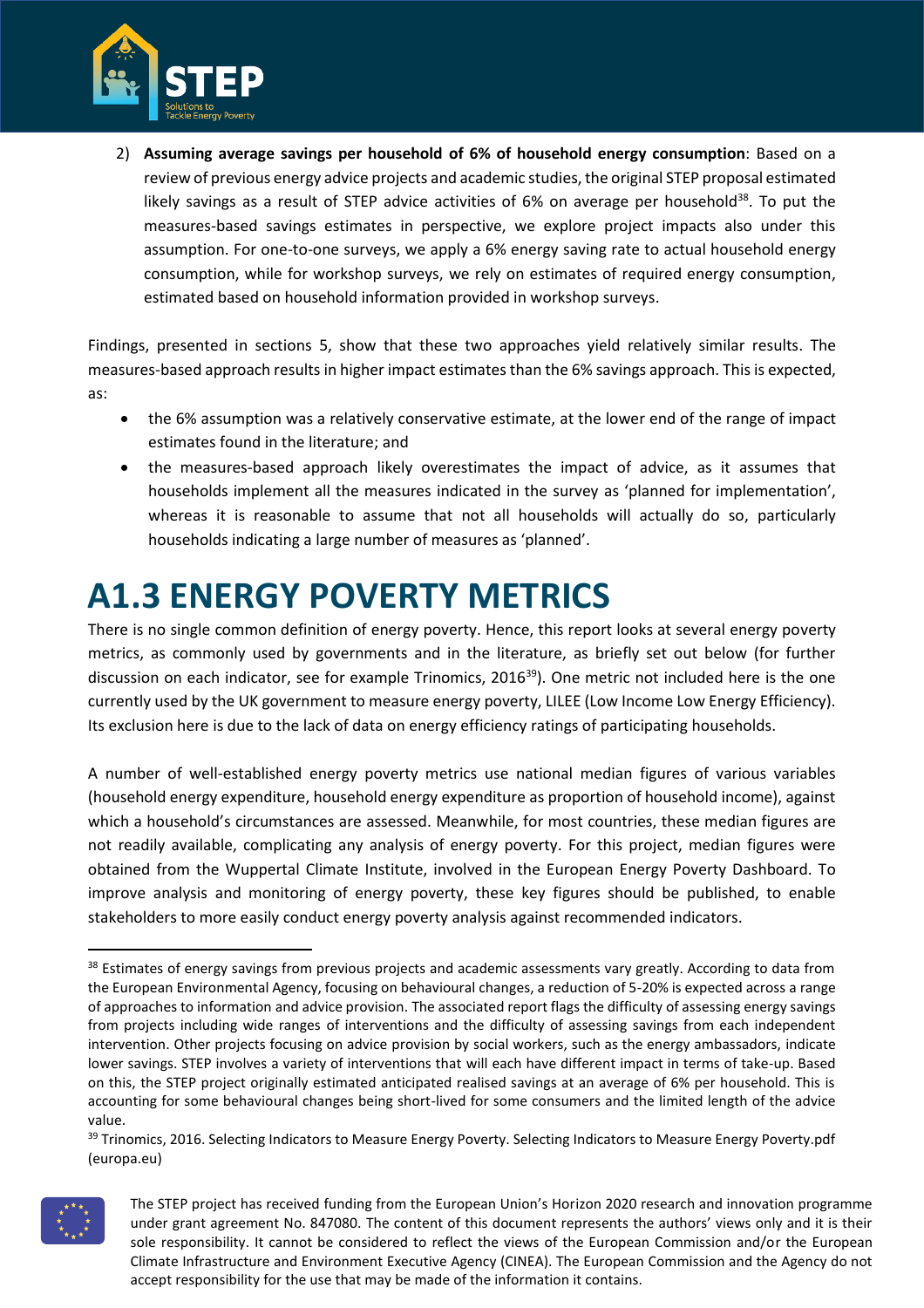

## **2M (%)**

A household is in energy poverty if the proportion of energy expenditure (actual) to disposable income is greater than two times the national median. This indicator seeks to identify the most excessive expenditure, without defining moderate over-consumption as energy poverty and is responsive to changing conditions from year to year due to the reliance on the national median. However, the reliance on the national median is also a key limitation of this metric, with the risk of thereby concealing energy poverty if the proportion of energy expenditure to income shifts in the population as a whole (e.g., if energy expenditure increases for all households, this metric would, counterintuitively, show a decrease in the number of households in energy poverty).

## **2M (exp)**

A household is in energy poverty if the household energy expenditure is greater than two times the national median. The characteristics and limitations of this metric are similar to those for the 2M (%) indicator, with a further limitation that this expenditure-based indicator does not account for household income.

## **HEP (Hidden Energy Poverty) M/2**

A household is in energy poverty if the proportion of energy expenditure to disposable income is less than half the national median. This metric is an expression of what may be termed 'hidden energy poverty', where a household's energy consumption is unusually low. This recognises that a household's energy consumption may fall short of meeting basic needs for energy services, and that energy poor households may reduce energy consumption as a coping strategy. The main weakness of the HEP M/2 (%) indicator is that it would incorrectly identify as energy poor households with very high incomes and normal, or even high energy expenditure, or households with highly efficiency homes.

## **HEP M/2 (exp)**

A household is energy poor if household energy expenditure is less than half the national median. This metric is similar to the HEP M/2 metric, but focuses solely on expenditure, not as a share of income. As such, this metric avoids inclusion of high-income households, and indicates only households with low absolute consumption of energy services.

### **LIHC**

A household is energy poor if required energy expenditure is greater than the national median, and were the household to spend that amount, they would be below the official poverty line. This metric stresses energy poverty as income dependent while distinguishing energy poverty from general poverty. Notably, this metric is incentive to the impact of energy efficiency or energy saving interventions, as it relies on estimated energy requirements, rather than actual energy consumption.

### **Alternative qualitative metric**

Due to the simplified nature of the workshop surveys (see section A1.1), an alternative qualitative energy poverty metric was developed, using information about ability to heat and cool the home, draught and

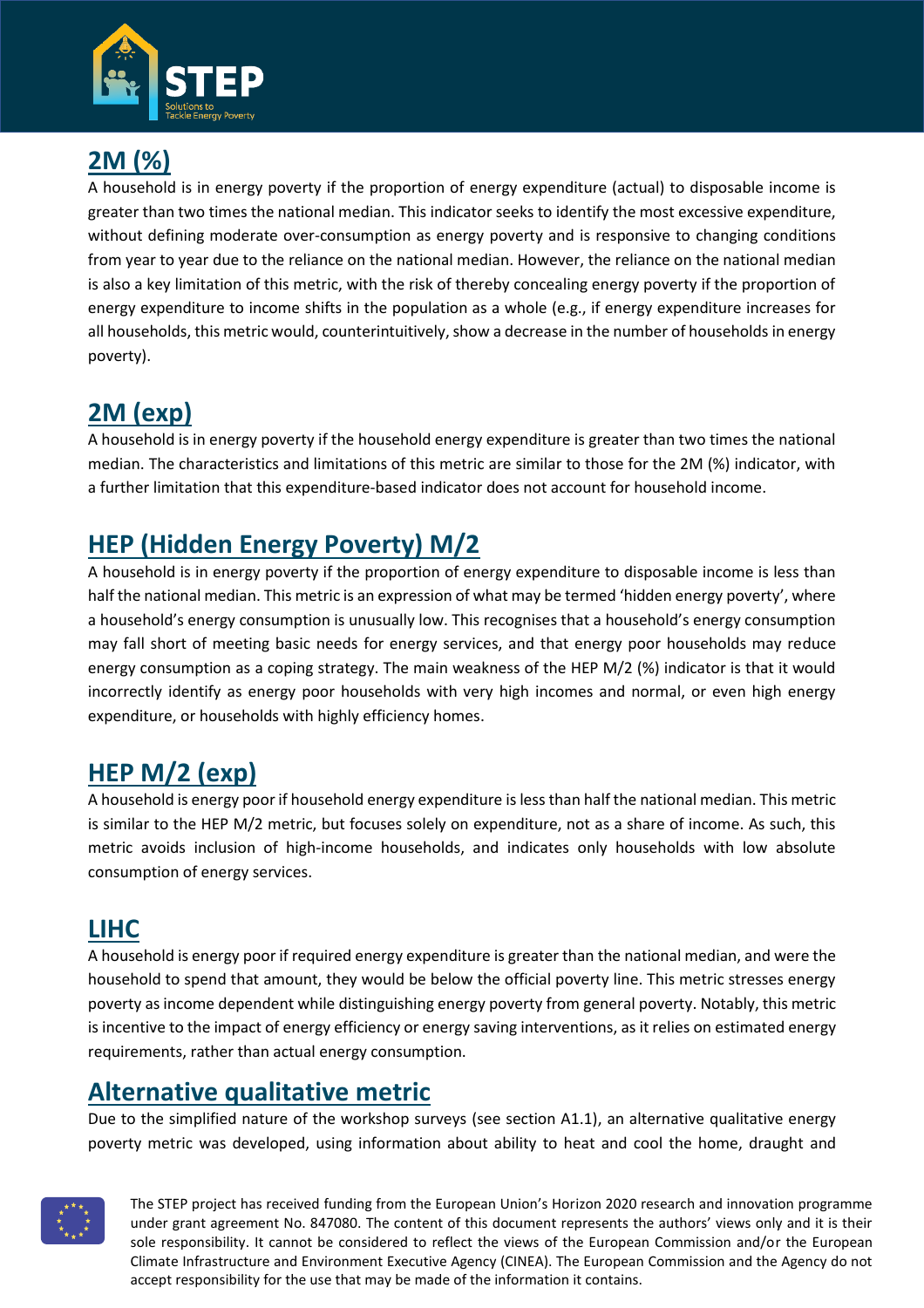

mould. Questions on these qualitative variables were included in both the one-to-one surveys and workshop surveys. The qualitative energy poverty metric was developed as the product of weighted responses to these questions, with weights defined by calibration against the more detailed energy poverty analysis on the oneto-one survey data. Weightings used for the qualitative energy poverty metric are given i[n Table 11.](#page-37-0)

|                      | <b>Multipliers</b>          |                             |                     |                          |  |
|----------------------|-----------------------------|-----------------------------|---------------------|--------------------------|--|
| <b>Survey scores</b> | <b>Ability to keep warm</b> | <b>Ability to keep cool</b> | <b>Draughtiness</b> | <b>Presence of mould</b> |  |
|                      | ۰                           |                             | 0.9                 |                          |  |
|                      | 1.6                         | 1.4                         |                     | 1.1                      |  |
|                      | 1.3                         |                             | 1.2                 | 1.3                      |  |
|                      | 1.6                         | 1.3                         | 1.3                 | 1.4                      |  |
|                      | 1.2                         | 0.9                         | 1.4                 | 1.5                      |  |
|                      | 0.9                         | 0.9                         | 1.5                 | 1.6                      |  |

#### <span id="page-37-0"></span>*Table 11: Weightings used to calculate qualitative energy poverty metric (calibrated against quantitative energy poverty metrics, using data from one-to-one surveys)*

The questions on presence of draught and mould, respectively, were scored on a scale from 0 to 5, where 0 is not at all, and 5 is severe. Definitions of the scores for the questions on ability to keep the home warm and cool, respectively, are given in [Table 12.](#page-37-1)

<span id="page-37-1"></span>

|                | <b>Definition of scores</b>                                |                                                        |  |  |  |
|----------------|------------------------------------------------------------|--------------------------------------------------------|--|--|--|
| <b>Survey</b>  | <b>Ability to keep cool</b><br><b>Ability to keep warm</b> |                                                        |  |  |  |
| <b>scores</b>  |                                                            |                                                        |  |  |  |
| 1              | There is no heating system in my home                      | My home overheats for weeks during the summer,         |  |  |  |
|                |                                                            | making me feel unwell.                                 |  |  |  |
| $\overline{2}$ | The heating system or insulation is not                    | My home is often very hot, but I can manage if I use   |  |  |  |
|                | good enough                                                | electric fans.                                         |  |  |  |
| 3              | I use the heating less than I want to,                     | My home overheats occasionally but I don't mind having |  |  |  |
|                | because of the cost of fuel                                | a few hot days per year.                               |  |  |  |
| 4              | My home is usually ok, except on a few                     | Not a problem, I can use air conditioning if I need to |  |  |  |
|                | very cold days                                             |                                                        |  |  |  |
| 5              | don't have a problem keeping my home                       | My home never (or very rarely) gets too hot in summer  |  |  |  |
|                | warm in winter                                             |                                                        |  |  |  |

*Table 12: Definitions of scores for heating and cooling questions*

In 68% of one-to-one surveys, the qualitative metric was in agreement with other fuel poverty metrics, while 312 fuel poverty cases based on other metrics (10% of all cases), were not picked up using the qualitative metric and 682 cases (22% of all cases) were identified as fuel poor under the qualitative metric but not under any other fuel poverty metric.

For future design of questions for use in a qualitative energy poverty metric, questions should be designed explicitly for this purpose, ensuring that answer choices are clear and mutually exclusive (in the STEP surveys, the question on ability to heat the home did not fully satisfy this criteria). Moreover, the qualitative metric was originally intended to include information on levels of damp as well as household tenure but, due to an error in the design of the workshop surveys, the damp question was not included, and errors in data entry, meant the tenure questions was not correctly reported, and hence could not be included for analysis.

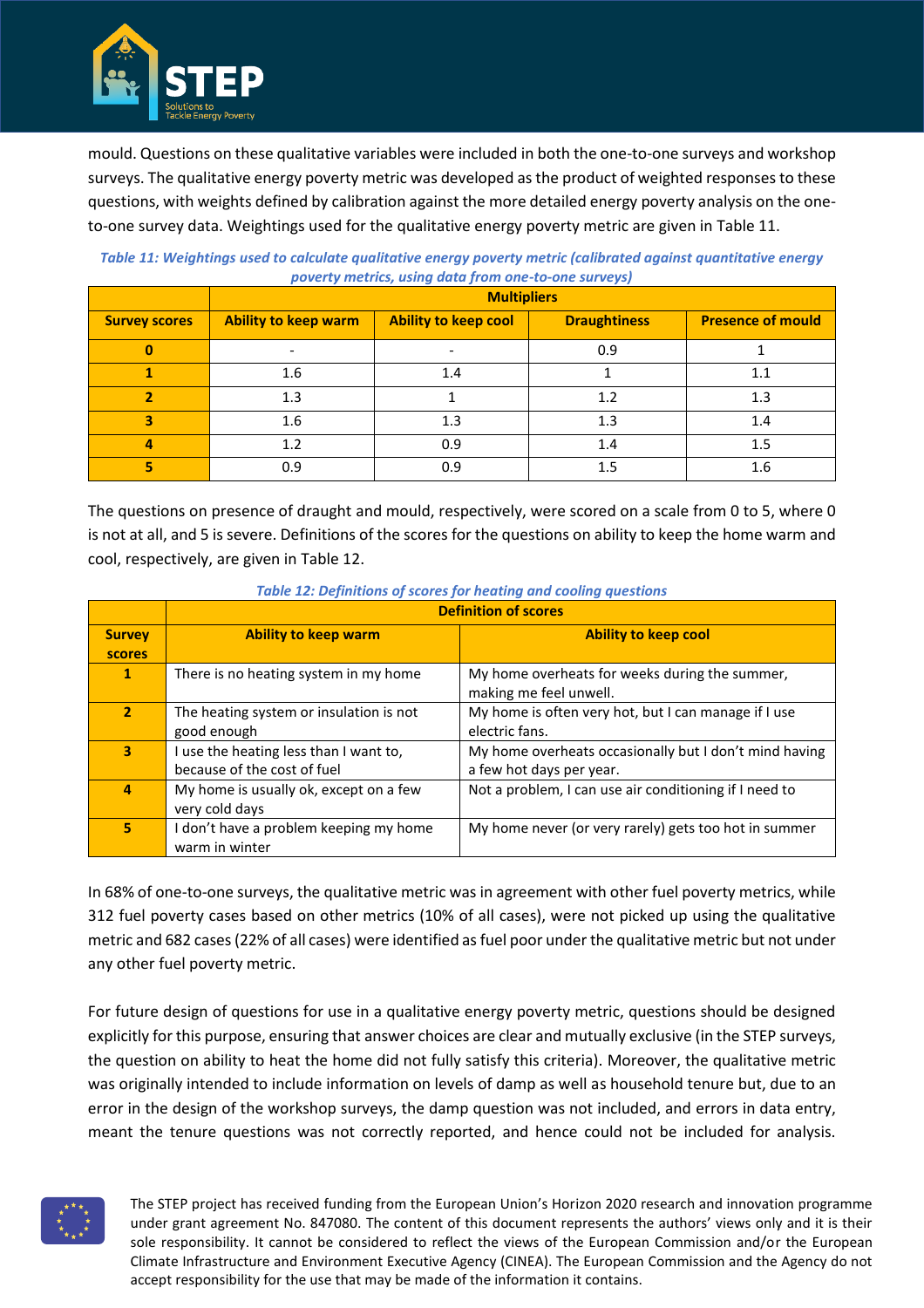

Presence of damp as well as household tenure are understood to correlate with levels of energy poverty, and should be included in future research on qualitative measures of energy poverty.

## **A1.4 ESTIMATING TOTAL POTENTIAL IMPACTS**

Survey data was collected only from a subset of participants engaging in direct contact with energy advisors through STEP. As such, the total potential impact of STEP direct energy advice activity needs to reflect the greater total number of consumers reached compared to survey data submitted.

To estimate the potential impact across the total reported number of consumers reached through direct engagement, we multiply the total number of consumers reached through direct contact (8,052) by the average cost, energy and emission savings per household, set out in [Table 13.](#page-38-0) The average savings per household were calculated from the collected one-to-one survey data, as described under section A1.2, 1) assuming a 6% average saving per household, and 2) applying the measures-based average saving per household. This then provides an estimate of likely savings resulting from all direct energy advice activity under the STEP project.

#### *Table 13: Average savings per household based on one-to-one survey data*

<span id="page-38-0"></span>

|                                        | <b>Expenditure</b>   | <b>Primary energy</b> | Carbon emissions<br>(kg CO <sub>2</sub> pr year) |  |
|----------------------------------------|----------------------|-----------------------|--------------------------------------------------|--|
|                                        | $(\epsilon$ pr year) | (kWh pr year)         |                                                  |  |
| Average measures-based savings         | 124                  | 2,333                 | 544                                              |  |
| <b>Average savings (6% assumption)</b> | 100                  | 1,995                 | 372                                              |  |

## **A1.5 MODELLING OF IMPACTS FROM INDIRECT CONTACT**

This report focuses on the impacts of activities involving direct contact with consumers. However, the STEP project also involved indirect provision of advice by frontline workers, trained by STEP partners to provide energy saving advice. Thus, to estimate total project impacts, potential impacts from indirect contact are modelled based on findings from analyses of the more comprehensive data received from direct contact, using the same approach as described in section A1.4 above. This is elaborated in the separate report: *D1.5 Final report on the impact of energy advice provision on consumers through indirect contact*.

Total project impact is then estimated as the sum of direct and indirect impact (findings presented in section 4).

## **A1.6 LESSONS AND LIMITATIONS**

The evaluation of the STEP advice activity is subject to limitations, as discussed throughout the previous sections, and have provided useful lessons for consideration in future projects.

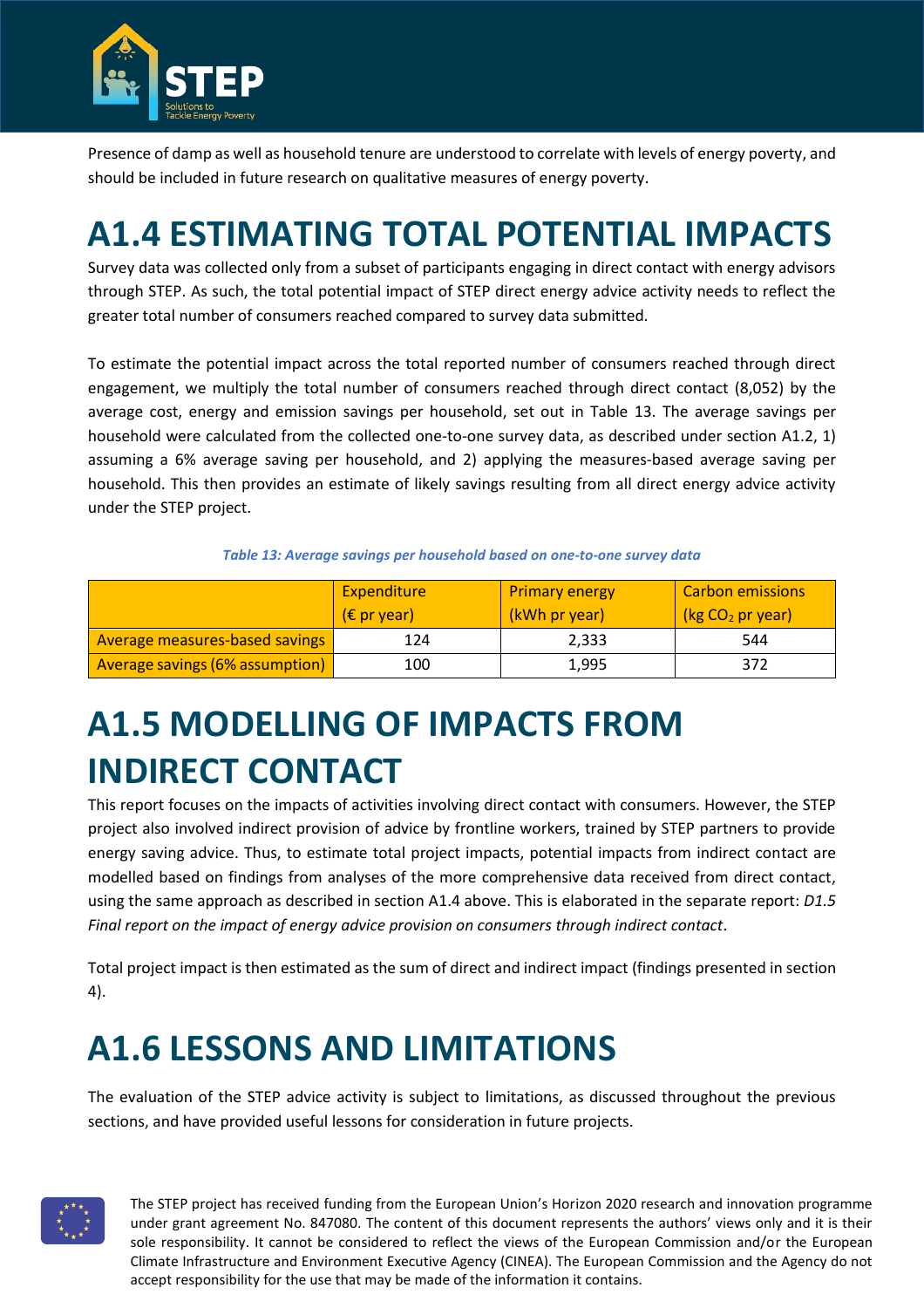

In particular, the lack of follow-up sessions with householders means that impact modelling is based entirely on estimates of potential impact, with no actual measured impact data. This is a common feature of many energy efficiency projects, including, for example, the impact assessment of the UK ECO 4 grant scheme<sup>40</sup>, relying on modelling of potential impacts, rather than direct measurement. In the STEP project, this was largely due to the impacts of the COVID-19 pandemic, causing delays to project delivery, leaving no time for follow-up sessions, which would require a gap of 6-12 months from initial advice sessions. This was beyond the control of the project team, and while the project was extended to account for COVID related delays, this was not sufficient to enable the completion of sufficient follow-up visits, as the vast majority of consumer contact was achieved in the last months of the project. Additionally, partners noted challenges in re-engaging with householders. This was expected, as re-engagement is a common challenge for research projects including a follow-up phase.

There were also limitations pertaining to data collection and data quality. Surveys were designed to collect the absolute minimum information required for analysis against project KPIs, to avoid data collection becoming unduly burdensome for energy advisors engaging with households. Even then, time constraints and a perception of survey completion as an optional add-on to advice sessions meant that, in many cases, surveys were not completed or only partially completed. In case of partial survey completion, the surveys and the ESEM were designed to enable the estimation of key variables, based on other available information. However, this was not always possible where too many questions were left unanswered. Moreover, estimation of missing variables was based on modelling of UK households, which may be less accurate for other national contexts.

In terms of data quality, when working with numerous partners, who in turn are engaging with frontline workers to undertake data collection, many of whom had limited experience of data collection and data entry and with varying levels of digital proficiency, controlling data quality was a challenge. This was anticipated, and to address this, guidance was developed for project partners to support the completion of surveys and entry of data, as well as support made available via email and phone. However, surveys were not always completed consistently with the guidelines, and errors in data entries were a recurring issue, meaning that data cleaning was a highly complex and time intensive process. Where possible, errors were corrected, and where this was not possible, estimates based on household profiles and averages were used as far as possible. Where a survey had sufficient data<sup>41</sup> to support certain aspects of analysis, but not others, these were included for the parts of analysis, it could support, and excluded where it could not<sup>42</sup>.

Notably, reported energy consumption varied widely across surveyed households, and in many cases, a household's reported energy consumption varied substantially from the estimated required energy use for

<sup>&</sup>lt;sup>42</sup> For example, some surveys only had sufficient information about property type and occupancy to enable estimation of required energy consumption, but no information on actual energy consumption. In these cases, the given surveys would be included in analysis of energy poverty based on the two indicators, which use required energy consumption as input, but excluded from analysis of energy poverty against indicators based on actual energy consumption. Similarly, these cases would be excluded from estimates of actual energy consumption across the surveyed households.



The STEP project has received funding from the European Union's Horizon 2020 research and innovation programme under grant agreement No. 847080. The content of this document represents the authors' views only and it is their sole responsibility. It cannot be considered to reflect the views of the European Commission and/or the European Climate Infrastructure and Environment Executive Agency (CINEA). The European Commission and the Agency do not accept responsibility for the use that may be made of the information it contains.

<sup>40</sup> BEIS, 2022. Final stage Impact Assessment ECO4. ECO4 final stage Impact Assessment (publishing.service.gov.uk)

 $41$  Many surveys were only partially completed, with some questions were left blank. Additionally, where a response to a single question was identified as a clear outlier, and no correction could be identified, the given value would be removed, but the remaining valid responses from the same survey would be retained.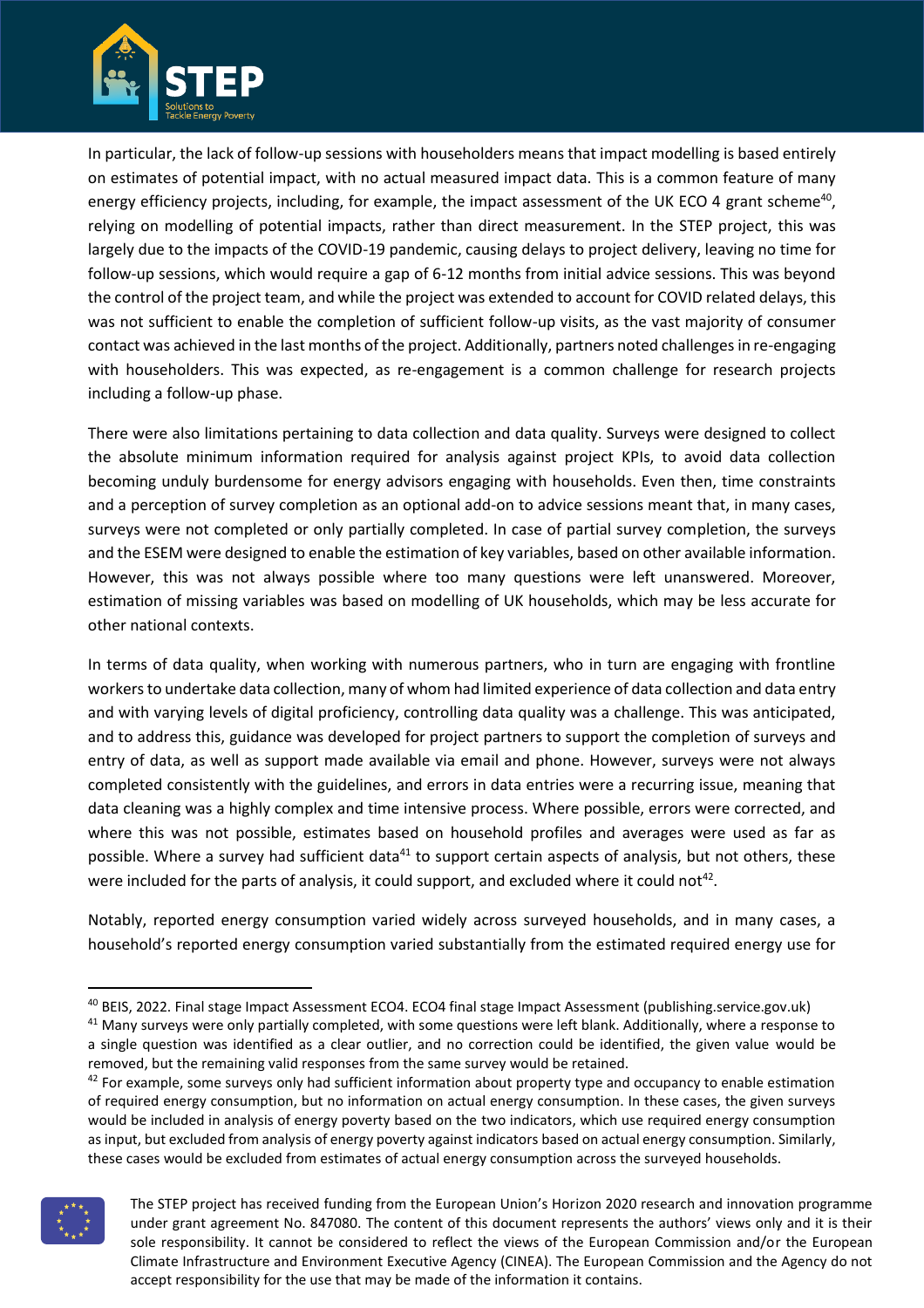

a household of similar type and circumstances. This may be partially a reflection of inaccurately reported energy consumption by participants. Additionally, the estimates of required electricity and energy for heating are based on modelling from the UK context, and as such may not reflect accurately the energy requirements in other national contexts.

A further lesson learnt from the processing of data from the STEP project relates to the number of measures discussed with consumers during advice sessions. In a large number of cases, advice sessions were found to have included discussion of a very large number of measures. While the one-to-one surveys enabled participants to distinguish between measures they had simply been informed about and measures they planned to implement, the list of planned measures was frequently also unrealistically long. In general, this suggests that some advice sessions focused on getting through the full list of possible measures, rather than targeting advice to the needs, abilities and priorities of the particular household. In terms of impact assessment, this means that estimates of potential savings based on measures advised on, likely overestimate the impact. In recognition hereof, the impact assessments also include estimates based on an assumption of 6% savings per household, to show a range of likely and potential savings.

Lack of access to data is a common challenge for energy poverty research. Common statistics used for analysis against recognised energy poverty measures, such as the national median household energy expenditure, and median energy expenditure as proportion of household income, are not readily available and require special access to the EU Household Budget Survey microdata, the application for which can be lengthy and time consuming. Moreover, research on energy poverty in Europe has historically had a bias towards UK data, given the fact that the UK is unusual in having large national housing condition surveys<sup>43</sup>. The same is true for this research, where average figures to support modelling in many cases came from the UK context. Getting European data has often required reliance on Eurobarometer surveys and the European Quality of Life Survey – a specialist, repeated cross-sectional survey focusing on living conditions, attitudes, health and wellbeing from representative cross-sections of each EU country. This can then be combined with data from the EU Household Budget Survey, but this has been criticised for not being specific enough when it comes to assessing energy poverty<sup>44</sup>.

<sup>43</sup> Thomson H, Bouzarovski S, Snell C., 2017. Rethinking the measurement of energy poverty in Europe: A critical analysis of indicators and data. Indoor Built Environ. 2017 Aug;26(7):879-901. doi: 10.1177/1420326X17699260 <sup>44</sup> Thomson H, Snell C, Bouzarovski S., 2017 (b). Health, Well-Being and Energy Poverty in Europe: A Comparative Study of 32 European Countries. Int J Environ Res Public Health. 2017 May 31;14(6):584. doi: 10.3390/ijerph14060584



The STEP project has received funding from the European Union's Horizon 2020 research and innovation programme under grant agreement No. 847080. The content of this document represents the authors' views only and it is their sole responsibility. It cannot be considered to reflect the views of the European Commission and/or the European Climate Infrastructure and Environment Executive Agency (CINEA). The European Commission and the Agency do not accept responsibility for the use that may be made of the information it contains.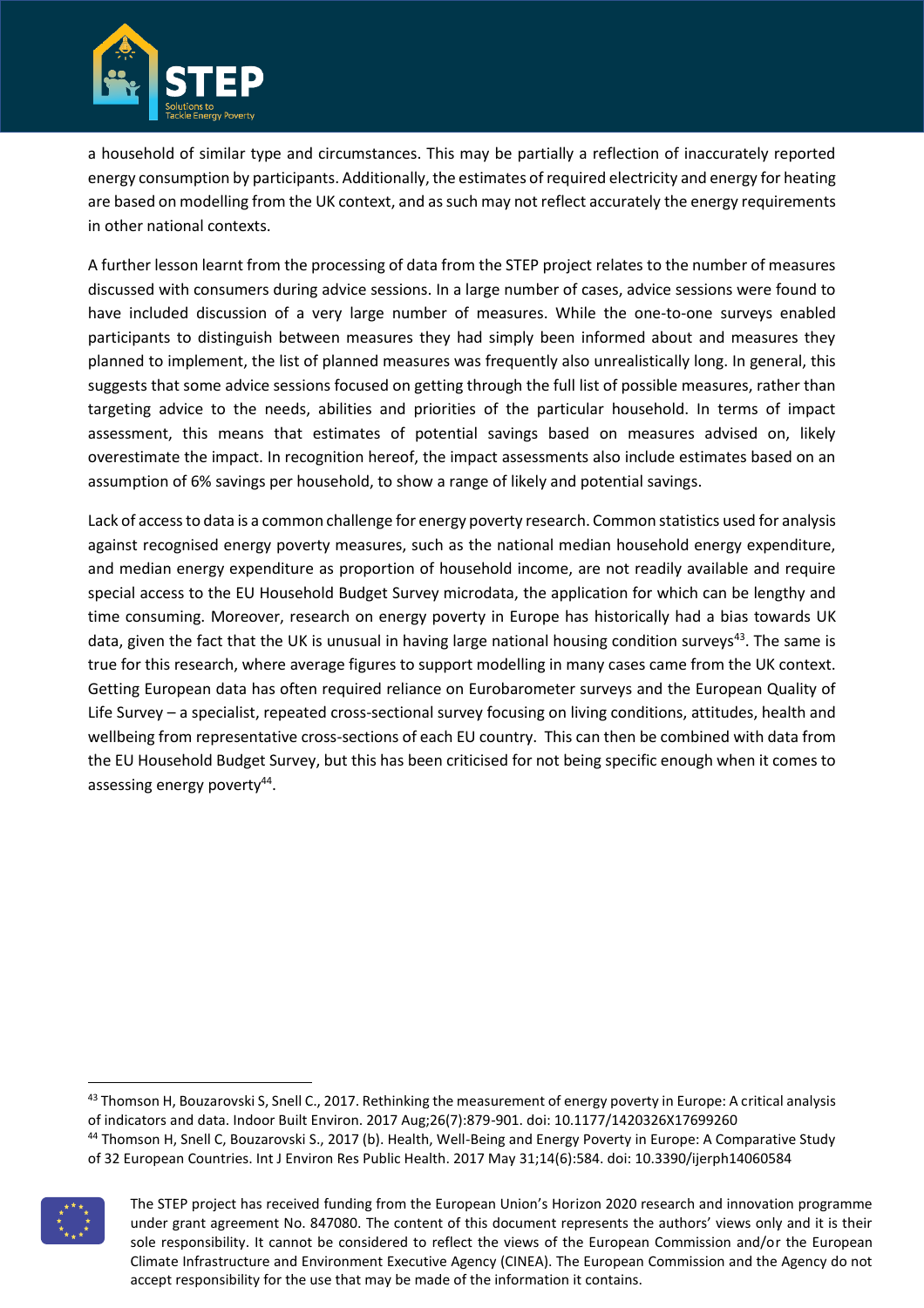

STEP

### **ESEM OVERVIEW**



<span id="page-41-0"></span>*Figure 9: Illustration of the Energy Saving Evaluation Model (ESEM) approach*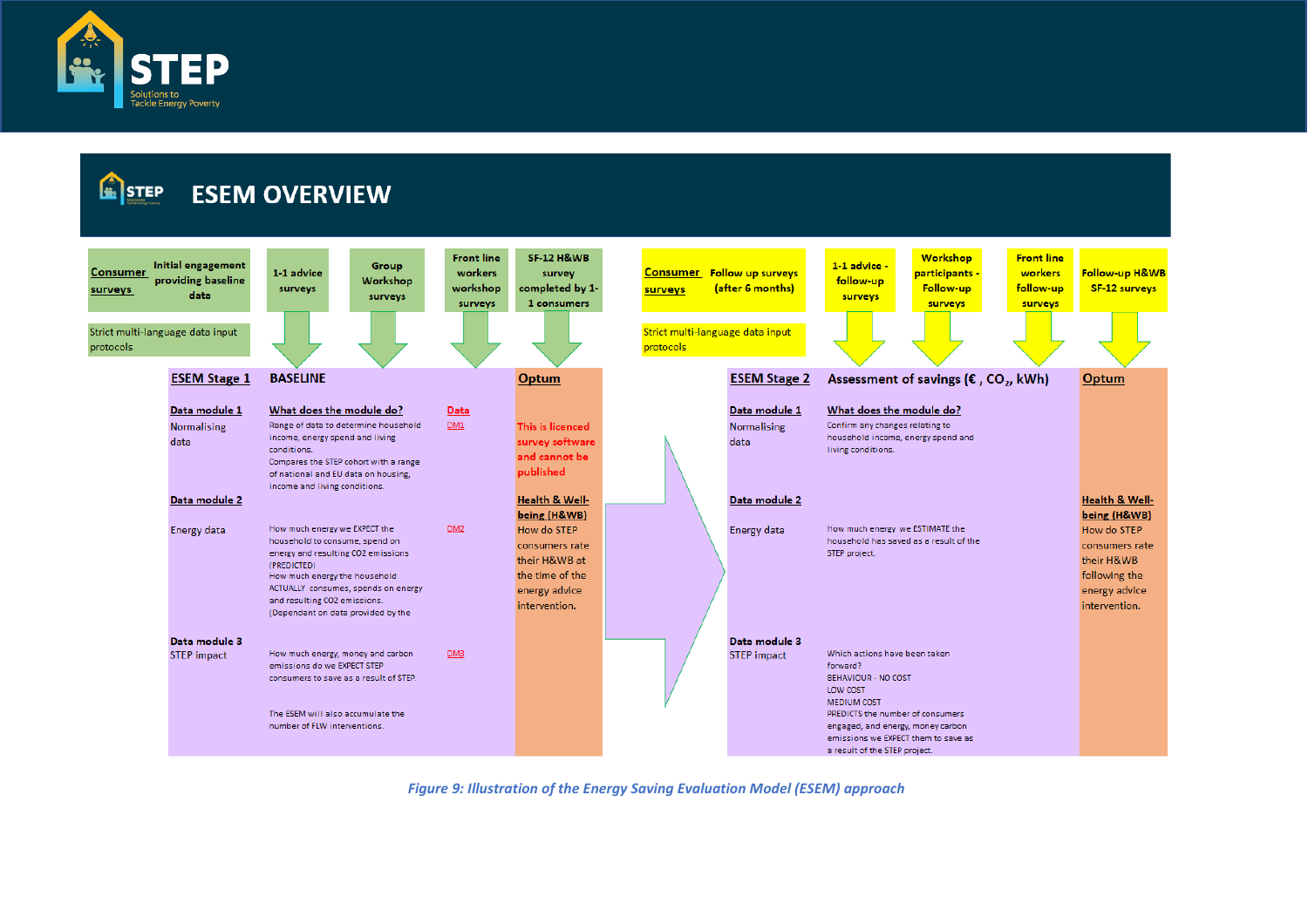

# <span id="page-42-0"></span>**APPENDIX 2 – ENERGY SAVING MEASURES AND SAVINGS**

## **General measures**

[Table 14](#page-42-1) and [Table 15](#page-43-0) below list all general measures on which advice was provided by STEP partners, along with assumed savings achieved by implementing each measure. Sources for all figures are provided in footnotes. For most measures, the sources indicated financial savings, with a few indicating savings in percent of annual energy consumption or energy savings in kWh. An asterisk (\*) indicates which figures in the table are taken directly from a source (figures without an asterisk were calculated based on the figure from the source). Where savings were indicated as financial savings, primary energy savings were calculated by dividing by the price of the assumed fuel (gas or electricity), and in case of electricity, multiplying by 2.5 to get primary energy savings.

<span id="page-42-1"></span>

| Energy saving / efficiency measures                                          | <b>Cost savings</b> | <b>Energy savings</b> | <b>Assumed</b> | <b>Primary energy</b> |
|------------------------------------------------------------------------------|---------------------|-----------------------|----------------|-----------------------|
|                                                                              | (f(yr))             | $(\% / yr)$           | fuel           | savings (kWh/yr)      |
| Turning down thermostat by 1°C <sup>45</sup>                                 | $60*$               |                       | Gas            | 1579                  |
| Closing curtains at dusk 46                                                  |                     | 15%*                  | Gas            |                       |
| Turning appliances off standby 16                                            | $35*$               |                       | Electric       | 578                   |
| Turning off lights <sup>16</sup>                                             | $15*$               |                       | Electric       | 248                   |
| Filling the kettle with only the water<br>required <sup>16</sup>             | $6*$                |                       | Electric       | 99                    |
| Use a bowl rather than running the tap<br>while washing up 16                | $25*$               |                       | Gas            | 658                   |
| <b>Washing machine / Dishwasher 16</b>                                       | $8*$                |                       | Electric       | 132                   |
| Take shorter showers <sup>16</sup>                                           | $15*$               |                       | Gas            | 395                   |
| Hot water measures <sup>47</sup>                                             | 40*                 |                       | Electric       | 660                   |
| Fridge measures <sup>48</sup>                                                | $10*$               |                       | Electric       | 165                   |
| Cooking measures <sup>19</sup>                                               | $5*$                |                       | Gas            | 132                   |
| Draughtproofing <sup>16</sup>                                                | $25*$               |                       | Gas            | 658                   |
| Chimney balloon <sup>16</sup>                                                | $19*$               |                       | Gas            | 500                   |
| Purchase highest rated fridge freezer<br>$(A++$ over A+ rated) <sup>49</sup> | $27*$               |                       | Electric       | 445                   |
| <b>Purchase highest rated washing</b><br>machine $(A++$ over A) $^{20}$      | $14*$               |                       | Electric       | 231                   |
| Purchase highest rated oven (A+ over<br>$A)^{20}$                            | $21*$               |                       | Electric       | 347                   |

*Table 14: Energy saving measures and estimated savings (where savings are independent of house type)*

<sup>45</sup> Energy Saving Trust: [https://energysavingtrust.org.uk/home-energy-efficiency/energy-saving-quick-wins,](https://energysavingtrust.org.uk/home-energy-efficiency/energy-saving-quick-wins) accessed July 2020.

<sup>&</sup>lt;sup>46</sup> This is Money 2014: [https://www.thisismoney.co.uk/money/bills/article-2644012/Energy-House-scientists-make-rain](https://www.thisismoney.co.uk/money/bills/article-2644012/Energy-House-scientists-make-rain-snow-test-energy-efficiency.html)[snow-test-energy-efficiency.html](https://www.thisismoney.co.uk/money/bills/article-2644012/Energy-House-scientists-make-rain-snow-test-energy-efficiency.html)

<sup>&</sup>lt;sup>47</sup> Groundwork. Home Energy Saving Tips. [Home Energy Saving Tips -](https://www.groundwork.org.uk/energy-efficiency-tips/) Groundwork, accessed July 2020.

<sup>&</sup>lt;sup>48</sup> Palmer, Terry, and Pope, 2012. How much energy could be saved by making small changes to everyday household behaviours[? Thermal Management Materials \(publishing.service.gov.uk\)](https://assets.publishing.service.gov.uk/government/uploads/system/uploads/attachment_data/file/128720/6923-how-much-energy-could-be-saved-by-making-small-cha.pdf)

<sup>49</sup> Selectra: [8 cheap & easy tips to boost home energy efficiency \(selectra.co.uk\),](https://selectra.co.uk/energy/guides/consumption/energy-efficiency#average-appliance-use) accessed July 2020.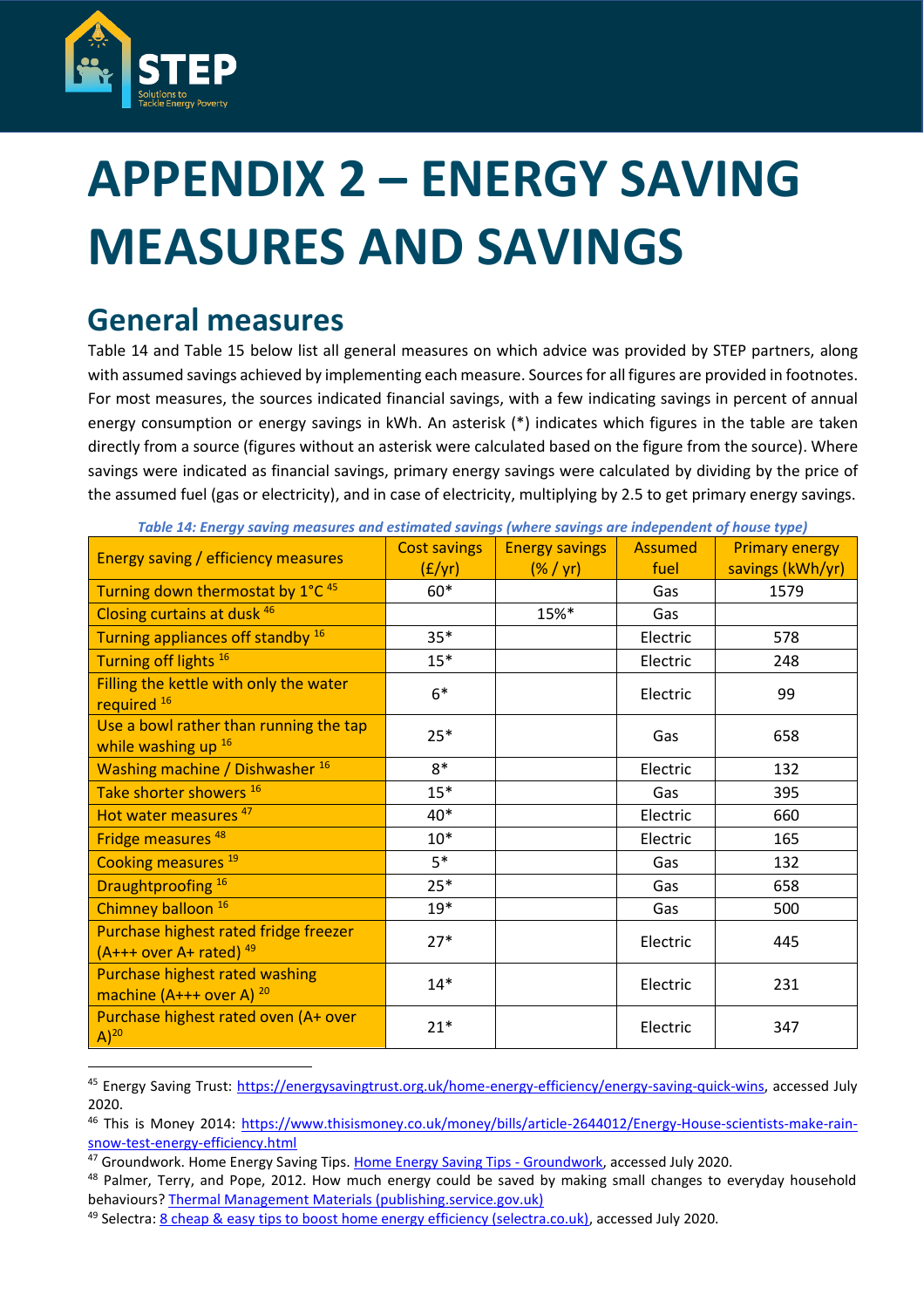

| Energy saving / efficiency measures                                   | <b>Cost savings</b><br>(f(yr)) | <b>Energy savings</b><br>(% / yr) | <b>Assumed</b><br>fuel | <b>Primary energy</b><br>savings (kWh/yr) |
|-----------------------------------------------------------------------|--------------------------------|-----------------------------------|------------------------|-------------------------------------------|
| <b>Purchase highest rated Dishwasher</b><br>$(A++ over A)^{20}$       | $2*$                           |                                   | Electric               | 33                                        |
| Standby saver <sup>16</sup>                                           | $35*$                          |                                   | Electric               | 578                                       |
| (CFLs and LEDs) 16                                                    | 40*                            |                                   | Electric               | 660                                       |
| Smart meter <sup>50</sup>                                             | $21*$                          |                                   | Electric               | 347                                       |
| Heat Recovery Ventilation System <sup>51</sup>                        |                                | 25%*                              | Gas                    |                                           |
| Solar photovoltaics (PV) 52                                           | 75                             | 15%*                              | Electric               | $500*$                                    |
| Solar thermal (STH) <sup>53</sup>                                     | $65*$                          |                                   | Gas                    | 1710                                      |
| Heating upgrade (with no pre-existing<br>heat controls) <sup>16</sup> | $75*$                          |                                   | Gas                    | 1974                                      |
| Air Source Heat Pump <sup>54</sup>                                    | 395*                           |                                   | Electric               | 6518                                      |
| <b>Ground Source Heat Pump 55</b>                                     | $25*$                          |                                   | Electric               | 413                                       |

<span id="page-43-0"></span>[Table 15](#page-43-0) shows savings associated with insulation measures by type of property.

| Table 15: Energy saving measures and associated savings (for measures where savings differ by house type) |  |  |
|-----------------------------------------------------------------------------------------------------------|--|--|
|-----------------------------------------------------------------------------------------------------------|--|--|

|                                                           | <b>Financial (£) savings (source: Energy Saving Trust)</b> |               |             |                 |  |
|-----------------------------------------------------------|------------------------------------------------------------|---------------|-------------|-----------------|--|
|                                                           | <b>Bungalow</b>                                            | Semi-detached | Mid-terrace | <b>Detached</b> |  |
| Cavity Wall Insulation 56                                 | 80                                                         | 80            | 80          | 75              |  |
| Loft insulation (first-time) <sup>57</sup>                | 105                                                        | 150           | 95          | 255             |  |
| Loft insulation (top-up) 58                               | 195                                                        | 135           | 120         | 225             |  |
| Solid Wall Insulation (External - EWI) 59                 | 17                                                         | 12            | 11          | 21              |  |
| Solid Wall Insulation (Internal - IWI) 30                 | 175                                                        | 260           | 160         | 435             |  |
| Underfloor insulation (suspended timber) 60               | 175                                                        | 260           | 160         | 435             |  |
| Underfloor insulation (solid) 31                          | 60                                                         | 40            | 25          | 70              |  |
| Heating upgrade (with pre-existing heat<br>controls) $61$ | 60                                                         | 40            | 25          | 70              |  |
| Glazing (Single > Double) $62$                            | 95                                                         | 120           | 105         | 190             |  |

<sup>&</sup>lt;sup>50</sup> Uswitch. [Does a smart meter save money on energy bills? \(uswitch.com\),](https://www.uswitch.com/gas-electricity/guides/energy-smart-meter-money-saving/) accessed July 2020.

<sup>62</sup> Energy Saving Trust. [https://energysavingtrust.org.uk/home-energy-efficiency/energy-efficient-windows,](https://energysavingtrust.org.uk/home-energy-efficiency/energy-efficient-windows) accessed July 2020.



The STEP project has received funding from the European Union's Horizon 2020 research and innovation programme under grant agreement No. 847080. The content of this document represents the authors' views only and it is their sole responsibility. It cannot be considered to reflect the views of the European Commission and/or the European Climate Infrastructure and Environment Executive Agency (CINEA). The European Commission and the Agency do not accept responsibility for the use that may be made of the information it contains.

<sup>&</sup>lt;sup>51</sup> Centre for Sustainable Energy. [Mechanical ventilation with heat recovery | Centre for Sustainable Energy \(cse.org.uk\),](https://www.cse.org.uk/advice/advice-and-support/mechanical-ventilation-with-heat-recovery) accessed July 2020.

<sup>&</sup>lt;sup>52</sup> Department for Business, Energy and Industrial Strategy (UK), 2019. National Energy Efficiency Data-Framework (NEED): [impact of measures data tables 2019 -](https://www.gov.uk/government/statistics/national-energy-efficiency-data-framework-need-impact-of-measures-data-tables-2019) GOV.UK (www.gov.uk)

<sup>53</sup> Energy Saving Trust[. https://energysavingtrust.org.uk/renewable-energy/heat/solar-water-heating,](https://energysavingtrust.org.uk/renewable-energy/heat/solar-water-heating) accessed July 2020.

<sup>54</sup> Energy Saving Trust. A guide to [air source heat pumps -](https://energysavingtrust.org.uk/advice/air-source-heat-pumps/) Energy Saving Trust, accessed July 2020.

<sup>&</sup>lt;sup>55</sup> Energy Saving Trust[. A guide to ground source heat pumps -](https://energysavingtrust.org.uk/advice/ground-source-heat-pumps/) Energy Saving Trust, accessed July 2020.

<sup>56</sup> Energy Saving Trust. [https://energysavingtrust.org.uk/home-insulation/insulating-tanks-pipes-and-radiators,](https://energysavingtrust.org.uk/home-insulation/insulating-tanks-pipes-and-radiators) accessed July 2020

<sup>57</sup> Energy Saving Trust[. https://energysavingtrust.org.uk/home-insulation/cavity-wall,](https://energysavingtrust.org.uk/home-insulation/cavity-wall) accessed July 2020.

<sup>&</sup>lt;sup>58</sup> Energy Saving Trust[. https://energysavingtrust.org.uk/home-insulation/roof-and-loft,](https://energysavingtrust.org.uk/home-insulation/roof-and-loft) accessed July 2020.

<sup>59</sup> Energy Saving Trust[. https://energysavingtrust.org.uk/home-insulation/solid-wall,](https://energysavingtrust.org.uk/home-insulation/solid-wall) accessed July 2020.

<sup>&</sup>lt;sup>60</sup> Energy Saving Trust[. https://energysavingtrust.org.uk/home-insulation/floor,](https://energysavingtrust.org.uk/home-insulation/floor) accessed July 2020.

<sup>&</sup>lt;sup>61</sup> Energy Saving Trust[. https://energysavingtrust.org.uk/home-energy-efficiency/boiler-replacement,](https://energysavingtrust.org.uk/home-energy-efficiency/boiler-replacement) accessed July 2020.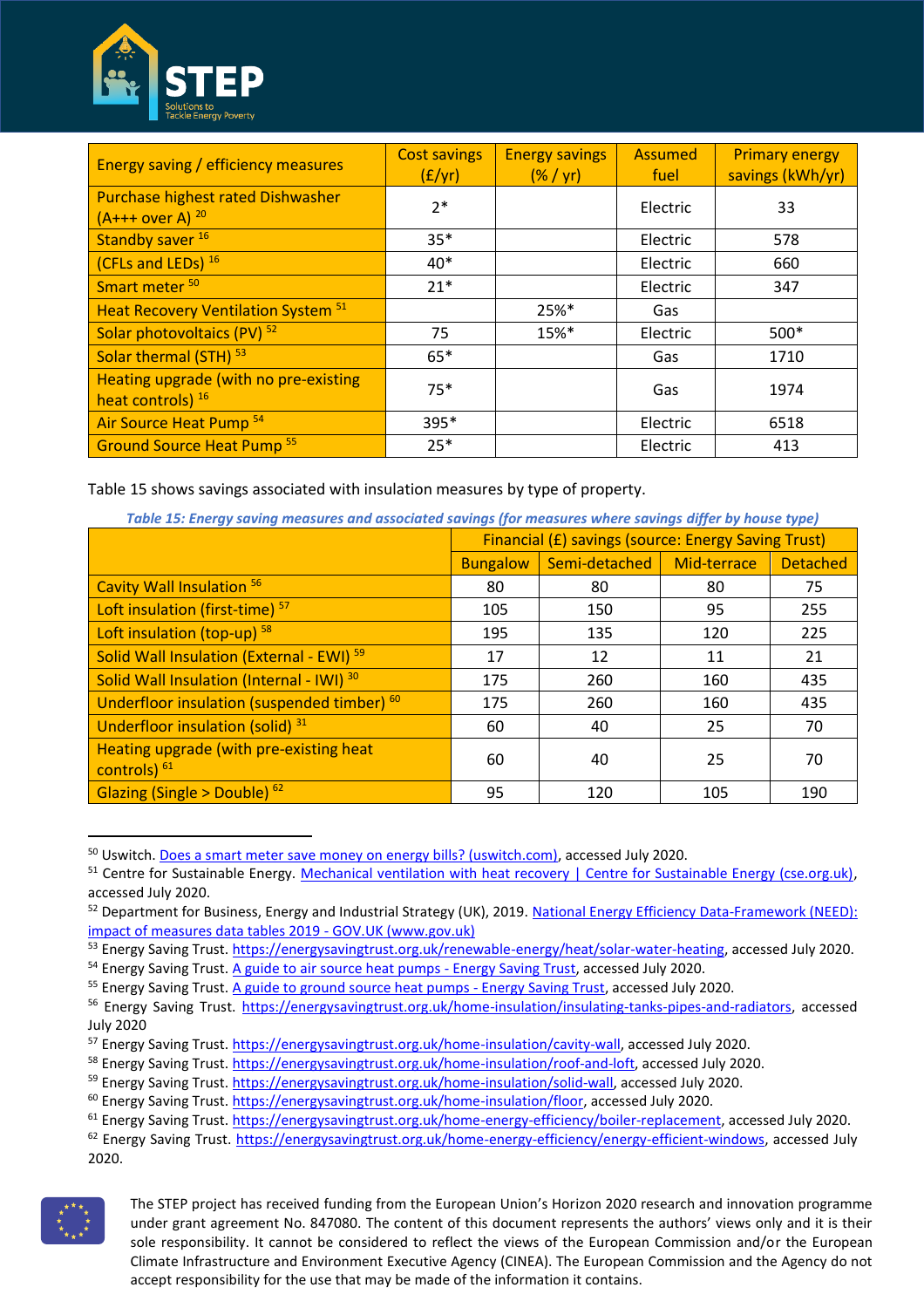

## **Country-specific measures**

Below is a list of country-specific measures commonly used by each consortium partner in their advice activities. Advice on country specific measures included loan and support schemes and tariff switching; as the cost and/or energy savings potential hereof depend on the individual case, these cannot be estimated based on the information collected through the STEP project. Moreover, several country specific government schemes focus on financial support to cover energy bills, and thus are not associated with energy saving potential. As such, the impact analysis did not include potential savings associated with country-specific measures.

#### Bulgaria (BNAAC)

- Use of cheaper electricity (night) tariff for vulnerable customers
- REECL (housing improvement loan scheme)
- Regions in Growth Programme (energy efficiency)
- LIFE programme (replacing coal and wood stoves with more environmentally friendly alternatives)
- Provision of small energy efficient appliances (LED bulbs and insulation strips)

#### Czech Republic (dTEST)

- Switching to a cheaper supplier
- Integrated Regional Operational Programme (IROP): interest-free loans to increase energy efficiency
- "Boiler subsidy": subsidy/loan for the replacement of boilers
- New green light for savings: subsidies for insulation, replacement of windows and doors, max. 50% of expenses for family houses
- EFEKT: Programme to support energy savings in households
- Program Panel 2013+ : loans for energy efficiency increasing building savings in a house with apartments
- Housing allowance and housing supplement
- Unemployment benefits

#### Cyprus (CCA)

- Tariff 08 (reduced electricity tariff for vulnerable consumers)
- Renewable energy sources (subsidy to households for PV installation of 900€ per kWp up to 3600€)
- Energy Saving Household upgrade program 75% grants for vulnerable consumers, 50% for other consumers
- Roof insulation and PV installation plan with clean measurement
- Heating allowances (for consumers living in areas over 600m)

#### Latvia (LPIAA)

- Benefit for ensuring the guaranteed minimum income level (GMI)
- Heating allowance (based on m2 of the apartment)
- Allowance for certain heating raw materials
- Allowance for other energy-related services

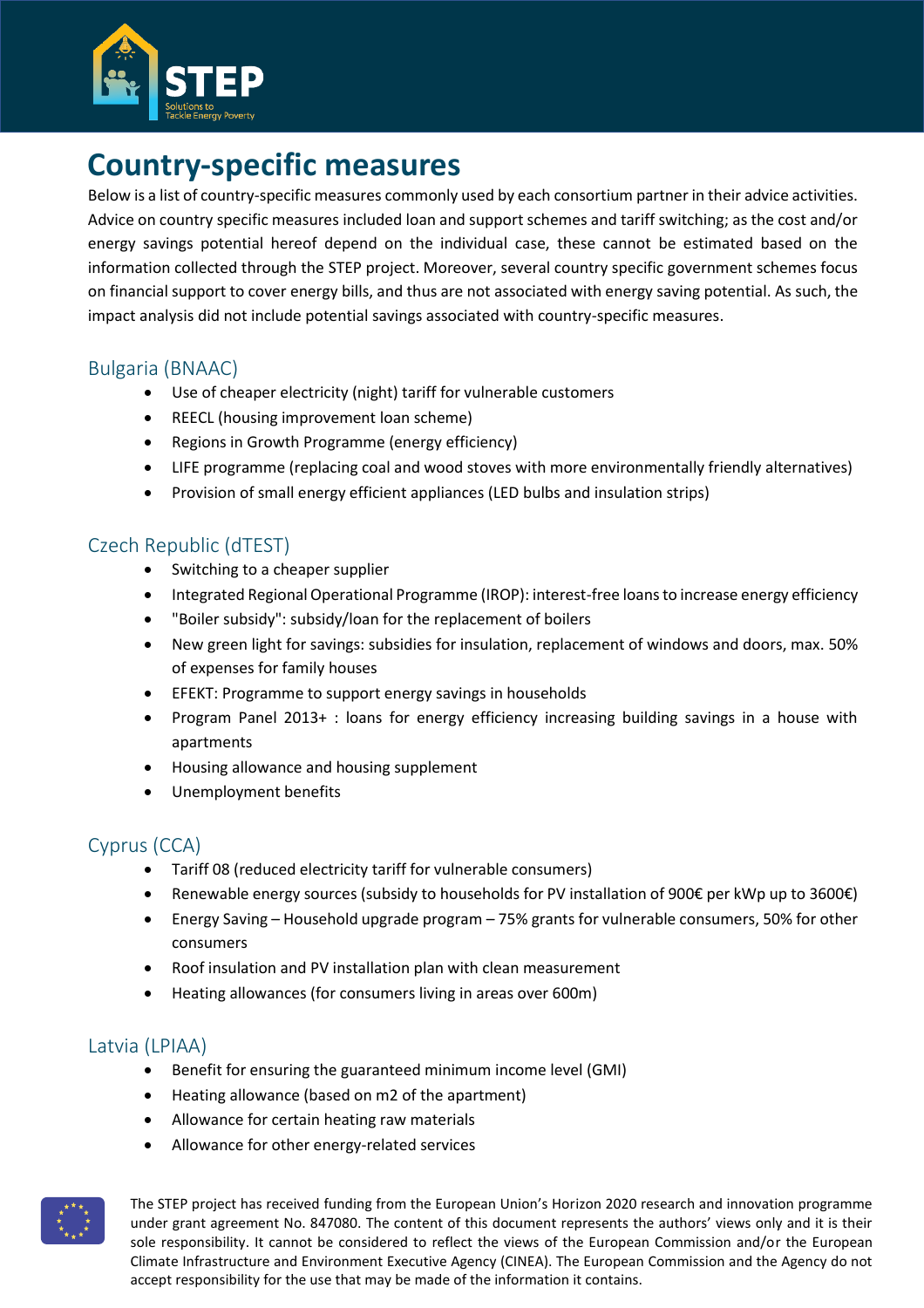

- Individual heat cost allocators/allocators heat meters
- Flexible calculation and settlement methodology
- Support for home renovation (based on national programmes)

#### Lithuania (ALCO)

- Heating and hot water subsidies
- APVA (formerly under BETA) grants and loans to multi-apartment building communities
- SSI State support (general social support)
- Heavily subsidized support scheme for vulnerable consumers (effective from April 2021), with 85+ percent subsidy for solar/heat-pumps

#### Slovakia (SOS)

- Discounts are available for some natural gas consumers  $-6\%$
- Green households II state support for renewable energy measures, as a substitute for coal boilers.
- State Housing Development Fund Loans: low interest rates for the modernisation of buildings, especially panels, but also private houses – including energy measures.
- Benefits for people in material need social benefit, which includes the costs of housing, such as energy.

#### Poland (FK)

- Supplier switching
- Request for an energy allowance
- Tariff change

#### Portugal (DECO)

- Energy Social Tariff (usually granted automatically, but worth checking)
- Advice on switching tariffs, also time-of-use tariffs
- Casa Eficiencia 2020 low interest loans for energy-related and water/environmental measures.
- Analysis of overdue invoices, prescription of consumptions, negotiation of payment plans
- Regulation for the allocation of incentives Support Program for More Sustainable Buildings

#### UK (CAC, CAM, CAR)

- Warm Home Discount scheme
- ECO Energy Company Obligation
- Winter Fuel Payment
- Energy supplier tariff switching